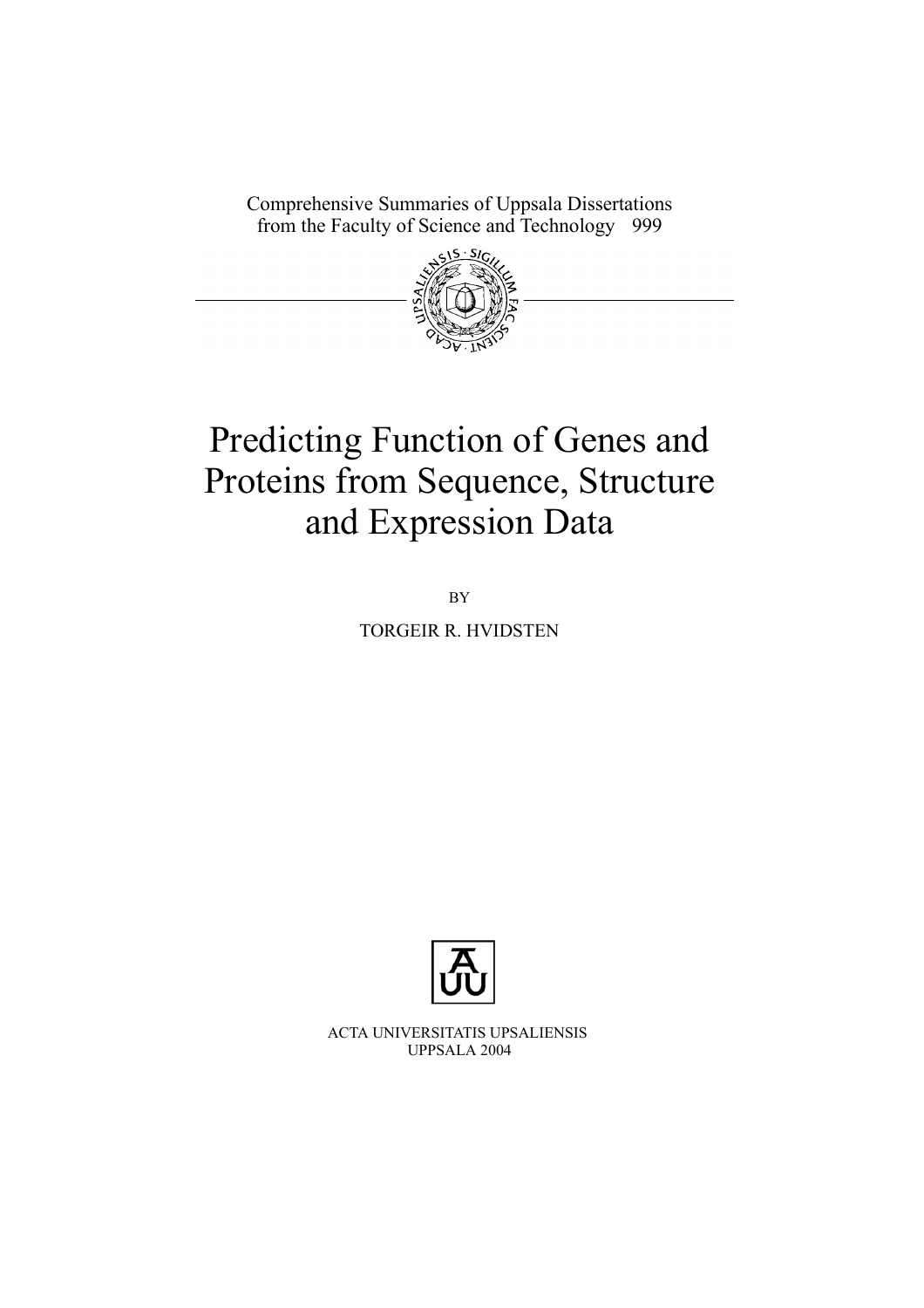Dissertation presented at Uppsala University to be publicly examined in Room C8:305, BMC – Uppsala Biomedical Centre, Uppsala, Wednesday, September 22, 2004 at 14:00 for the Degree of Doctor of Philosophy.

#### **Abstract**

Hvidsten T. R.. 2004. Predicting function of genes and proteins from sequence, structure and expression data. Acta Universitatis Upsaliensis. *Comprehensive Summaries of Uppsala Dissertations from the Faculty of Science and Technology 999.* 63 pp. Uppsala. ISBN 91-554-6014-3.

Functional genomics refers to the task of determining gene and protein function for whole genomes, and requires computational analysis of large amounts of biological data including DNA and protein sequences, protein structures and gene expressions. Machine learning methods provide a powerful tool to this end by first inducing general models from such data and already characterized genes or proteins and then by providing hypotheses on the functions of the remaining, uncharacterized cases.

This study contains four parts giving novel contributions to functional genomics through the analysis of different biological data and different aspects of biological functions. Gene Ontology played an important part in this research providing a controlled vocabulary for describing the cellular roles of genes and proteins in terms of specific molecular functions and broad biological processes.

The first part used gene expression time profiles to learn models capable of predicting the participation of genes in biological processes. The model consists of IF-THEN rules associating biological processes with minimal set of discrete changes in expression level over limited periods of time. The models were used to hypothesize new biological processes for both characterized and uncharacterized genes.

The second part investigated the combinatorial nature of gene regulation by inducing IF-THEN rules associating minimal combinations of sequence motifs common to genes with similar expression profiles. Such combinations were shown to be significantly correlated to function, and provided hypotheses on the mechanisms behind the regulation of gene expression in several biological responses.

The third part used a novel concept of local descriptors of protein structure to investigate sequence patterns governing protein structure at a local level and to predict the topological class (fold) of protein domains from sequence. Finally, the fourth part used local descriptors to represent protein structure and induced IF-THEN rule models predicting molecular function from structure.

Torgeir R. Hvidsten, Department of Information Technology, Box 337, Uppsala University, SE-75105 Uppsala, Sweden.

© Torgeir R. Hvidsten 2004

ISSN 1104-232X ISBN 91-554-6014-3 urn:nbn:se:uu:diva-4490 (http://urn.kb.se/resolve?urn=urn:nbn:se:uu:diva-4490)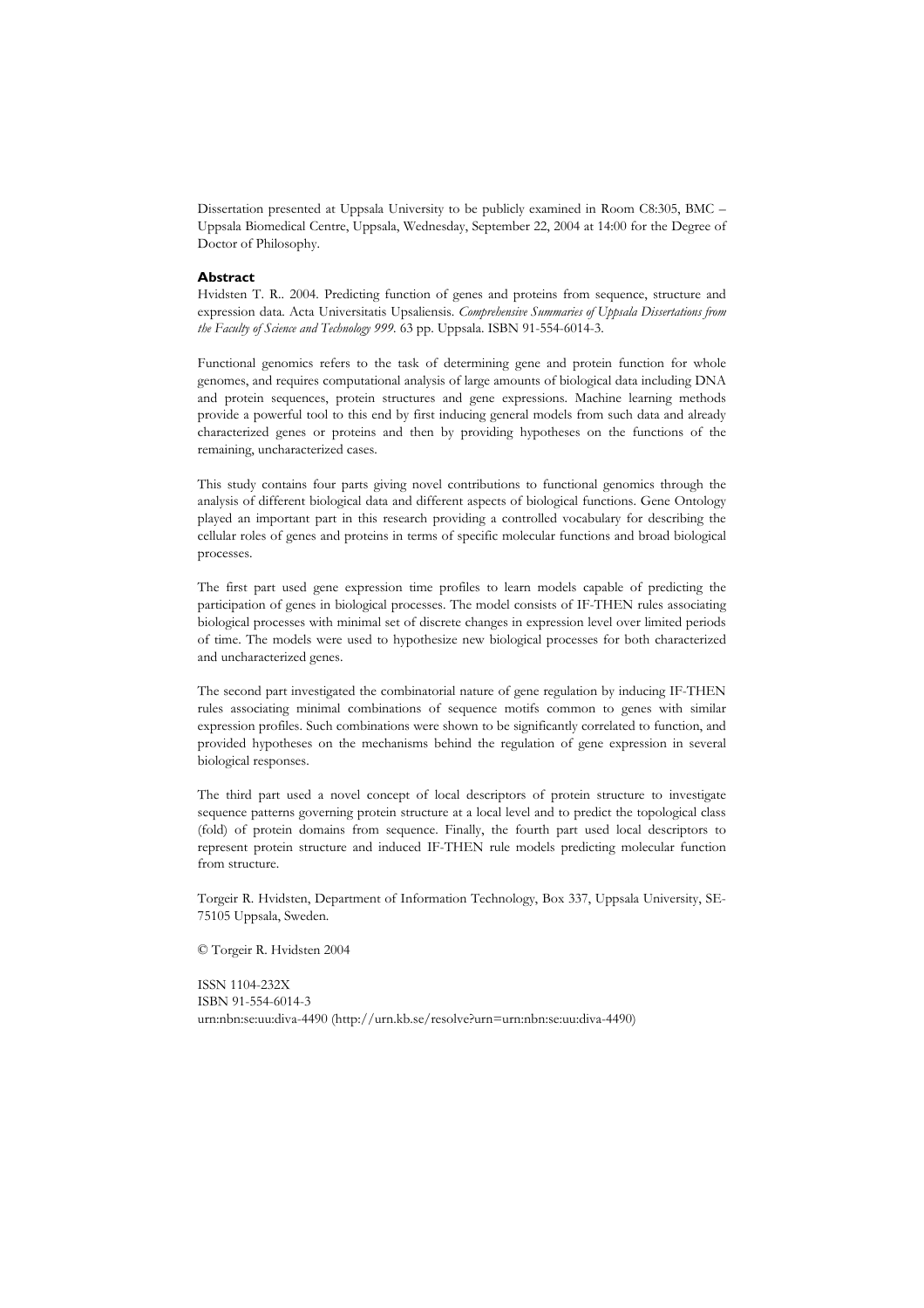# List of papers

- I. T. R. Hvidsten, A. Lægreid and J. Komorowski. Learning rule-based models of biological process from gene expression time profiles using gene ontology, *Bioinformatics* 19(9): 1116-23, 2003.
- II. A. Lægreid, T. R. Hvidsten, H. Midelfart, J. Komorowski and A. K. Sandvik. Predicting Gene Ontology Biological Process From Temporal Gene Expression Patterns, *Genome Research*, 13(5): 965-979, 2003.
- III. T. R. Hvidsten, B. Wilczyľski, A. Kryshtafovych, J. Tiuryn, J. Komorowski and K. Fidelis. Discovering regulatory binding site modules using rule-based learning, *Submitted*.
- IV. T. R. Hvidsten, A. Kryshtafovych, J. Komorowski and K. Fidelis. A novel approach to fold recognition using sequence-derived properties from sets of structurally similar local fragments of proteins, *Bioinformatics* 19 Suppl 2 (European Conference on Computational Biology): II81-II91, 2003.
- V. T. R. Hvidsten, A. Kryshtafovych, J. Komorowski and K. Fidelis. Local descriptors of protein structure. Part II. Application to structure prediction. *Manuscript*.
- VI. T. R. Hvidsten, A. Kryshtafovych, P. Daniluk, K. Fidelis and J. Komorowski. Predicting function from local substructures of proteins. *Submitted*.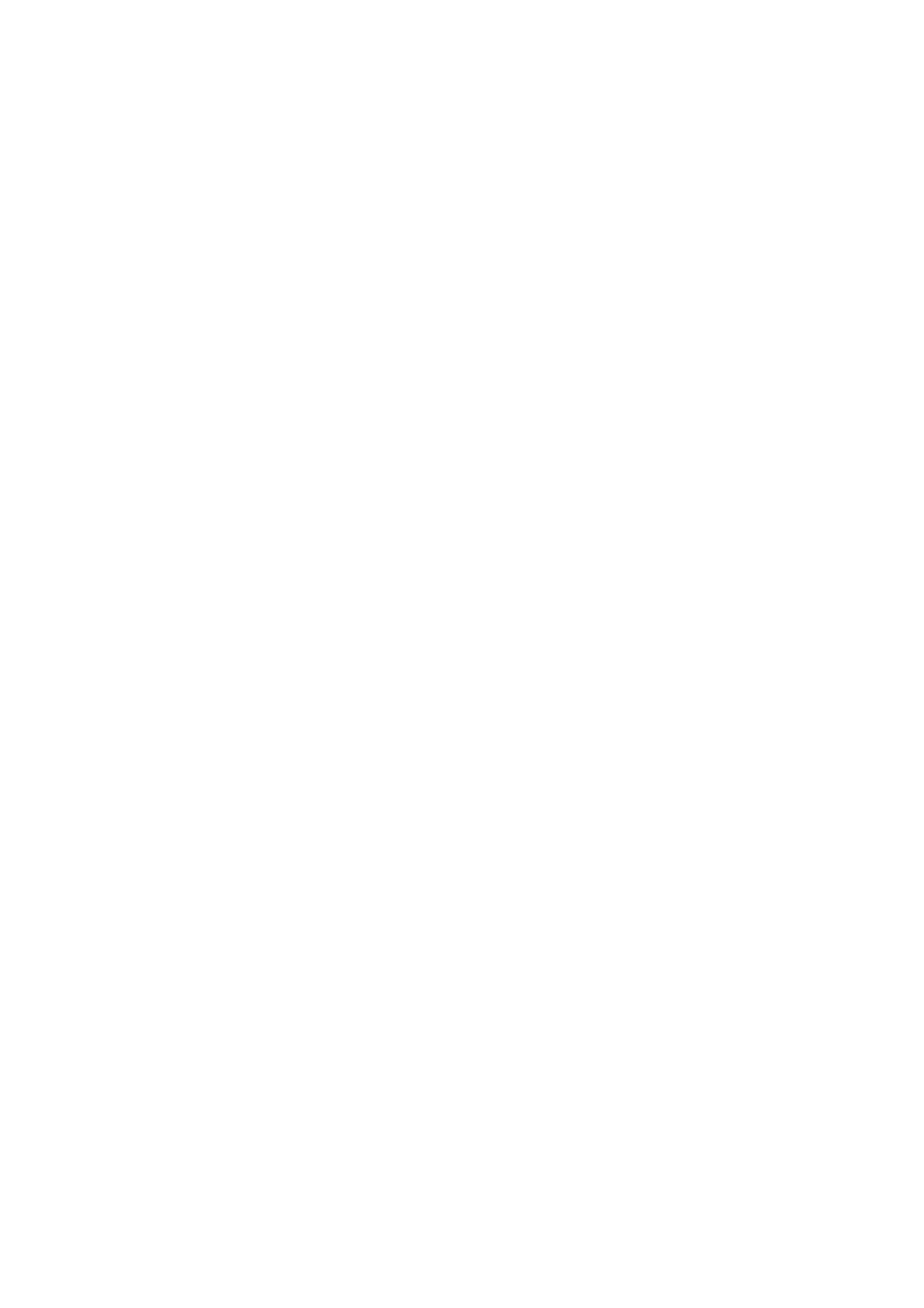# Acknowledgements

I would like to thank my supervisor Jan Komorowski for introducing me to rough set-based rule learning, bioinformatics and science in general, for involving me in his research visions and for creating research environments that have given me many interesting scientific challenges and contacts.

Thanks to Astrid Lægreid at the Norwegian University of Science and Technology (NTNU) for help and guidance on various biological issues, and for spending countless hours interpreting my results. I am also grateful for collaboration with Herman Midelfart and Arne K. Sandvik during my two first years as a PhD student at NTNU.

Thanks also to Krzysztof Fidelis for hosting me at Lawrence Livermore National Laboratory (LLNL) on numerous occasions, and for involving me in his many ideas on structure prediction and gene regulation. During my stays at LLNL, I met several people to whom I'm grateful for help and discussions; in alphabetical order Pawel Daniluk, Michal Drabikowski, Szymon Nowakowski, Andriy Kryshtafovych, Lisa Stubbs, Ceslovas Venclovas and Bartosz Wilczynski. A special thanks to Andriy for sharing his knowledge on protein structure prediction and sights in California.

The two last years as a PhD student at the Linnaeus Centre for Bioinformatics (LCB), Uppsala University, has been a particularly rewarding time both scientifically and socially. I would like to thank all my colleagues at LCB in this regard. In particular, I would like to thank Claes Andersson, Alice Lesser, Erik Bongcam-Rudloff, Vincent Moulton and Helena Strömbergsson for valuable scientific advice, discussions and comments.

The implemented extensions to the ROSETTA system have been improved by comments and implementation-help from a number of people. Thanks to Robin Andersson, Hans-Richard Brattbakk, Sjur Huseby and Anna Johansson.

I am grateful to the Department of Computer and Information Science at the NTNU for allowing me to use their computational cluster (ClustIS: Intelligent System Cluster) even after I left the department. A special thanks to Zoran Constantinescu for helping me with various technical problems.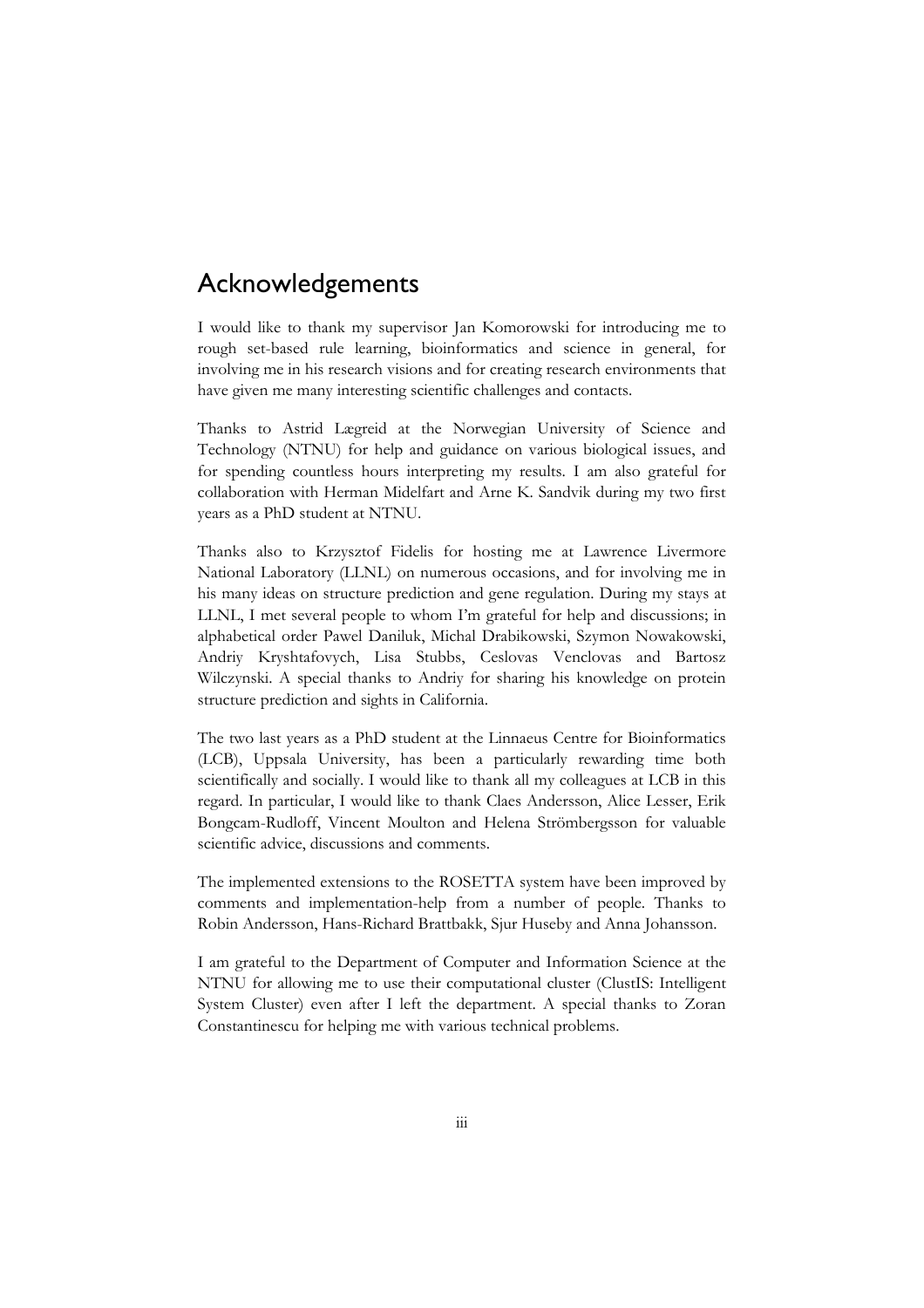This work was supported in part by the Department of Computer and Information Science at NTNU, the Norwegian Research Council (grant 145609/432), The Knut and Alice Wallenberg Foundation and The Swedish Foundation for Strategic Research. The financial support is greatly appreciated.

A special thanks to Christin Grønnslett for her patience and care, and to my family for always supporting me.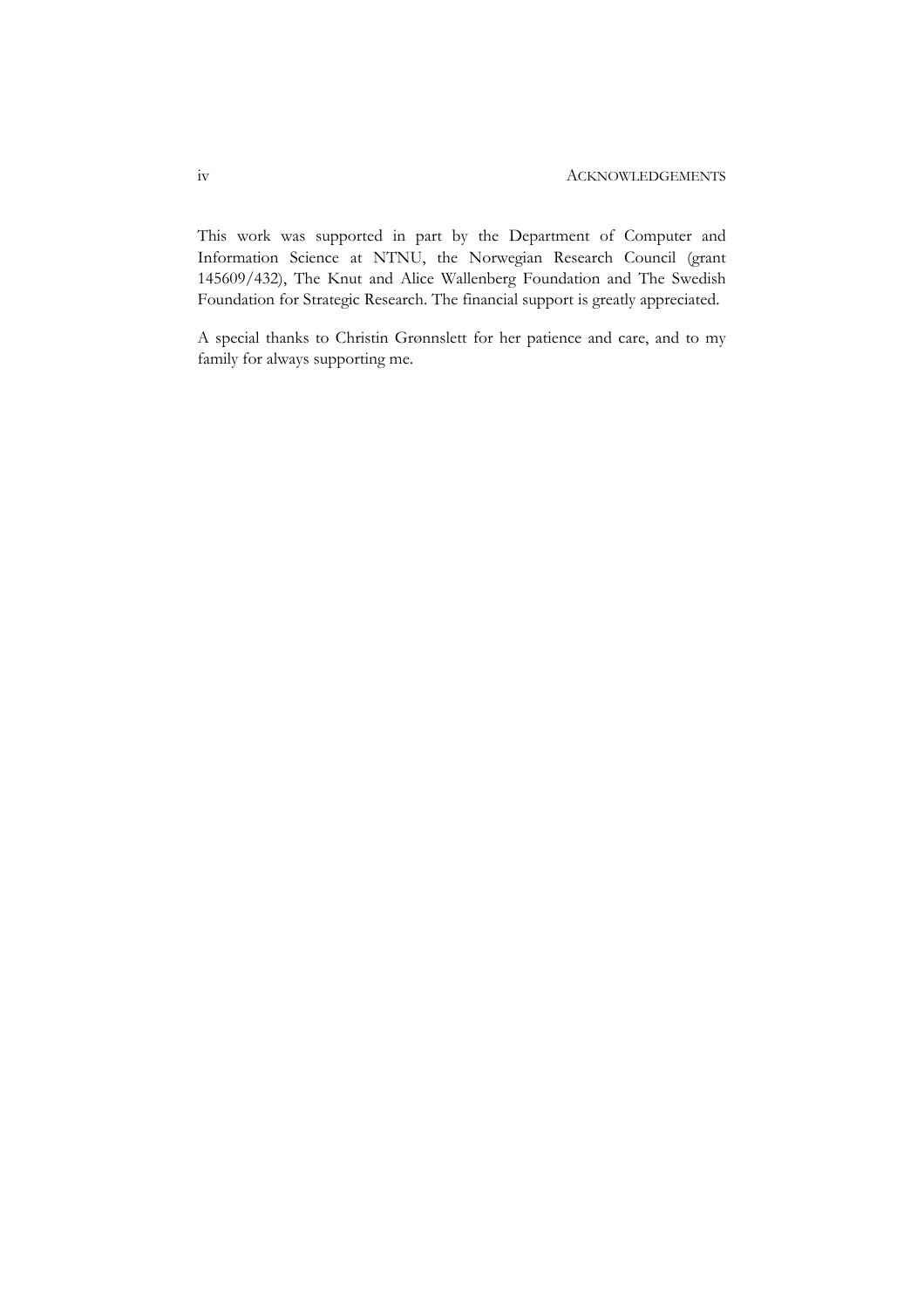# **Contents**

| <b>CHAPTER 1</b>                                                         | <b>INTRODUCTION</b>                                                                                                                                                                                                                                                            | 1                          |
|--------------------------------------------------------------------------|--------------------------------------------------------------------------------------------------------------------------------------------------------------------------------------------------------------------------------------------------------------------------------|----------------------------|
| 1.1                                                                      | Introduction to molecular biology                                                                                                                                                                                                                                              | 1                          |
| $1.2\,$<br>1.2.1<br>1.2.2<br>1.2.3                                       | <b>Functional genomics</b><br>DNA sequencing<br>Microarray technology<br>Crystallography and nuclear magnetic resonance                                                                                                                                                        | 6<br>7<br>8<br>10          |
| 1.3<br>1.3.1<br>1.3.2                                                    | <b>Bioinformatics</b><br>Databases and annotations<br>Machine learning                                                                                                                                                                                                         | 11<br>12<br>16             |
| 1.4                                                                      | Aims and contributions of the study                                                                                                                                                                                                                                            | 24                         |
| <b>CHAPTER 2</b>                                                         | <b>METHODS AND RESULTS</b>                                                                                                                                                                                                                                                     | 27                         |
| 2.1<br>2.1.1<br>2.1.2<br>2.1.3<br>2.1.4                                  | PAPERS I & II: Predicting biological process from gene expression time<br>profiles<br>Related research: Functional gene expression analysis<br>Data: Expression data and Gene Ontology annotations<br>Method: Rough set-based rule induction and the ROSETTA system<br>Results | 27<br>28<br>29<br>29<br>32 |
| $2.2\phantom{0}$<br>2.2.1<br>2.2.2<br>2.2.3<br>2.2.4                     | PAPER III: Discovering regulatory binding site modules<br>Related research: Combinatorial gene regulation<br>Data: Expression and sequence motif data<br>Method: Rule learning in gene regulation<br>Results                                                                   | 34<br>34<br>35<br>35<br>36 |
| 2.3<br>PAPERS IV & V: Fold recognition from local descriptors of protein |                                                                                                                                                                                                                                                                                |                            |
| 2.3.1<br>2.3.2<br>2.3.3<br>2.3.4                                         | structure<br>Related research: Protein structure prediction<br>Data: Local descriptors of protein structure<br>Method: Fold recognition using local descriptors of protein structure<br>Results                                                                                | 36<br>37<br>39<br>39<br>40 |
| 2.4<br>PAPER VI: Predicting molecular function from local descriptors of |                                                                                                                                                                                                                                                                                |                            |
| 2.4.1<br>2.4.2<br>2.4.3<br>2.4.4                                         | protein structure<br>Related research: Structural motifs<br>Data: Local descriptor groups and Gene Ontology annotations<br>Method: Rule models for learning function from structure<br>Results                                                                                 | 41<br>41<br>42<br>42<br>43 |
| <b>CHAPTER 3</b><br><b>DISCUSSION AND CONCLUSIONS</b>                    |                                                                                                                                                                                                                                                                                | 45                         |
| <b>SUMMARY IN SWEDISH</b><br><b>CHAPTER 4</b>                            |                                                                                                                                                                                                                                                                                | 53                         |
| <b>REFERENCES</b>                                                        |                                                                                                                                                                                                                                                                                | 55                         |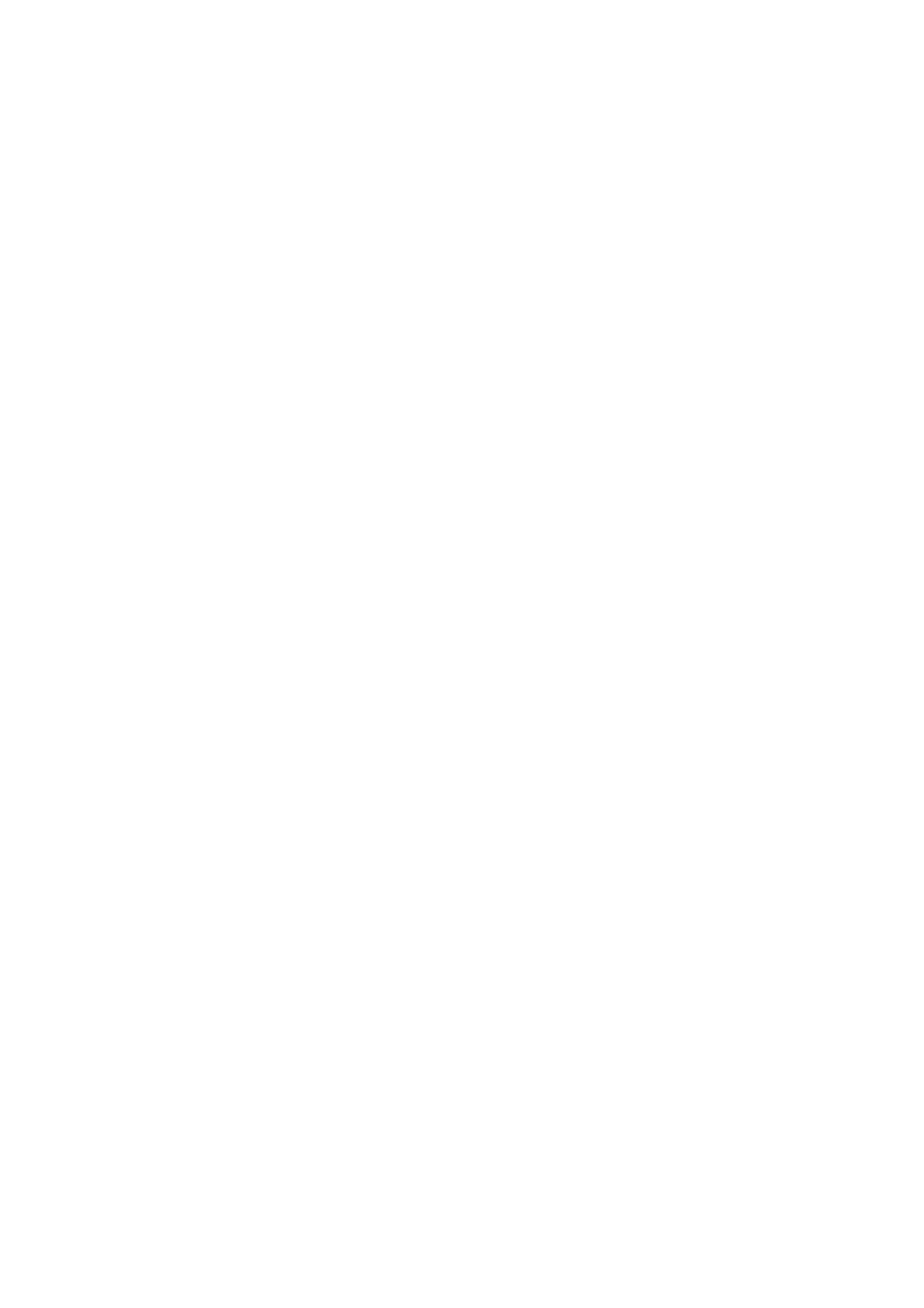# Chapter I Introduction

The aim of this study was to develop bioinformatics methods and tools for a number of challenges in functional genomics. Contributions include using rule learning and other machine learning methods to (a) predict the participation of genes in biological processes from gene expression time profiles, (b) to investigate the combinatorial nature of gene regulation from sequence motifs and gene expression data, (c) to recognize protein fold from protein sequence using local descriptors of protein structure and (d) to predict the molecular function of proteins from local descriptors of protein structure.

As it is our hope that this text will be read by both computer scientists and biologists, Chapter 1 will give a basic introduction to molecular biology, functional genomics and relevant computational methods in bioinformatics. With this context in place, the specific aims and contributions of this study will be stated. Chapter 2 will give a summary of the methods and results presented in detail in six self-contained research papers, while Chapter 3 will discuss some of the most important results and draw some parallels between the different contributions. Chapters 1, 2 and 3 thus provide a general framework in which the six research papers may be read and understood.

# 1.1 Introduction to molecular biology

Living organisms are governed by a set of inherited instructions encoded by the four letter alphabet A, G, C and T. The "letters" take physical shape in terms of four different *nucleotides* constituting the basic repeating unit of *deoxyribonucleic acid* (DNA) molecules. Each nucleotide consists of a 5-carbon sugar with a nitrogen base covalently attached<sup>1</sup> to carbon atom 1' and a phosphate group covalently attached to carbon atom 3' or 5'. A DNA molecule is a repeating chain of nucleotides where each phosphate group links carbon atom 3' of the sugar in one nucleotide to carbon atom 5' of the sugar in the neighboring nucleotide. There are four types of nitrogen bases determining the four different nucleotides in DNA (adenine (A), guanine (G), cytosine (C) and thymine (T)), and hence each DNA molecule represents a unique sequence of these four chemical "letters". DNA molecules are furthermore structurally organized in duplexes consisting of two helical DNA molecules coiled around a common axis forming a *double helix*. The two strands of the double helix have

<sup>1</sup> Covalent bonds occur when two atoms share a common pair of electrons and are the type of bindings that hold atoms together in molecules.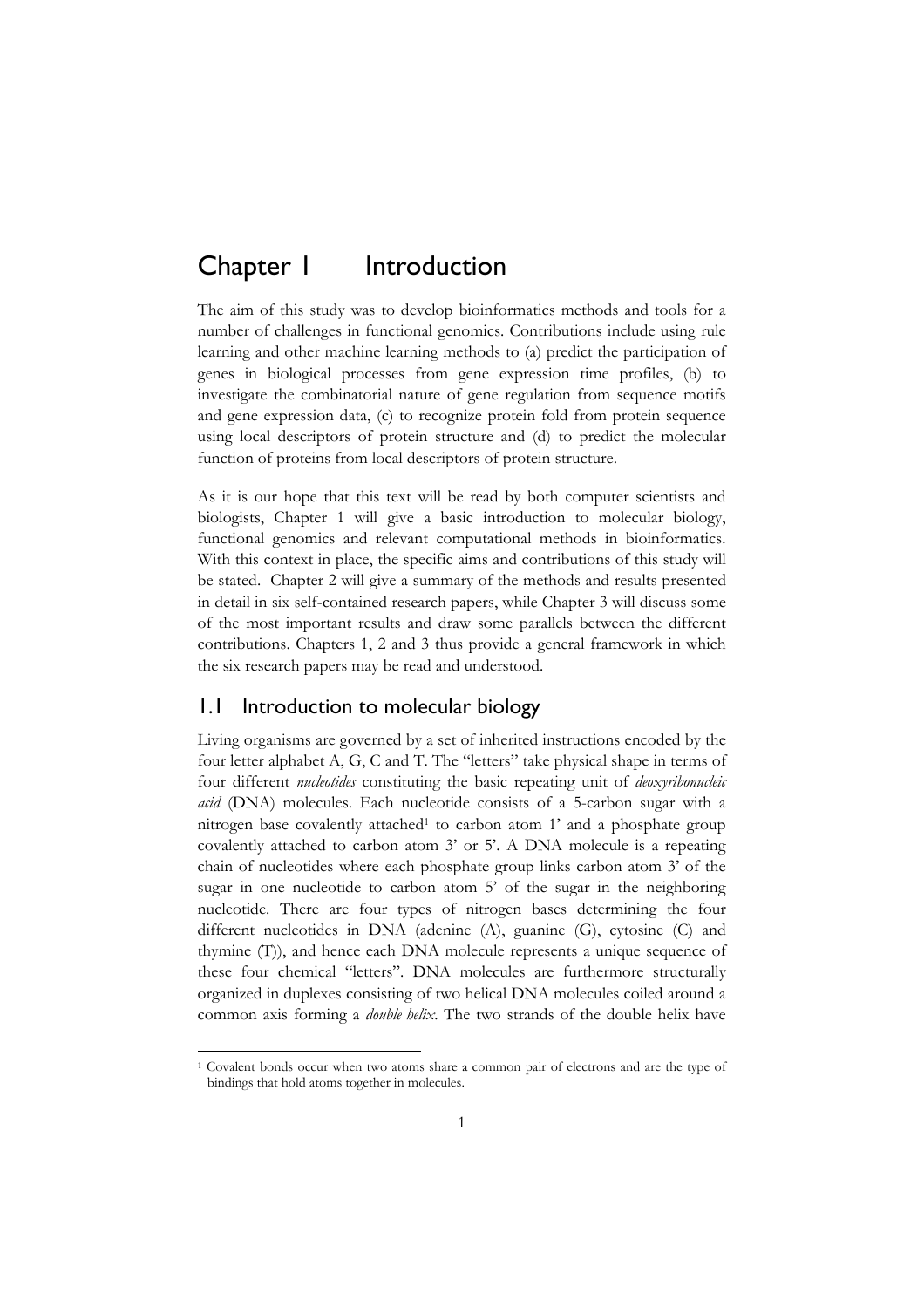opposite directions for linking 3' carbon atoms to 5' carbon atoms (i.e. they are anti-parallel) and are held together by hydrogen bonds2 between opposite bases in the two strands. An important property of the double helix is that hydrogen bonds only occur between two specific pairs of bases. A only binds to T and C only to G. This means that the two strands are *complementary* with respect to the sequence they encode, conveniently facilitating important processes such as replication and transcription (see below). In eukaryotes<sup>3</sup>, the DNA molecules (the *genome*) are systematically packed into a number of chromosomes residing in the nuclei of each cell (in animal cells a small fraction of the DNA is located in mitochondria4). The actual number and content of the chromosomes varies from species to species.

The *central dogma of molecular biology* states that the genetic information hard-wired in the DNA is *transcribed* into portable *messenger ribonucleic acid* (mRNA) molecules that are subsequently *translated* into *proteins* (see Figure 1). Except for uracil (U) replacing thymine (T) in the mRNA sequence, a mRNA molecule is an exact copy of a segment of one DNA strand, and carries the information necessary to synthesize one or a small number of proteins. While the DNA may be viewed as a storage device for genetic instructions, proteins actually execute these instructions as enzymes, receptors, storage proteins, transport proteins, transcription factors, signaling molecules, hormones, etc. Exceptions are some RNAs that are not translated into proteins and that perform functions directly (tRNA, rRNA and snRNA are examples of functional RNAs that will be discussed later)

The RNA-encoding segments of the DNA are called *genes*5. Transcription of genes into RNAs is performed by RNA *polymerase* enzymes using one of the DNA strands as a template. The double-stranded DNA is unwound during transcription so that the strand acting as a template for the RNA synthesis can form a hybrid with the new, growing RNA. The transcribed RNA is consequently a single strand sequence complementary to the template strand

<sup>2</sup> Polar molecules may have a weak, negative charge at one region and a weak, positive charge elsewhere. Hence, when such molecules are close, the charged region of one molecule may attract the oppositely charged region of a neighboring molecule. These attractions are called hydrogen bonds.

<sup>&</sup>lt;sup>3</sup> Eukaryotes refer to animals or plants consisting of cells with a membrane-enclosed nucleus and organelles. Organelles are any structure found in the viscous content of the cell (i.e. the cytoplasm).

<sup>4</sup> Mitochondria are large organelles responsible for most of the energy production in eukaryotic cells.

<sup>5</sup> In contrast, classical Mendelian genetics refer to a gene as an inheritable trait.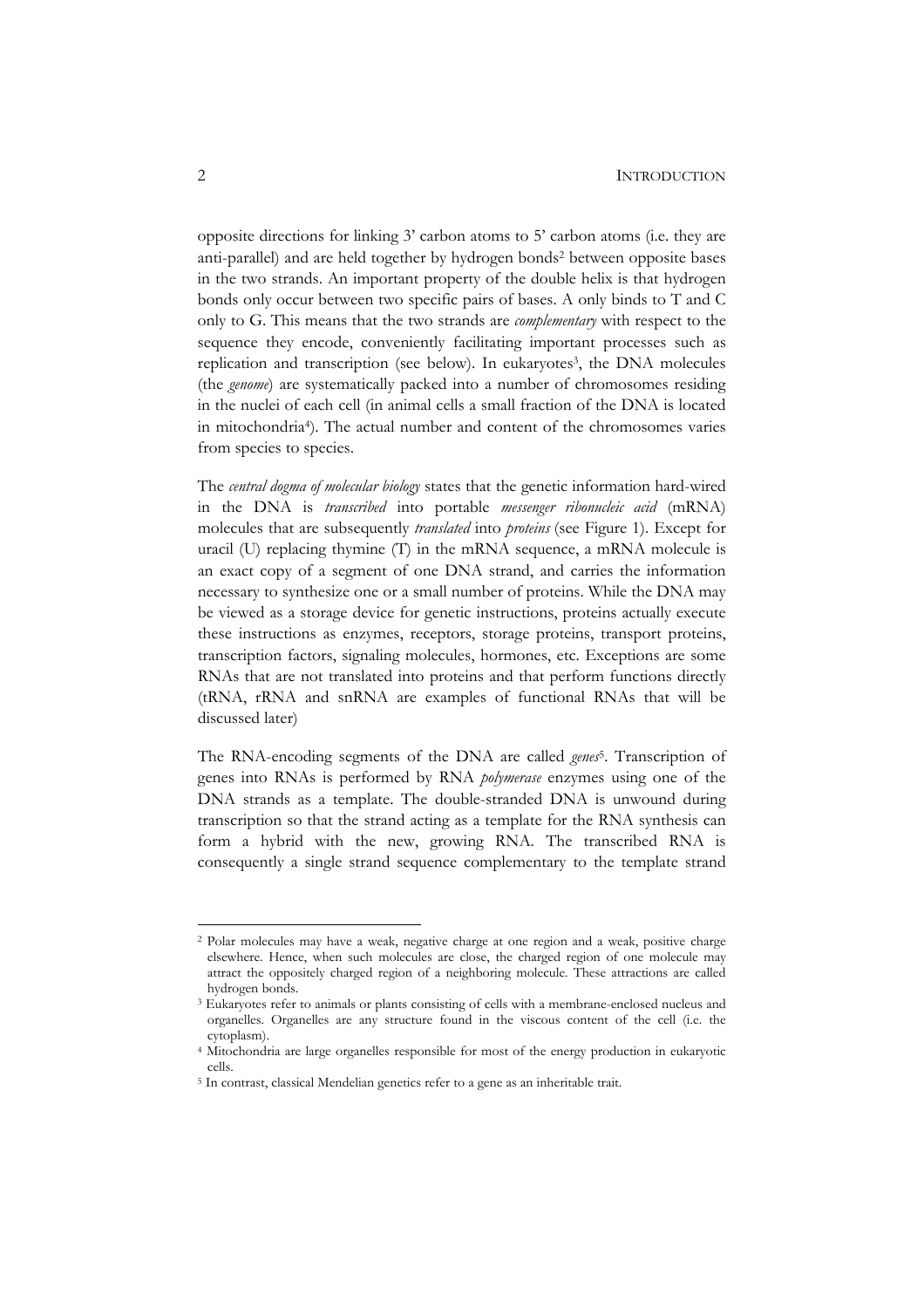and identical to the DNA strand not acting as a template (except that U replaces T).



Figure 1. The central dogma of molecular biology (diagrammatic). DNA is transcribed into mRNA that is translated into protein. In addition, DNA is replicated during cell division with the help of DNA polymerase. Transcription is catalyzed by the RNA polymerase. The mRNA is processed by the spliceosome, before translated into a chain of amino acids in the ribosome. tRNA helps the translation by transporting the right amino acids to the right positions as given by the mRNA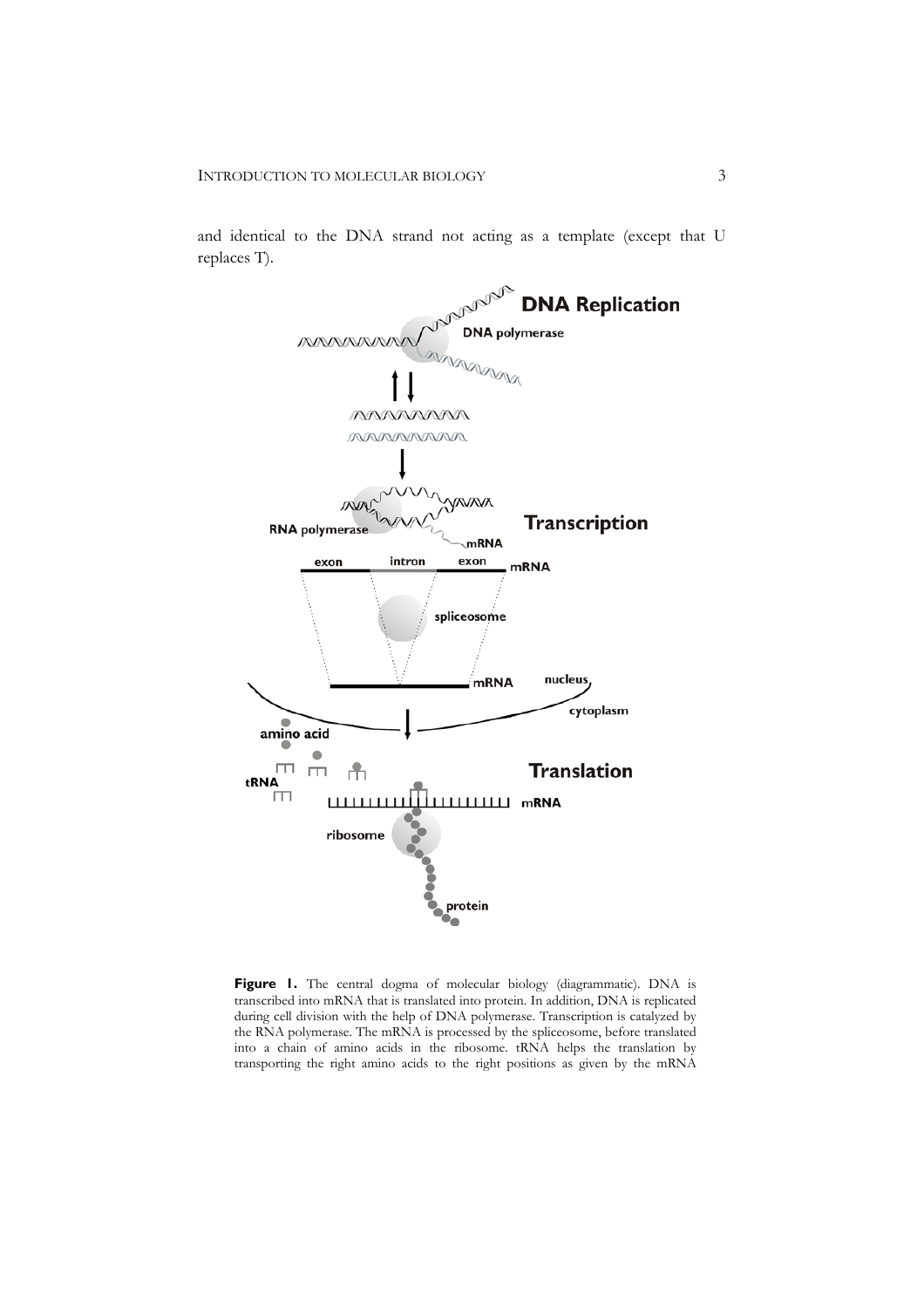Genes are said to be *expressed* in a cell if they are transcribed. The ability to differentially express genes in different cell types, stages of the cell cycle and under various changes in the environment constitute one important level of dynamics in cellular organisms (another level of molecular dynamics is that of proteins and their interactions with each other and other molecules). A number of factors are important for the differential expression of a particular gene in different cells, including the rate of transcription, the rate of translation and the stability of the protein. However, the most important factor is the initiation of the actual transcription. In eukaryotes, the transcription is not initialized by the RNA polymerase, but by a number of regulatory proteins called *transcription factors* that bind to the DNA and both activate and guide the polymerase. The ability of these transcription factors to selectively recognize specific short sequence elements in DNA is therefore important for the regulation of gene expression (i.e. gene regulation). Many of these regulatory elements or binding sites are in a region called the promoter located upstream of the coding sequence (upstream and downstream refer to the sequences that flank a particular gene at the 5' and 3' ends, respectively).

Most eukaryotic RNA transcripts go through a number of preprocessing steps including the removal of certain segments within the gene and the merging of the remaining segments (RNA *splicing*). This is due to the internal structure of the genes which consists of coding segments called *exons* separated by noncoding regions called *introns*. Although both segments are transcribed, the introns are later removed by a large complex (the *spliceosome*) consisting of five types of small nuclear RNAs (snRNAs) and proteins. Newer studies show that exons in complex organisms such as humans are spliced in different ways, forming different splicing variants and hence different protein products from the same gene [67].

The synthesis of proteins from mRNA takes place in *ribosomes* that function as structural frameworks for translation. Ribosomes are large RNA-protein complexes consisting of a number of ribosomal RNAs (rRNAs) and proteins. The basic building blocks for proteins are *amino acids*. There are 20 amino acids, all consisting of a  $\alpha$ -carbon atom  $(C_{\alpha})$  bound to an amino (NH<sub>2</sub>) group, a carboxyl (COOH) group, a hydrogen (H) atom and one variable group determining the 20 different amino acids (the *side chains*). Proteins are simply linear, unbranched chains of amino acids where the amino group of one amino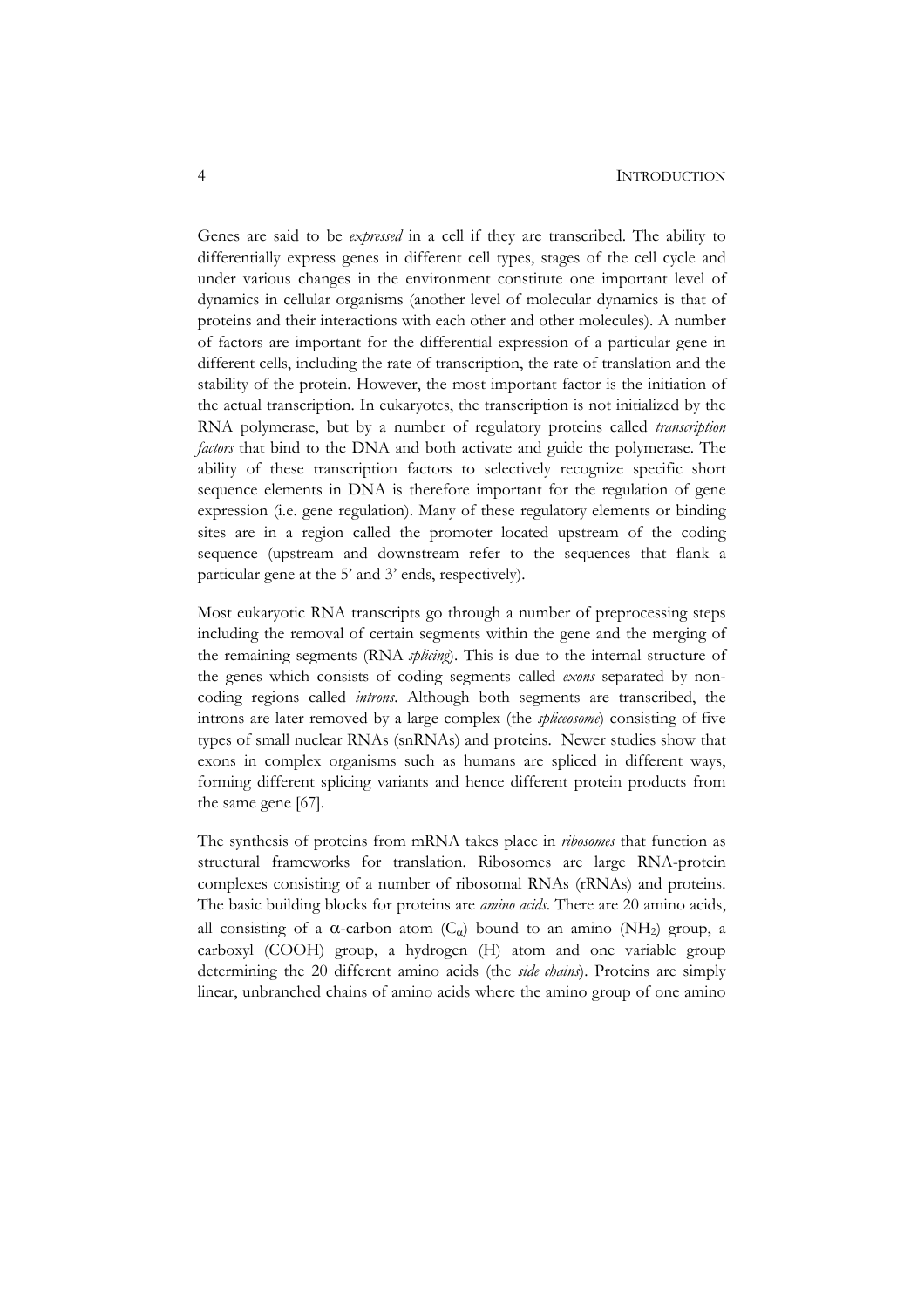acid forms a peptide bond<sup>6</sup> with the carboxyl group of the neighboring amino acid. The repeating chain without the variable side chains is called the main chain or the *backbone* of the protein molecule. Proteins are coded directly in the mRNA sequence in terms of successive groups of three nucleotides (*codons*). Since there are four different bases in RNA (and DNA) and three base positions in a codon, there are  $4<sup>3</sup>=64$  possible combinations for coding 20 amino acids. Hence, each amino acid is specified on average by about three different codons (the genetic code is said to be degenerate). mRNAs are translated into an amino acid chain with the help of transport RNAs (tRNAs). There is one tRNA per amino acid, capable of binding and transporting this specific amino acid. Each tRNA also includes a specific sequence (*anticodon*) that recognizes the relevant codon in the mRNA sequence so that the correct amino acid can be inserted into the growing amino acid chain.

An important principle in molecular biology is that the amino acid sequence of a protein determines its three-dimensional shape (i.e. its *structure*) and furthermore that the structure of a protein determines its function. Since the amino acid sequence is encoded in the DNA, it follows that the mechanisms of evolution (i.e. mutation and crossover) contribute almost directly in changing protein function. To accommodate different three-dimensional conformations, the 20 amino acids vary in shape, charge, hydrophobicity and reactivity. For example, the hydrophobic amino acids tend to be buried inside the protein (where they are protected from the water surrounding the protein), while the hydrophilic amino acids tend to be at the surface of the protein.

Protein structure is more complex than the double helix of DNA (see Figure 2 for an example), and may be organized into four levels. The amino acid sequence itself is referred to as the *primary structure*. When stable, the protein main chain folds into either an  $\alpha$  *helix* (i.e. a spiral structure), a  $\beta$  *sheet* (i.e. a planar structure of more than one E strand) or a *coil* (i.e. a random structure) (see Figure 2a). These confirmations constitute the *secondary structure* of proteins. Furthermore, the secondary structure elements (sheets and helices) tend to form simple motifs connected by short U-shaped turns or *loops* often located at the protein surface (e.g. the common hairpin  $\beta$  motif consisting of two neighboring  $\beta$  strands joined by a loop). Several motifs form compact globular domains referred to as the *tertiary structure* of proteins. While secondary structure is stabilized by hydrogen bonds between certain side chains, tertiary structure is

<sup>6</sup> A peptide bond is a special chemical linage connecting amino acids into linear chains. It is formed by a condensation reaction between the amino group of one amino acid and the carboxyl group of the neighboring amino acid.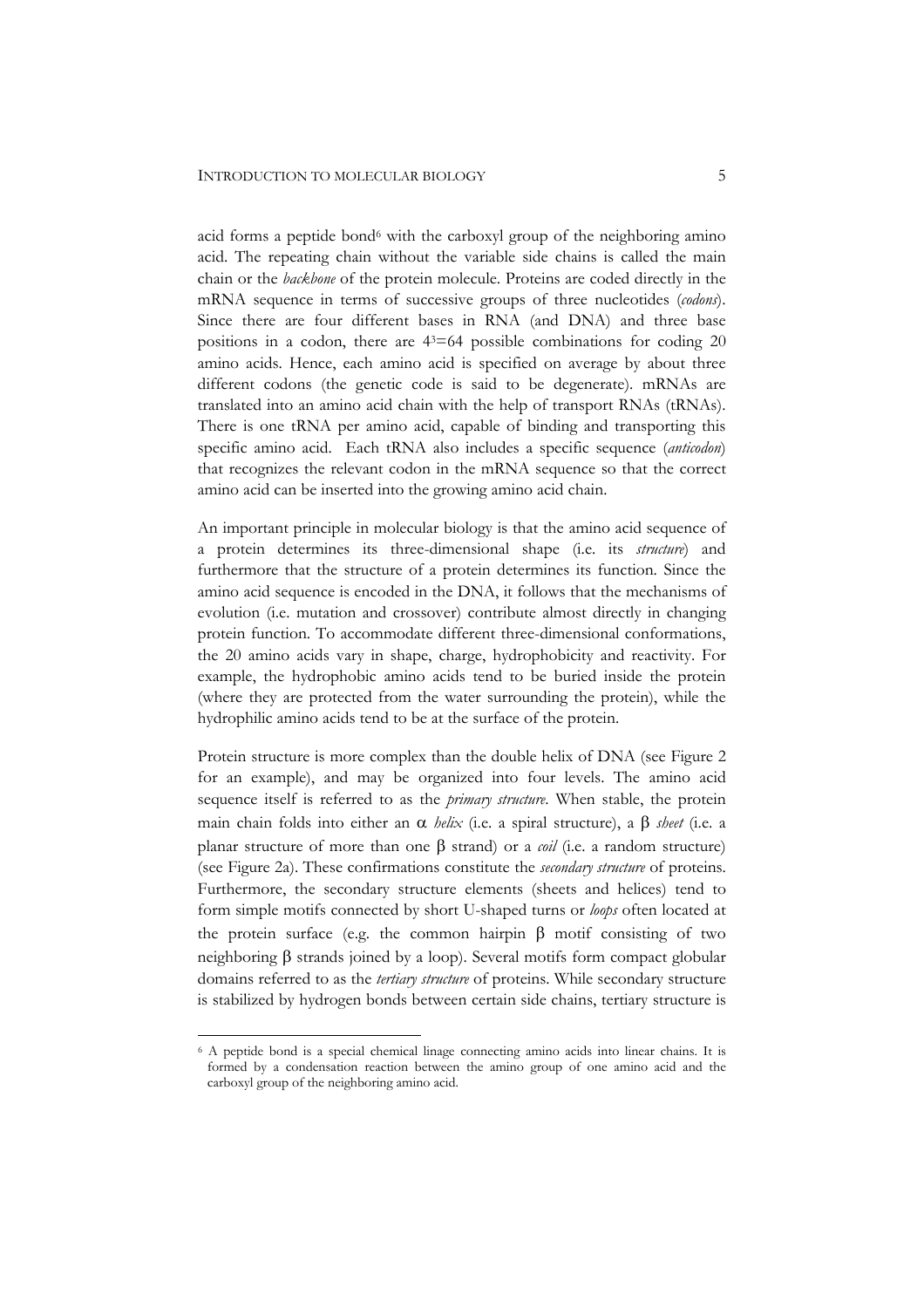

**Figure 2.** An example protein structure. Helices are colored red, sheets yellow and coils grey. a) shows a cartoon of the protein backbone, while b) shows the protein as a solid molecule. The pictures were generated using Swiss-PdbViewer [38].

mainly stabilized by hydrophobic interactions. Finally, some proteins consist of several amino acid chains (also called subunits) and their arrangements are referred to as the quaternary protein structure. As we have already seen with the spliceosome and the ribosome, proteins often function in large complexes involving several proteins and possibly other macromolecules.

# 1.2 Functional genomics

Biology has traditionally focused on classifying living systems (hierarchically) into increasingly smaller parts, and on studying these parts separately. This reductionistic research approach has culminated in molecular biology, where single molecules in terms of genes and gene products have been studied independently. This way of doing research has of course not been a result of biologists failing to realize the value of understanding the holistic molecular operation of biological systems, but rather a product of the sheer complexity of these systems and the lack of appropriate technology to probe them. With the publishing of the first complete genome sequence in 1995 (the bacteria *Haemophilus influenzae Rd* [32]), the premises have changed. A number of genome sequencing projects are now providing researchers with the basic instructions for the operation of entire organisms at an ever increasing speed (see http://www.genomesonline.org/, [10]). However, although DNA sequence data to some degree has facilitated a transition from molecular *genetics* (i.e. the study of single genes) to *genomics* (i.e. the study of all genes in a genome), genomics is more likely to complement rather than replace traditional use of genetics in understanding the detailed functioning of individual macromolecules [42]. Genomics has also undergone a change from the mapping and sequencing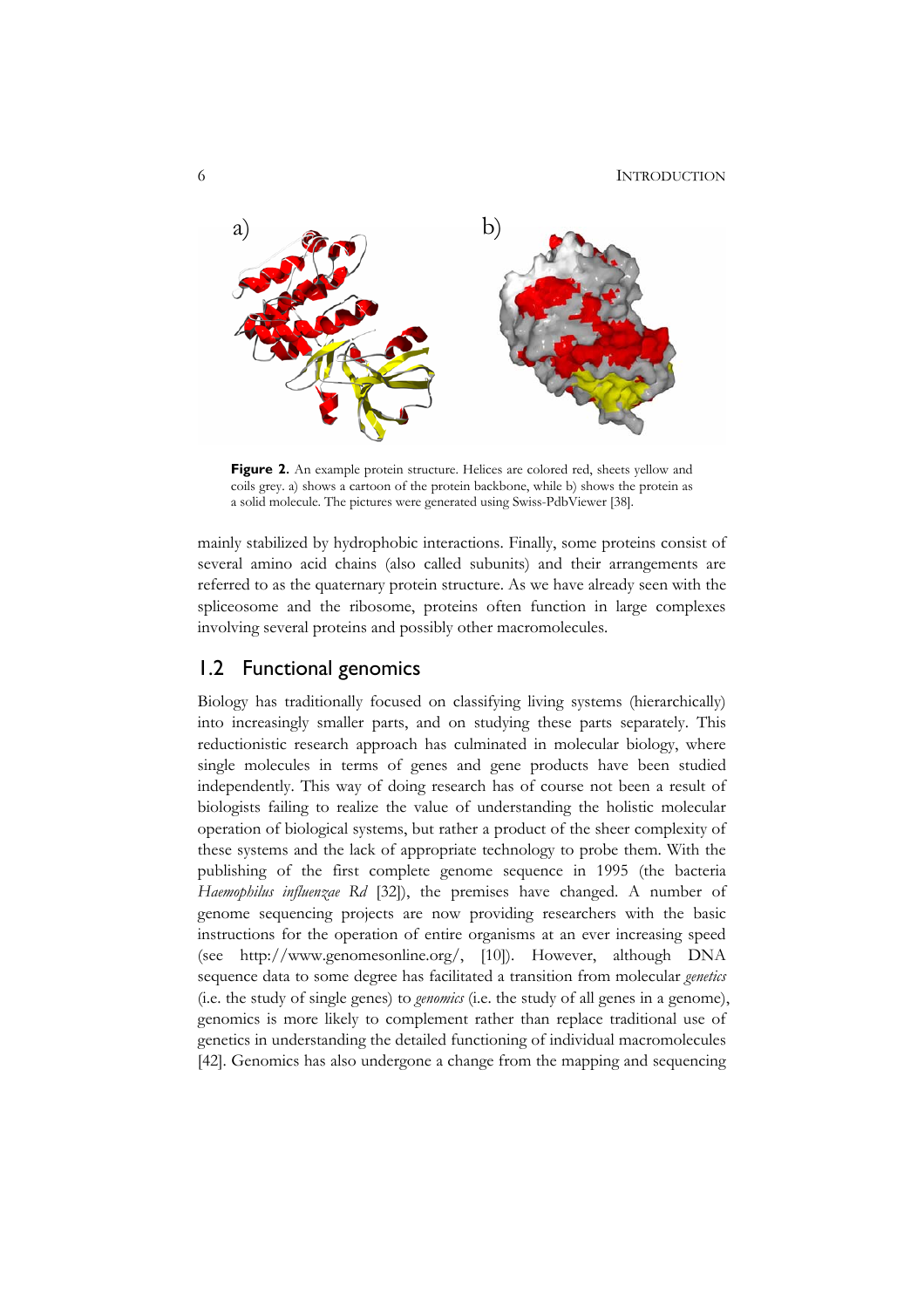of genomes to the more complex task of determining gene function (i.e. the function of the functional RNAs or proteins coded by the genes) and understanding gene regulation at a genome-wide scale. This part of genomics has been coined *functional genomics*, and has spanned a whole generation of technologies and databases to provide data and support for the statistical and computational analysis making this research possible.

Obviously, although sequence data provide us with the static map of an organism, it seems impossible to reach the goals of functional genomics using this information alone. Additional information, however, may be acquired using the opportunities that sequence data gives to identify genes and gene products and hence obtain data on the actual dynamic expression of the DNA code. One such example is technology for the genome-wide measurement of mRNA levels, providing valuable information on which genes are expressed, and thereby which gene products are active, in a potentially large range of biological contexts. Another example is methods for obtaining structural data. As stated earlier, it is a fundamental biological principle that protein sequence determines structure and that protein structure determines function. However, solving the structure of a protein is a time-consuming task and the amount of structural information therefore lags far behind the vast amount of sequence information. Structural genomics, however, promises to close this gap by combining a systematic approach to solving protein structure experimentally with computational methods for protein structure prediction. The next section will give an introduction to bioinformatics and the use of computers in aiding functional genomics. However, this section will be complemented with a short introduction to DNA sequencing, the high-throughput gene expression measurement technology of microarrays and the two most important experimental methods for solving protein structure. The two latter methods provide additional, partly sequence-derived, data for functional genomics and are of particular interest to this study.

### 1.2.1 DNA sequencing

There are several different techniques for determining the nucleotide sequence of DNA segments (i.e. DNA *sequencing*). In one of the most used approaches, DNA polymerase (which in the organism amongst other functions performs replication) is allowed to copy single stranded DNA segments using both altered nucleotides (*dideoxynucleotides*) and ordinary nucleotides. The alteration of the four dideoxynucleotides, corresponding to the four ordinary nucleotides, has the effect that when added by the polymerase to the growing chain, no further nucleotides can be added to the 3' end afterwards and hence the strand is terminated. Consequently, many fragments of different lengths are created, all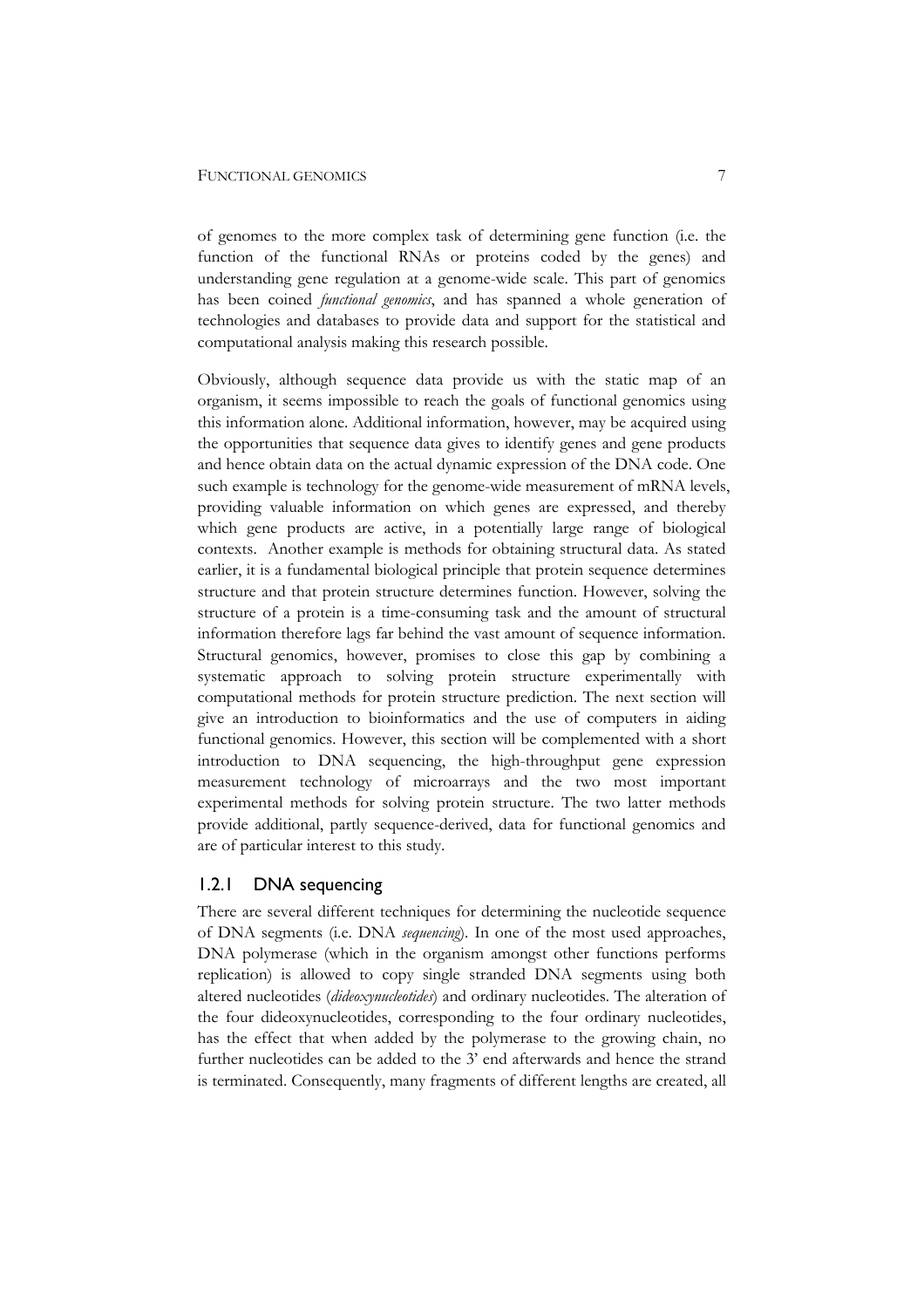with a dideoxynucleotide at the 3' end. A gel solution containing the copied fragments may now be charged by a voltage so that the DNA fragments, which are slightly negative, start traveling towards the positive end of the gel. The speed at which the fragments travel depends on their length and the fragments may therefore be ordered accordingly. The four different dideoxynucleotides are labeled with four different *fluorochromes* that emit four different colors of light when absorbing radiation of specific wavelengths. The dideoxynucleotides at the 3' end may therefore be scanned with a laser and determined from the resulting image. Furthermore, the nucleotides in each position in the original DNA segment may now also be determined given fragments of all possible lengths. For example, the nucleotide in position 7 in the original segment is determined by the color of the light emitted by the dideoxynucleotide at the 3' end of fragments of length 7.

Whole genomes (or long DNA segments) may be sequenced by first dividing them into many overlapping fragments, then sequencing each of the fragments separately and finally assembling the genome sequence with the help of the overlaps. In addition to DNA, proteins may also be sequenced directly using methods such as Edman degradation.

# 1.2.2 Microarray technology

The complementary nature of the DNA double helix is of great importance to replication and transcription, and may also be utilized for the large-scale measurement of mRNA levels in cells. Two complementary nucleic acid molecules (i.e. strands) will combine under the right conditions to form double stranded helices. In a reaction vessel this is referred to as *hybridization*. Hence, it is possible to use identified DNA strands (*probes*) to query complex populations of unidentified, complementary strands (*targets*) by checking for hybridization. Microarrays are glass slides or wafers populated with large numbers of strands derived from identified genes. By applying a target sample of unidentified mRNA to the array, the expression level of each gene probe may be quantified from the extent of hybridization between the probes and the targets. Since one slide may contain probes from thousands of genes, one microarray experiment may determine the genome-wide expression state of a cell sample. Furthermore, systematic series of microarray experiments may reveal the specific changes in cellular gene expression associated with different physiological or pathophysiological7 responses.

<sup>7</sup> Physiology is the study of life at the organism level in healthy states, while pathophysiology is the study of disease states.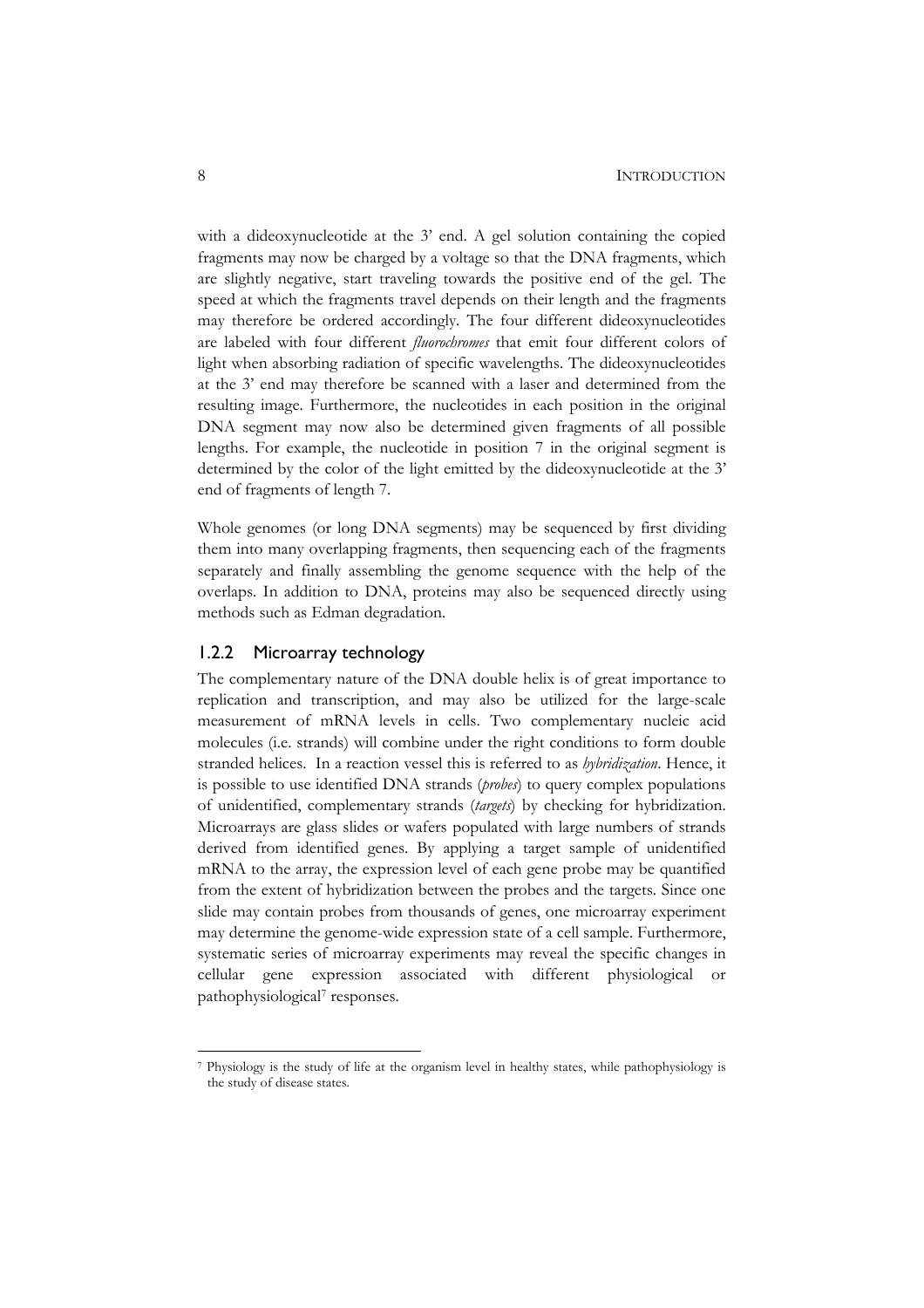The most common microarray technology is that of *DNA microarrays* [28, 93]. DNA microarrays are glass slides with DNA probes robotically printed in spots. Each spot contains probes from the same gene. The target mRNA is reverse transcribed into the more stable cDNA (*complementary* DNA) and is therefore complementary to the original mRNA. The target mRNA comes from two different samples (often called the *test sample* and the *reference sample*) and is separately labeled with the two different fluorescent dyes Cy5 and Cy3. Cy5/Cy3 are chemical groups that emit red/green light when absorbing radiation of particular wavelengths. The two target samples are in solution and are simultaneously applied to the slide. The microarray is then scanned with a laser, and the two resulting images are analyzed using image analysis software. The intensity of the red and green light from each spot is assumed to be proportional to the amount of hybridized target cDNA labeled with Cy5 and Cy3, respectively. The expression level of each gene is presented as the ratio between the intensity of the red light and the green light, and hence reflects the expression level in the test sample relative to the expression level in the reference.

The most used technology besides that of DNA microarrays is the so-called *GeneChips* manufactured by Affymetrix [33]. This technology uses photolithographic techniques from the semiconductor industry to synthesize *oligonucleotides* on glass wafers. These oligonucleotide probes are in general much shorter than DNA probes (20-25 bases compared to 100-2000 bases) and hence less specific to one particular gene. However, oligonucleotides are more sensitive since such short probe strands only form stable double stranded DNA with target strands that match perfectly. Hence, oligonucleotides are more versatile and may be used for example to screen for DNA variations between individuals. Unlike DNA microarrays, oligonucleotide microarrays measure the absolute mRNA level and hence only need one sample. Another advantage is that probes may be synthesized directly from sequence databases, and do not need to be produced in advance. However, the oligonucleotide microarrays are considerably more expensive to produce than DNA microarrays.

A microarray study comprises a number of steps in addition to what has been described here. Obtaining the actual mRNA measurement is preceded by the experimental design (e.g. [25]) and followed by filtering and normalization of the data (e.g. [88]) and computational data analysis (e.g. [1, 87, 99]). Only aspects of the last step will be addressed in this study.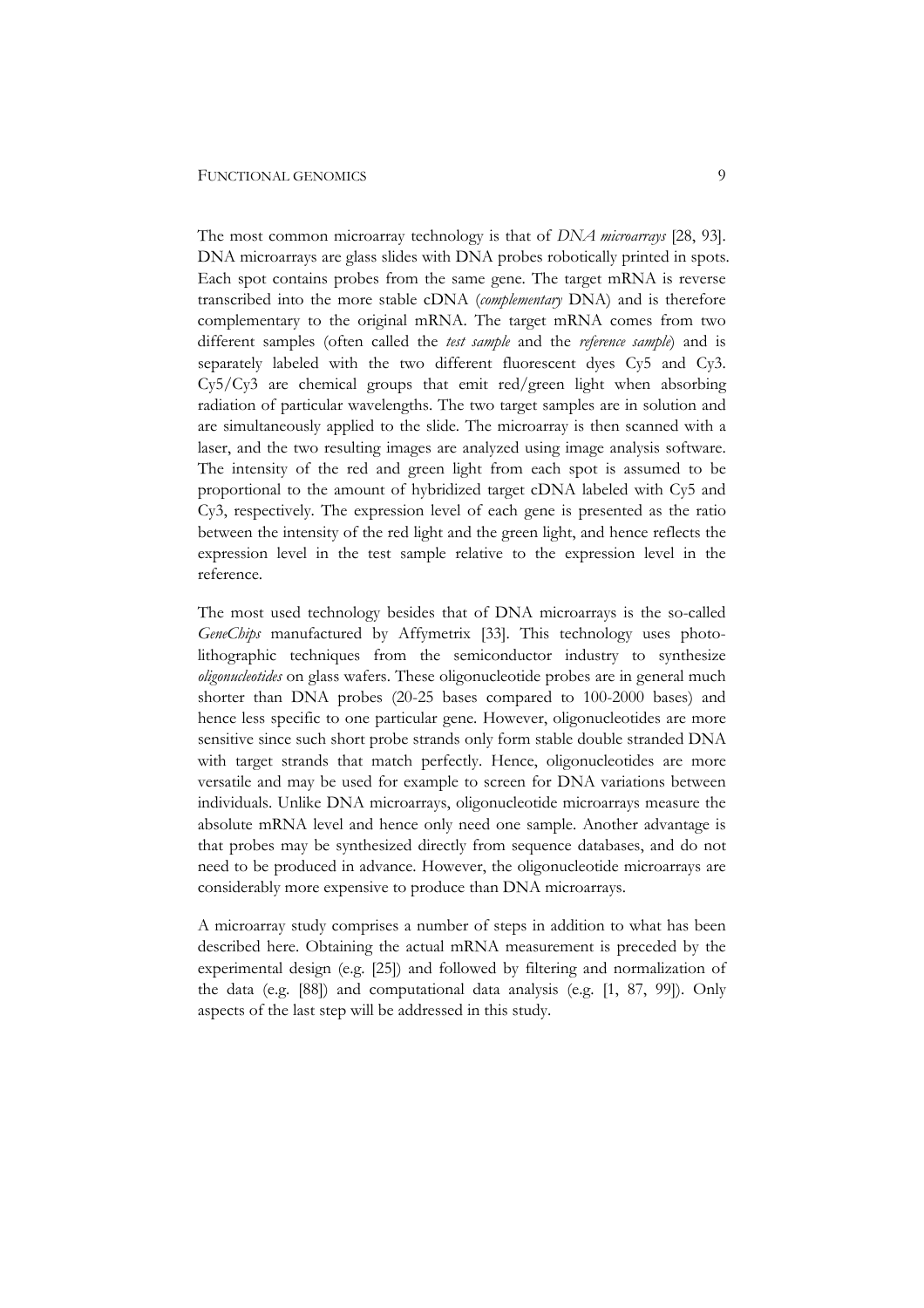# 1.2.3 Crystallography and nuclear magnetic resonance

Protein structure is physically determined by *x-ray crystallography* [107] or *nuclear magnetic resonance* (NMR) [120]. Although other methods may give different and complementary information about the structure of proteins, including the primary and quaternary structure, crystallography or NMR are needed to obtain the secondary and tertiary structure since this requires determining the arrangement of atoms within proteins.

The x-ray crystallography method depends on placing a repeating array of many identical molecules (a *crystal*) in an x-ray beam and observing the *diffraction pattern*. The x-ray beam interacts with the electrons of all atoms in the crystal. These interactions scatter x-rays in all direction and only those positively interfering with each other give rise to diffracted beams that may be seen as spots in the diffraction pattern. To calculate the positions of each atom, the amplitude, wavelength and phase of the diffracted beams are needed. The amplitude is proportional to the intensity of the spot and the wavelength is set by the x-ray source, however, the phase is lost in the diffraction pattern. The so-called *phase problem* is a major problem of crystallography and may be solved by comparing the diffraction data from the original crystal with data from crystals modified with the addition of heavy atoms. An *electron-density map* is then calculated for the repeating molecule in the crystal and interpreted as a structural model. The quality of the model mainly depends on the errors in the phases and the resolution of the diffraction pattern, which in turn depend on the crystal quality. The model is subjected to a computational process where the atoms in the model are shifted about to optimize the fit between the model and the experimental data.

NMR measures the magnetic momentum or *spin* of certain atomic nuclei. Since the spin of atoms is affected by their bonds to other atoms, this method may obtain a list of distance constraints between the atoms of the molecule. A structural model of the protein molecule may then be calculated using these constraints. The main advantage of NMR over crystallography is that the proteins are in solution and do not need to be crystallized. The problems related to obtaining good crystals are the main restriction on the rate at which crystallography produces structural models. The main disadvantage of NMR is that the method cannot currently be applied to large protein molecules and that it requires the protein to have high solubility.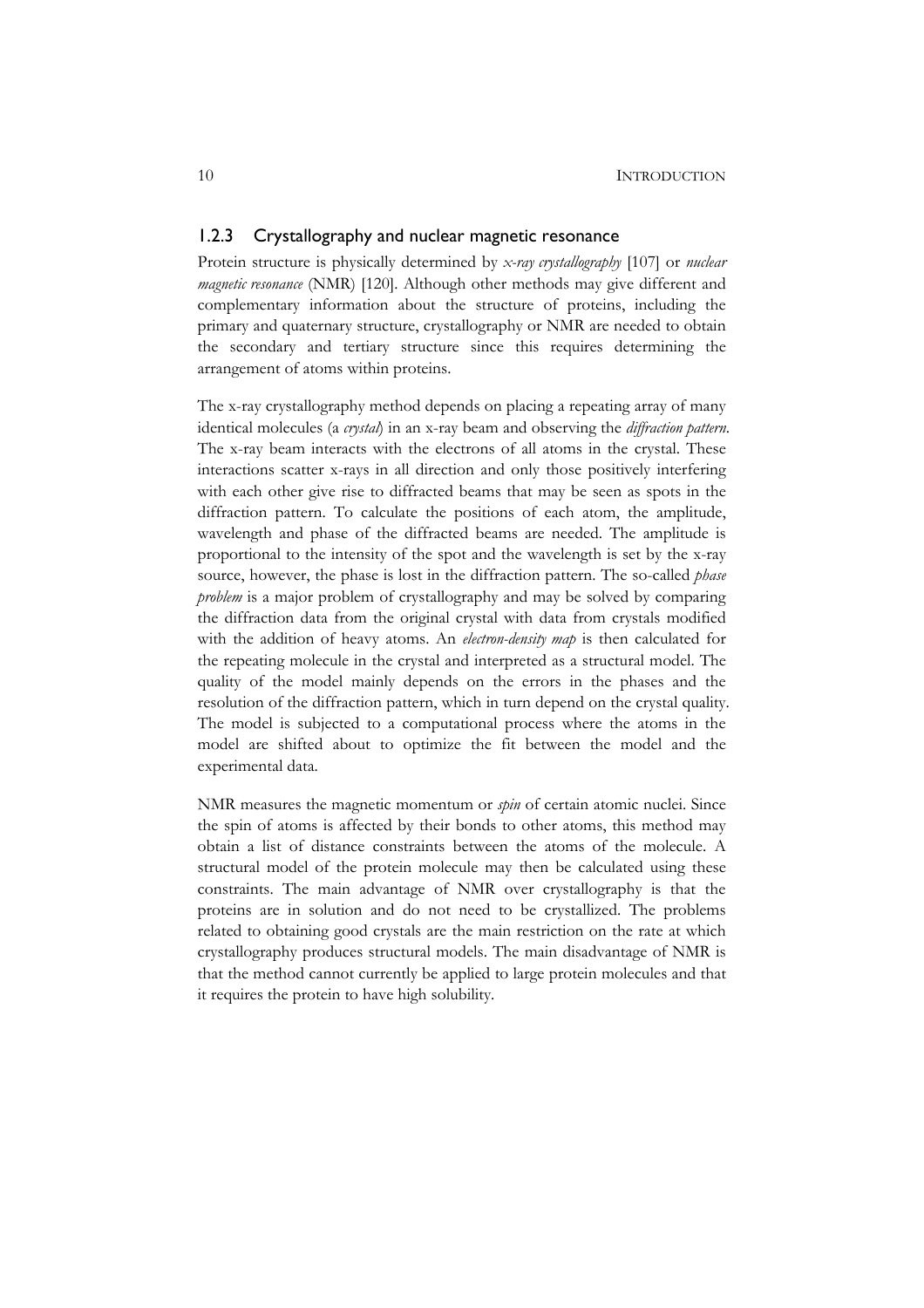# 1.3 Bioinformatics

The development of genomics and high-throughput experimental technologies created the need for computers to store and analyze large amounts of data. As was the case for genomics, *bioinformatics* developed from being a discipline mainly associated with sequence databases and sequence analysis to a computational science using biological data to do e.g. functional genomics. Although different definitions and views of bioinformatics exist, most researchers now use bioinformatics as a generic term for both the storage and maintenance of biological data and the use of computational data analysis methods and algorithms in functional genomics-related studies [55]. Bioinformatics thus involves a number of scientific fields including mathematics, statistics, informatics, physics, chemistry, biology and medicine. It is the definition of bioinformatics as data analysis for functional genomics that will be emphasized in this study.

One commonly used methodology in bioinformatics and functional genomics is that of *machine learning*. Machine learning addresses the problem of using computers to *learn* general concepts from observations and knowledge, and has traditionally been developed in two different schools. Statisticians develop learning methods based on the mathematical frameworks of probability theory and statistics (see e.g. [40, 52]). Computer scientists often develop methods based on models of intelligent systems (e.g. methods inspired by biology such as genetic algorithms and neural networks, or methods based on logic such as rule learning, see the section on machine learning below) [74]. The differences are primarily due to the fact that statisticians have mostly been interested in pure data analysis, while computer scientist have also been interested in building intelligent systems (e.g. robots with *artificial intelligence* [91]). However, these different views are somewhat converging, forming hybrids using elements from both statistics and computer science (e.g. *pattern recognition* [111]).

*Induction* refers to generalizing from observations to broad concepts and differs from *deduction* that refers to using general concepts (or theories) to infer specific hypotheses. In molecular biology, induction is particularly relevant since the general theories have not yet been worked out. For example, we know that a relationship exists between sequence and structure, but this relationship is not well understood in terms of theories that may be used to deduce good structural models for a particular protein sequence. However, we do have examples of this relationship in terms of protein structures that are experimentally solved. And machine learning methods are designed to induce models based on *examples*, partially describing the assumed underlying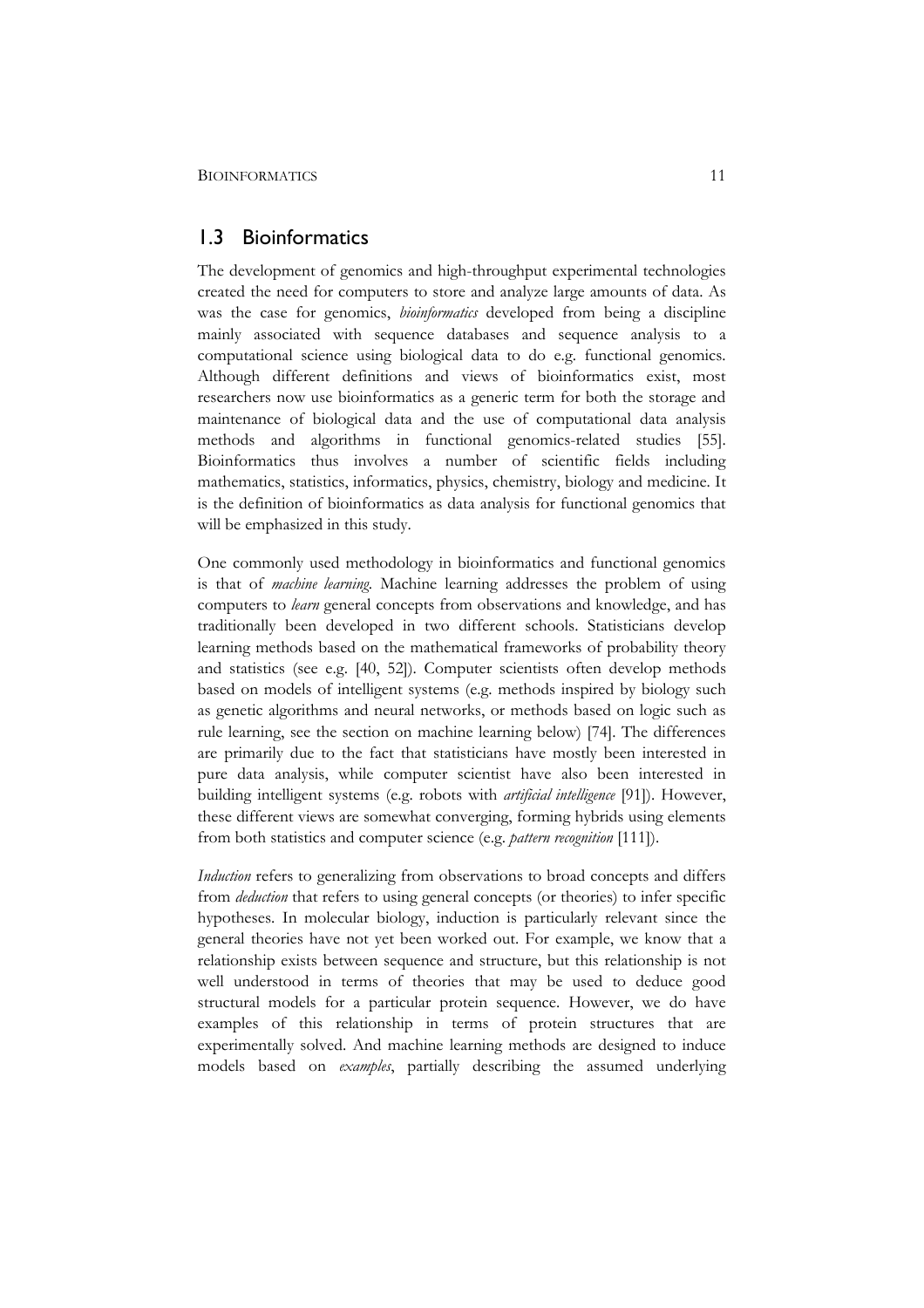functional relationship between, in this case, sequence and structure. The most common application of such models is that of prediction. However, given a model that can reliably predict protein structure from sequence (in particular for unseen proteins, i.e. proteins that were not available when the model was induced), this model obviously includes general concepts that may also be used to understand the relationship. And this understanding may in time lead to general theories. Consequently, machine learning may be used both for *predictive* and for *descriptive* purposes. In molecular biology, and in particular in functional genomics, we will se that a number of problems may be addressed using the concepts of examples and machine learning. And successful application of such methods could lead to situations where biological experiments are used to obtain information on a (representative) set of cases, models are automatically induced from these examples and finally used to fill in the missing knowledge for the remaining cases. This is the philosophy of structural genomics mentioned earlier: to solve the structure of at least one protein from each structural class (e.g. fold, see the section on databases and annotations below) experimentally and to predict the structure of the remaining proteins using sequence similarity to proteins with solved structures.

One of the major obstacles for effective use of machine learning in functional genomics has been the lack of structure in the existing biological knowledge in terms of computer readable databases and annotations. Text mining and automatic inference from free text has therefore been one major part of bioinformatics and will continue to be so (for an overview see [98]). In what follows, a short introduction will be given to relevant databases and annotation efforts. This will be followed by an introduction to the most popular machine learning methods used for utilizing these resources in functional genomics. With this in place we will be ready to state the aims and contributions of this study.

# 1.3.1 Databases and annotations

The Internet provides the infrastructure for accessing and sharing biological information, and has been decisive in the development of functional genomics and bioinformatics. In general, we will divide biological information into measured, unprocessed *data* such as sequences and expressions, and humanprocessed *knowledge* such as gene function. Data are normally stored in publicly accessible databases, while most biological knowledge is available in terms of published articles. PubMed (http://www.ncbi.nlm.nih.gov/PubMed) is the main electronic free-text database providing access to all biomedical literature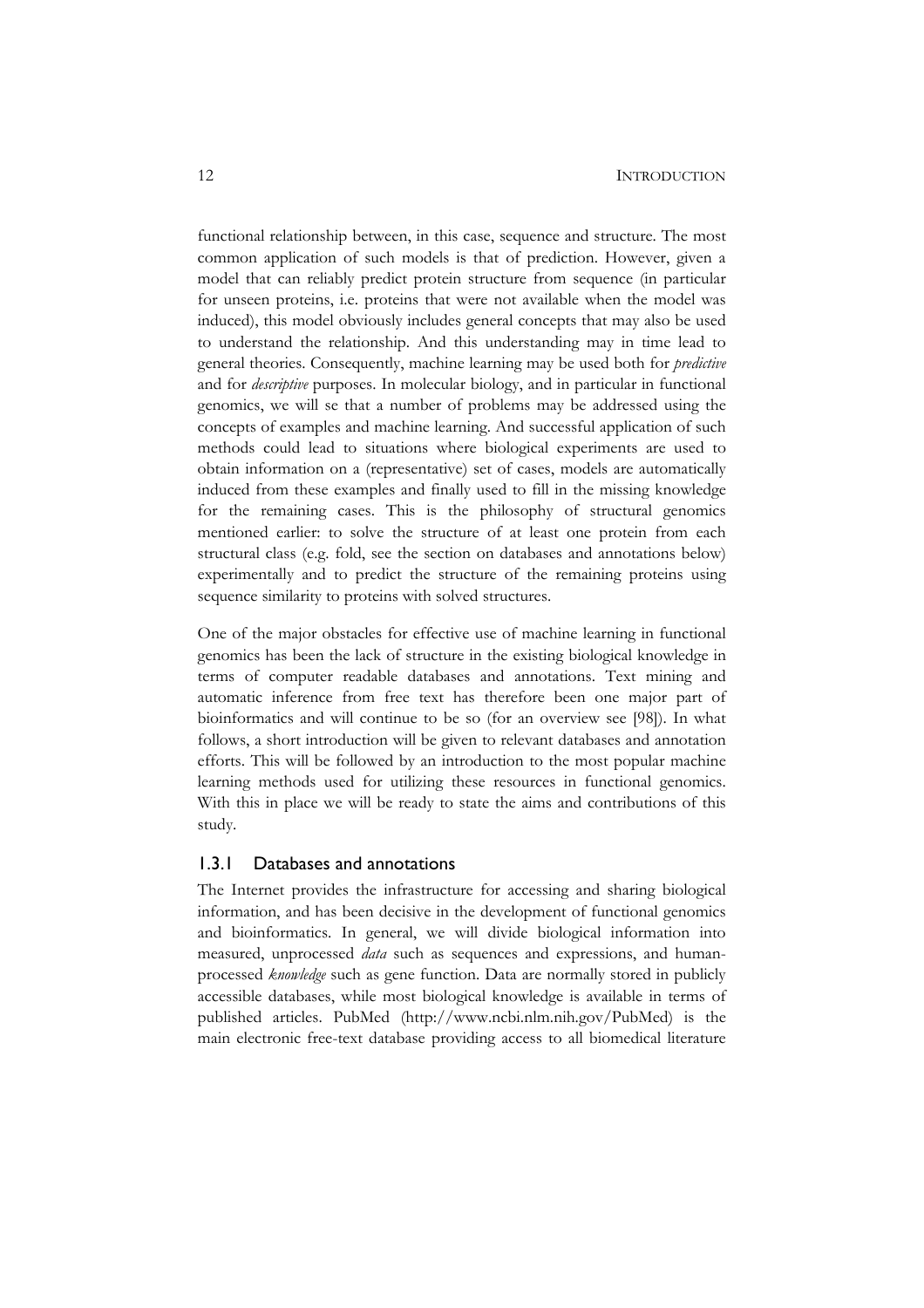#### BIOINFORMATICS 13

in MEDLINE8. However, although PubMed in principle includes all available biological knowledge, this knowledge is not easily accessible at the large scale required by functional genomics studies. A biologist may read all articles relevant to one particular gene, but the task of extracting all relevant knowledge on all characterized genes for a genome-wide study is overwhelming. Additionally, this knowledge needs to be structured in a computer readable fashion so that, for example, expression data may be automatically correlated with gene function for a large number of genes. Hence, genomic studies have pushed the formalization of biological knowledge in terms of structured vocabularies that may be used for annotating the databases. A short overview of the most important and relevant databases and annotation efforts will be given next.

The International Nucleotide Sequence Database Collaboration (INSD) consists of DNA Databank of Japan (Japan, http://www.ddbj.nig.ac.jp/, [109]), GenBank (USA, http://www.ncbi.nih.gov/Genbank/, [7]) and EMBL <sup>9</sup> Nucleotide Sequence Database (Europe, http://www.ebi.ac.uk/embl/, [66]). These databases store and maintain all publicly available DNA sequences according to a commonly agreed-upon standard. In addition to sequences of characterized genes, the nucleotide sequence databases include a large number of so-called expressed sequence tags (EST) [11]. ESTs are short sub-sequences of expressed DNA and are synthesized using mRNA as a template (hence the name). Many of these ESTs are not linked to any characterized genes, and are used both for gene discovery and for designing probes for microarray experiments. Since ESTs are short sub-sequences, even nonoverlapping ESTs may come from the same gene. UniGene (http://www.ncbi.nlm.nih.gov/UniGene, [114]) is an experimental system attempting to bring some order to the gene/EST sequence data by automatically clustering GenBank sequences into non-redundant sets that correspond to single genes.

Swiss-Prot (http://www.ebi.ac.uk/swissprot/, [5]) is a protein sequence database that together with the TrEMBL supplement (Translated EMBL Nucleotide Sequence Data Library, [5]) contains translated protein sequences for all DNA sequences in the nucleotide sequence databases. In addition, Swiss-Prot provides extensive annotation and cross-references to other

<sup>8</sup> MEDLINE is the literature database maintained by the National Library of Medicine (NLM) covering the fields of medicine, nursing, dentistry, veterinary medicine, the health care system and the preclinical sciences. It contains abstracts, MeSH terms and other publication details. MeSH is a controlled hierarchical vocabulary used to index the articles.

<sup>9</sup> European Molecular Biology Laboratory (EMBL).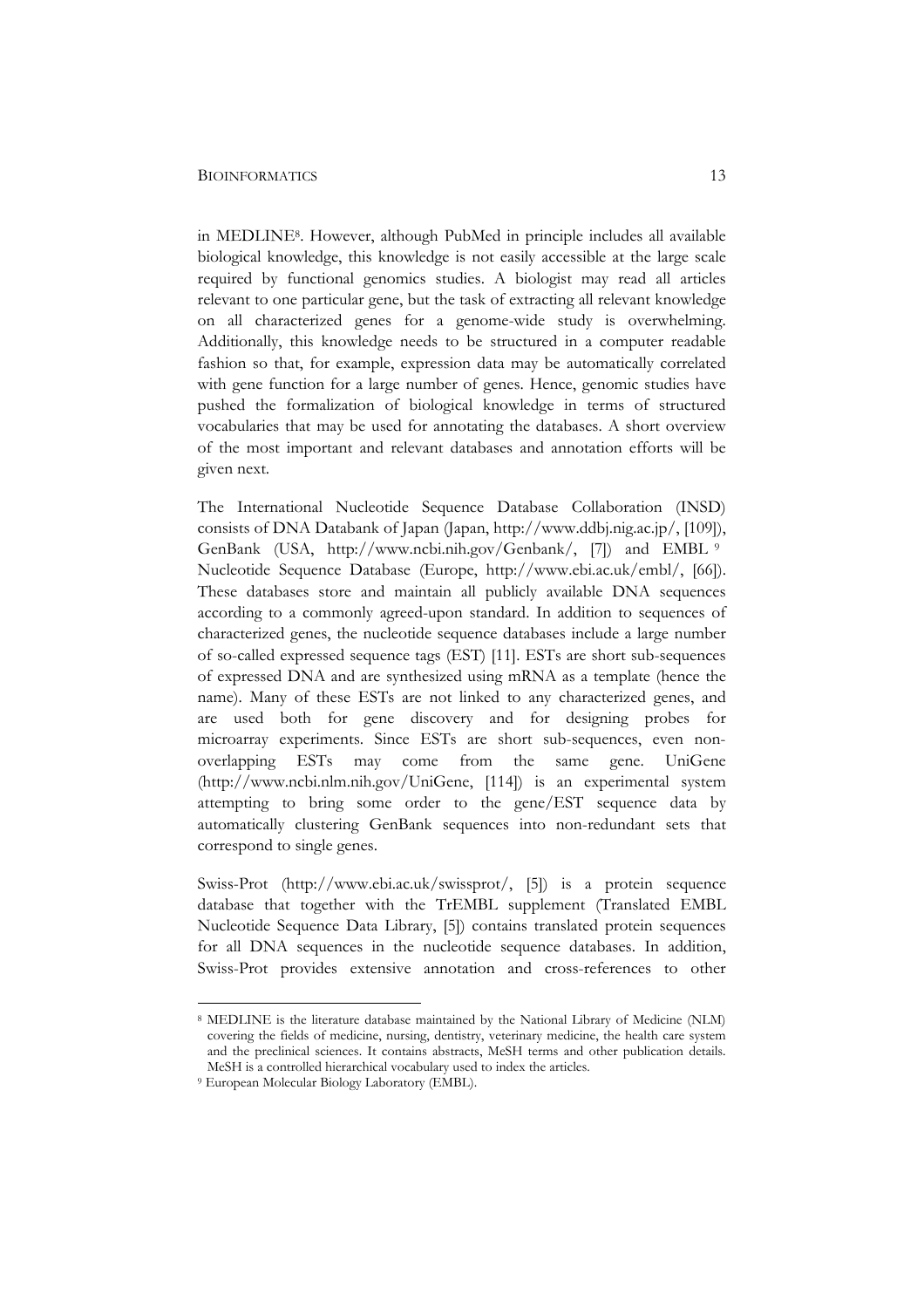databases. Both these databases are now integrated in UniProt (Universal Protein Resource, http://www.ebi.ac.uk/uniprot/, [3]).

The Protein Data Bank (PDB, http://www.rcsb.org/pdb/, [9]) is the major database for protein structures and provides 3D coordinates for all publicly known structures. The Macromolecular Structure Database (MSD, http://www.ebi.ac.uk/msd/, [12]) includes all proteins in PDB and provide extensive annotations and cross-references to other databases such as Swiss-Prot. In addition, two major classification trees exist for protein structures. SCOP (Structural Classification of Proteins, http://scop.berkeley.edu/, [77]) classify protein domains from PDB proteins into three major levels of increasing specificity:

- Fold: Domains are classified to the same fold if their main secondary structure elements have the same relative orientation and connectivity (Protein structure topology may be defined in terms of orientation and connectivity. Orientation refers to the direction of the structural elements in space, while connectivity refers to the order of these elements along the main chain, i.e. how they are connected by the main chain).
- Superfamily: Domains are classified to the same superfamily if their sequence identity is low, but structural and functional features indicate that a common evolutionary origin is probable.
- Family: Domains classified to the same family have a clear evolutionary relationship, and normally have sequence identity greater than 30% or, in some cases where sequence identity is lower, common structural or functional features that provide definitive evidence of an evolutionary relationship.

ASTRAL (http://astral.berkeley.edu/, [21]) provides non-redundant sets of SCOP protein domains and PDB coordinates for these domains. CATH (Class, Architecture, Topology and Homologous superfamily, http://www.biochem.ucl.ac.uk/bsm/cath/, [80]) is the other major classification tree for protein domains providing a similar classification tree to that of SCOP.

Gene expression data are now also published in databases. MIAME (Minimum Information About a Microarray Experiment, [14]) is a standard specifying the information that should be published together with a microarray experiment to facilitate correct interpretation and reproducibility. A number of public databases storing gene expression data are using the MIAME standard,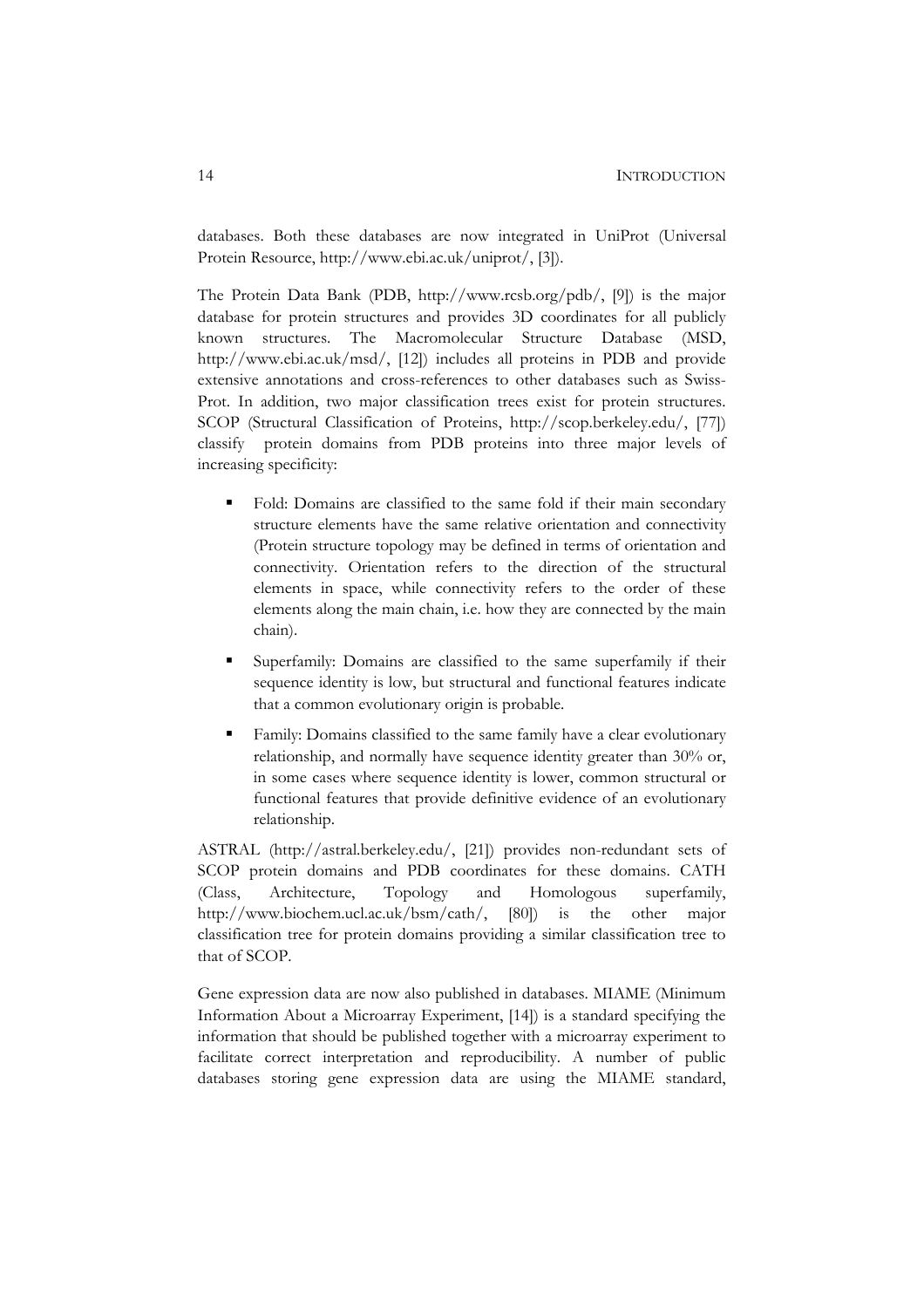#### BIOINFORMATICS 15

including ArrayExpress (http://www.ebi.ac.uk/arrayexpress/, [15]) and GEO (Gene Expression Omnibus, http://www.ncbi.nlm.nih.gov/geo/, [29]).

The main goal of functional genomics is the genome-wide determination of gene function. Gene Ontology (GO, http://www.geneontology.org, [4]) provides an organism-independent controlled vocabulary for describing the cellular roles of genes and gene products to this end. The ontology is divided into three parts:

- Molecular function: task performed by an individual gene product.
- Biological process: broad biological goal accomplished by an ordered assembly of molecular functions.
- Cellular component: subcellular location where a gene product is active.

Each of the three parts of GO is a *directed acyclic graph* (DAG)10 where nodes are so called GO terms describing a particular aspect of a molecular function, biological process or cellular component and edges are either is-a or part-of<sup>11</sup> relations connecting two nodes. GO consequently describes cellular roles at different levels of generality and offers a powerful vocabulary for annotating gene products. An *annotation* in this context is simply an association between a gene or gene product and a GO term. An annotated gene should be associated with at least one GO term from each of the three GO parts (very often biologists find that several terms from each part are needed in order to describe the role of a gene product). Obviously, annotations will reflect the knowledge biologists possess about a certain gene product and may therefore vary in terms of how general they are. The GO graph, however, describes the relationship between different GO terms and therefore provides a way of comparing the annotations of two different gene products. The GO homepage provides annotations for a number of organisms made available by different collaborating groups. The MSD database (see earlier in this section) provides GO annotations for all characterized protein structures in PDB. Finally, there exist several other controlled vocabularies for functional annotation, most

<sup>10</sup> A graph is defined by a finite set of nodes connected by edges. A directed acyclic graph is a graph where the edges only have one direction (often symbolized by arrows) and where there is no path (i.e. set of connected nodes) starting and ending at the same node.

<sup>11</sup> The is-a relationship between two terms (or nodes) means that one term (the child) is a subclass of the other term (the parent) (e.g. mitotic cell cycle is-a cell cycle). The part-of relationship means that whenever the child exists, it is as part of the parent (but not necessarily the other way around) (e.g. cell cycle is part-of cell proliferation (i.e. cell growth through cell division)).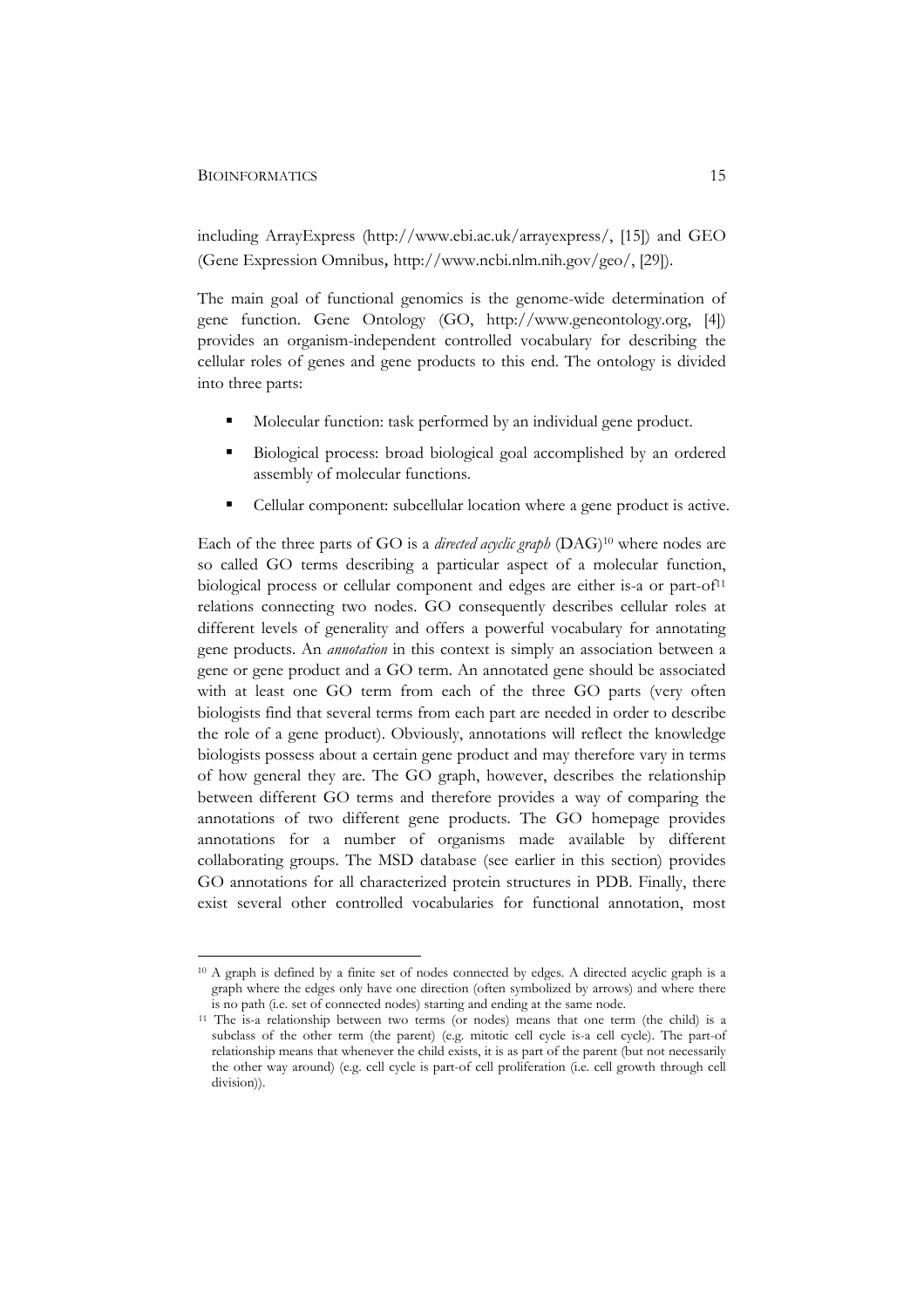notably the MIPS12 functional catalogue (http://mips.gsf.de/projects/funcat, [70]).

# 1.3.2 Machine learning

Machine learning deals with the problem of using computers to learn general concepts from *training sets*. A training set consists of a finite number of observations labeled or annotated with class knowledge and is assumed to constitute a partial description of an underlying functional relationship between the observations and the classes. In general, the labels may be continuous values or even more complex structures. However, in this section we will deal with the so called *classification* problem in which the training observations are assumed to belong to a finite set of classes and we want to learn a model or *classifier* capable of assigning an observation to one of these classes. Moreover, we will in general assume two classes, since problems with more than two classes easily may be reduced to a set of two-class problems.

Most machine learning methods represent the observations in terms of *features*. Each observation is a set of measurements, one for each such feature, collectively constituting a *feature vector*. Each observation may alternatively be viewed as a point in the multidimensional space spanned by the features (i.e. the *feature space*). Of course, not all classification problems are easily represented in this way, and choosing the right features is a very important issue specific to each classification problem.

The machine learning methods mainly differ in how they represent the induced model. A number of different designs exist with different advantages and disadvantages. A short overview will be given in the next paragraphs, emphasizing methods that are commonly used in relevant functional genomics studies outlined in Chapter 2 (see e.g. [52, 74, 111] or specified references for further reading).

# Clustering methods

Methods for discovering natural, underlying classes from a set of observations are called *clustering* or *unsupervised learning*. These methods are used when no class knowledge is available. Consequently, methods utilizing labeled training sets are called *supervised learning* reflecting the conceptual idea that a supervisor provides the labels to the learning system.

<sup>&</sup>lt;sup>12</sup> Munich Information center for Protein Sequences (MIPS)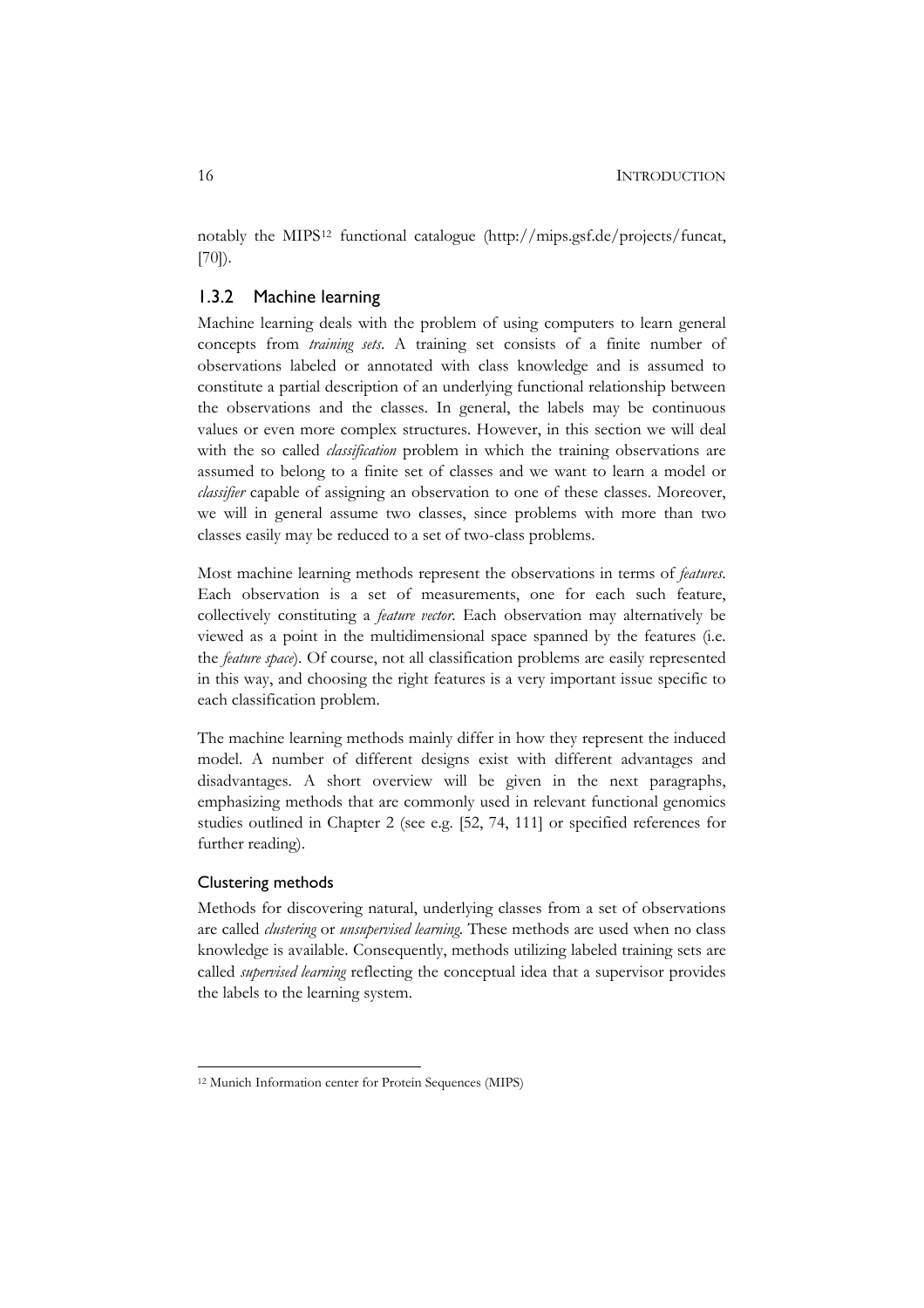#### BIOINFORMATICS 17

Clustering methods are divided into *iterative* methods and *hierarchical* methods. The *k-means* algorithm is the most used iterative approach. It starts with a set of *k* randomly chosen clusters of observations and iteratively (a) calculates the center of each cluster (i.e. the *centroid*), (b) assigns each observation to the cluster defined by the closest centroid and (c) returns to (a) until no more observations change clusters. The centroid of a cluster and the closeness of two observations may easily be calculated in the feature space by using e.g. the notion of distance. The *k*-means algorithm is fast and uses little memory, but depends on the initial number and configuration of clusters. A well known related method is that of *self-organizing maps*.

The most popular hierarchical clustering method is *agglomerative* hierarchical clustering. It starts with the observations as single clusters and subsequently merges the two most similar clusters until all observations reside within one big cluster. The distance between two clusters may easily be calculated as the average distance between all pairs of observations in the two clusters (*average linkage*) or the longest/shortest distance between two observations in the two clusters (*complete/single linkage*). The result of the algorithm is a tree of clusters (*dendrogram*) illuminating the similarity structures in the data set. Since the method needs to compute and store the distance between all clusters, it is much slower and uses much more memory than for example the *k*-means algorithm.

# Bayes classification rule

The *Bayes classification rule* states that an observation should be assigned to the class with the highest probability given the probability distribution of feature vectors in each class. It may be proven that this rule results in an optimal *error rate* for classification (i.e. fraction of training observations classified to the wrong class). However, the true probability distribution is normally not known and hence needs to be estimated. The difficulty of estimating the distributions from the training data is why other methods exist and often perform better on real world problems.

There are two basic concepts for estimating probability distributions from data; *parametric* and *non-parametric* methods. A parametric method assumes a distribution structure (e.g. the normal distribution) and calculates its parameters from the data (e.g. average and variance for the one-dimensional normal distribution). A non-parametric method is based on constructing *histograms* from the data using for example Parzen windows or k nearest neighbor density estimation, or simulation methods such as Monte Carlo simulation or bootstrapping. In the one dimensional case, a histogram is constructed by dividing the observations into bins and using the fraction of observations from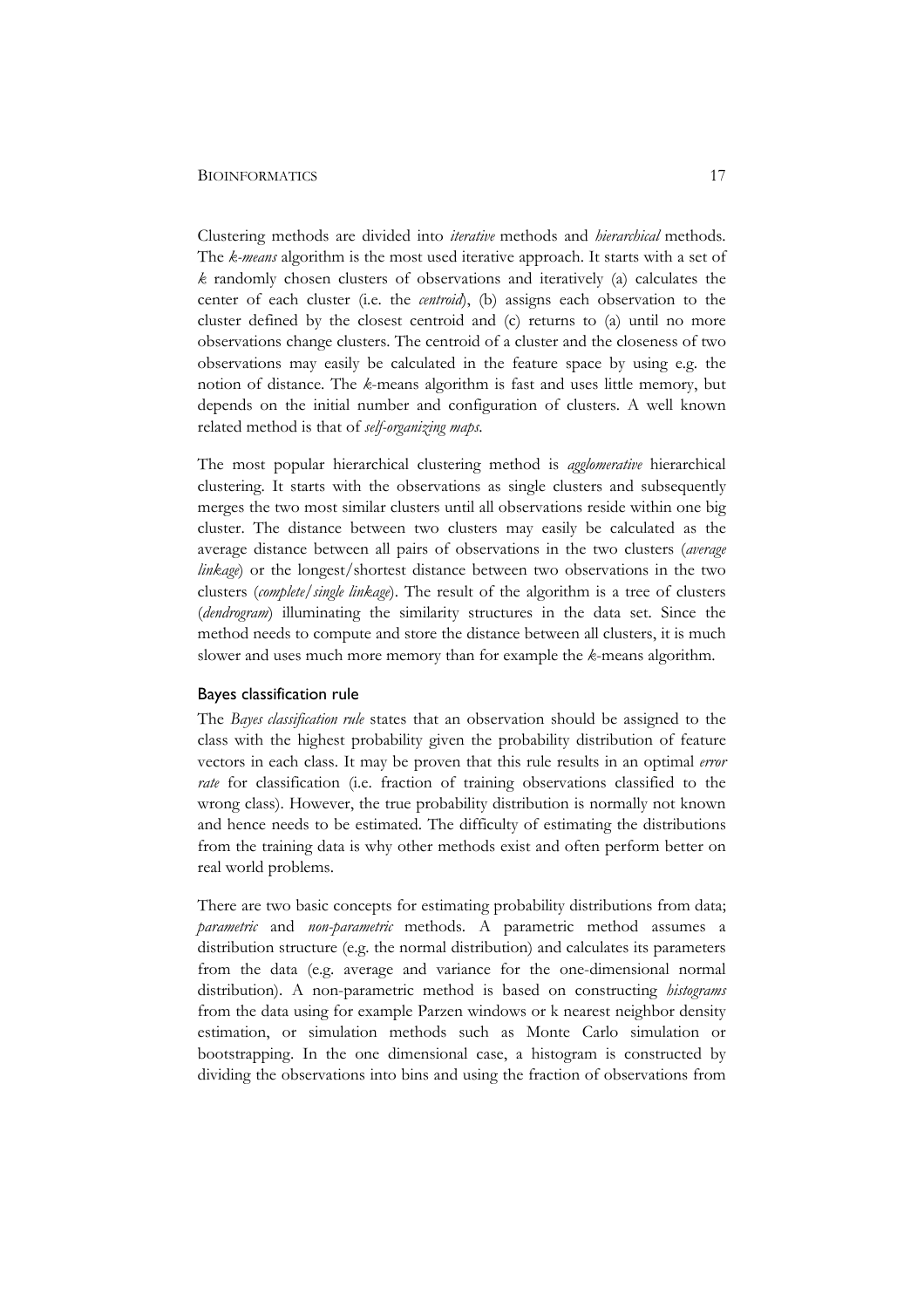each bin as probability estimates. In the multidimensional case, however, bins are replaced by hypercubes (e.g. *Parzen windows*). If *N* observations are needed from each bin to get good probability estimates in the one dimensional case,  $N<sup>n</sup>$ observations are needed in the *n*-dimensional case. The dramatic increase in the number of observations needed to get good estimates is often referred to as the "*curse of dimensionality*".

# Linear classifiers

Linear classifiers use a line (in two dimensions) or a hyperplane (in multiple dimensions) to separate two classes of observations in feature space. These methods generally consist of a cost function (e.g. error rate) and an optimization algorithm which iteratively changes the parameters defining the hyperplane so that the cost function is minimized over the training set.

If linear classifiers do not yield good results, the problem might be that the classes are not linearly separable. *Artificial neural networks* (ANNs) are one popular method for nonlinear problems and are based on networks of so-called *perceptrons*. A perceptron is a simple computational unit that multiplies each input value with a weight and sums up the products. In principle, the output from the perceptron is 0 if the sum is less than a particular threshold and 1 otherwise. ANNs consist of layers of perceptrons, where the output of each perceptron in one layer is connected to the input of each perceptron in the next layer. The first layer (i.e. the *input layer*) consists of the same number of perceptrons as the number of features and the last layer (i.e. the *output layer*) consists, in the case of two classes, of one perceptron. The network is trained by iteratively inputting the feature vectors to the first layer, calculating the output of each perceptron until the last perceptron, comparing the output value with the true class label and updating the weights for each perceptron by propagating the error backwards in the network (the *backpropagation algorithm*). The training stops when the network is no longer improving its classification.

Another popular method for nonlinear problems is (nonlinear) *support vector machines* (SVMs). The SVMs first map the observations in the feature space into another space using a *kernel function*. A maximally separating hyperplane is then constructed based on the observations closest to the region that separates the two classes (the *support vectors*). The performance of SVMs greatly relies on the choice of kernel function and to what degree the kernel function is able to map the original classification problem into a linearly separable one.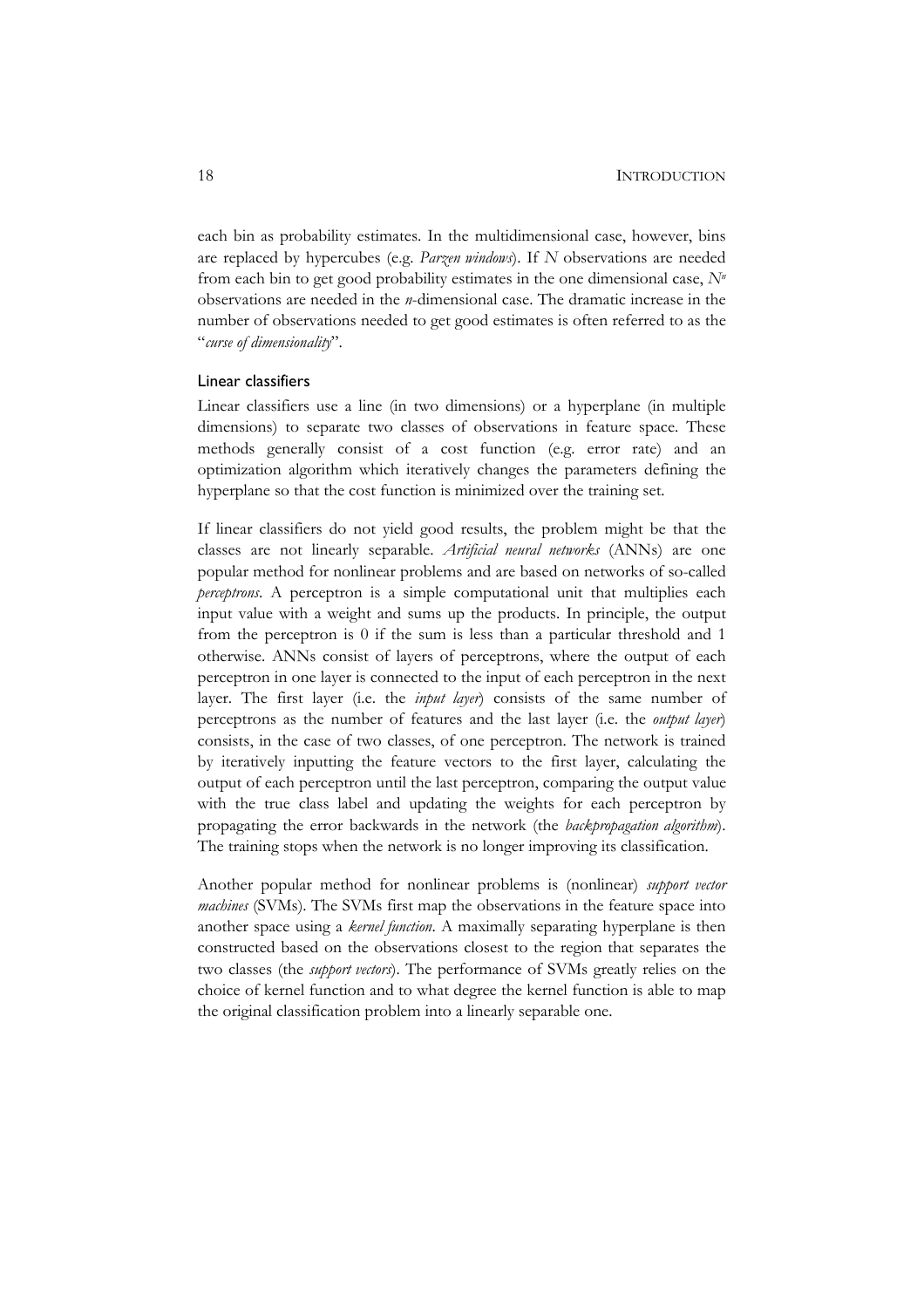# Context-dependent classifiers

A classifier is *context dependent* if the classification does not only depend on the feature vector of one observation, but also on the feature vectors of the other observations and on the dependencies between the classes. The task then becomes to simultaneously assign a class sequence to a sequence of observations. This corresponds to the problem of optimally aligning two sequences and therefore often occurs in DNA and amino acid sequence analysis. One of the most common approaches to this problem is to assume that the class of one observation only depends on the class of the previous observation. This model is called a (first-order) *Markov model* and may be utilized to find the optimal class sequence with a reasonable amount of computation (using e.g. dynamic programming).

# *k*-nearest neighbor classifiers

*k-nearest neighbor* approaches are based on classifying observations according to the class labels of the *k* closest training observations in the feature space. This is probably the simplest and most intuitive approach among all supervised methods, and is therefore commonly used.

# Decision trees and rule-based classifiers

*Decision trees* and *rule-based* classifiers work on discrete (i.e. categorical) values or by dividing the feature space into boxes (two dimensions) or hypercubes (multiple dimensions), and by combining these into complex decision surfaces (i.e. surfaces in the feature space separating the classes).

Decision trees classify observations by sorting them down a tree from the root node to the leaf nodes, where the leaf nodes actually provide the classification. Each node corresponds to a feature and redirects the observations to different child nodes depending on their values for that feature. The tree is constructed top-down by iteratively selecting the most class-separating feature as a node.

A related approach is that of learning a set of IF-THEN rules. Note that a decision tree may be represented as a set of rules by translating each path in the tree (from root to leaf) into a rule. A number of rule learners exist, and a more detailed description of rough set-based rule learning will be given in Chapter 2.

# Feature selection

*Feature selection* refers to the problem of selecting the most important features so as to reduce their number and at the same time retaining class separability allowing classification. There are a number of reasons for doing feature selection. The obvious reason relates to reducing the computational cost of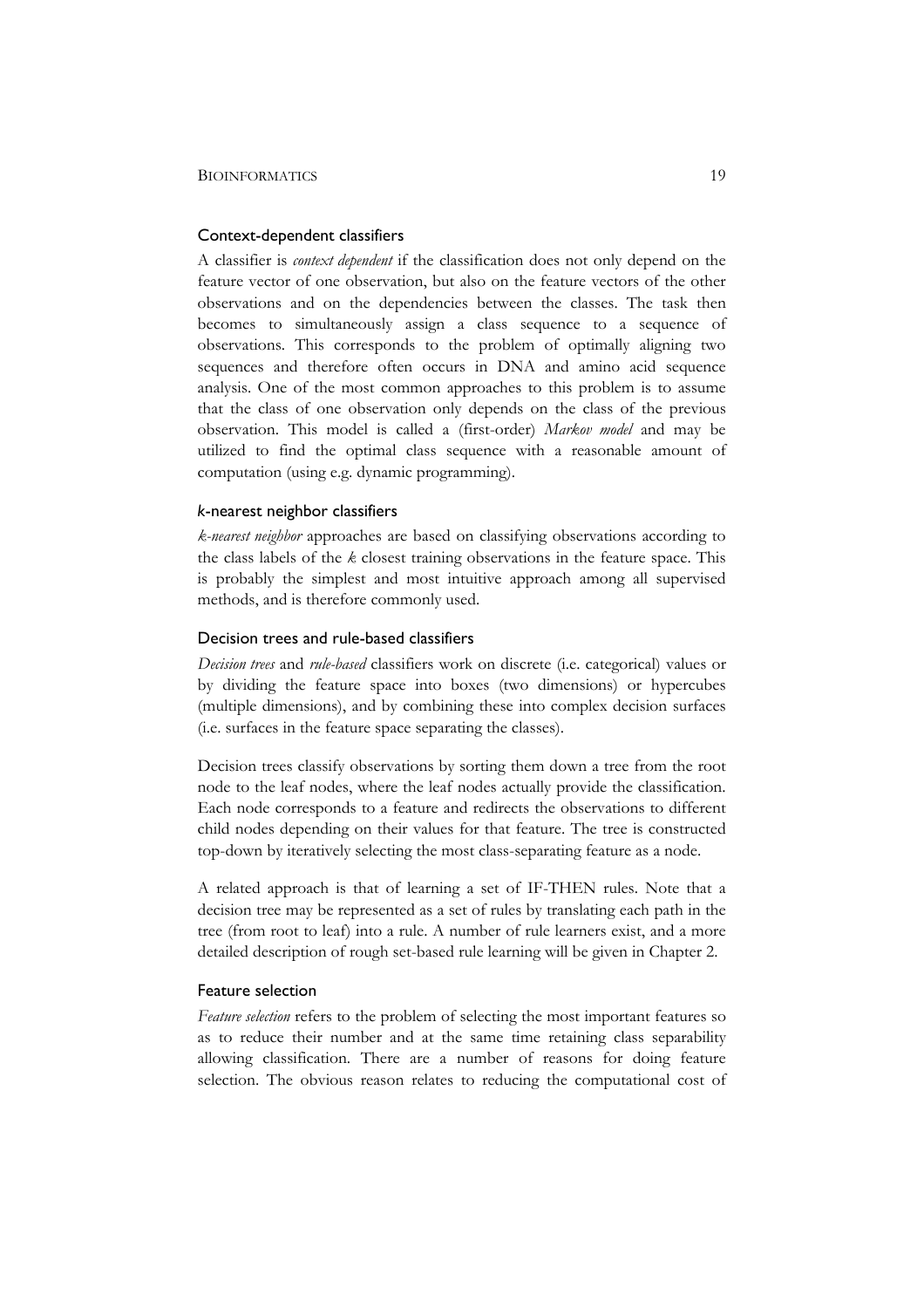inducing classifiers. However, more important is the fact that the number of features translates directly into the number of *classifier parameters* (e.g. the number of perceptron/weights in an artificial neural network). And there is a fundamental principle in machine learning stating that the higher the ratio between the numbers of training examples and the numbers of classifier parameters, the better the induced classifier will perform on unseen observations (e.g. more observations per dimension/feature gives better estimates of the probability distribution and hence better performance using Bayes classification rule).

There are two broad approaches to feature selection. *Filter* methods select features according to some evaluation criterion (e.g. correlation between the feature and the class knowledge) and then induce a classifier based on these features. *Wrapper* methods use the classifier itself as the evaluation criterion, and select the features that result in the best classification performance.

*Feature generation/extraction* refers to constructing new features based on different combinations of the old features. One example is rotating the feature space to possibly obtain better class separation (e.g. using principle component analysis).

# Bootstrapping, bagging and boosting

*Bootstrapping* [30] is a general re-sampling method that allows statistical inference about a summary statistic (e.g. sample mean) from a data set without knowing the sample distribution. The idea is to randomly draw with replacement a large number of new data sets from the original data set and to calculate the summary statistic from each such bootstrap sample. This provides several values for the summary statistic which may be used to infer for example its variance or confidence interval.

*Bagging* [16] and *boosting* [92] are general methods for improving the classification performance of any supervised method. Bagging (bootstrap aggregation) uses bootstrapping to sample a large number of training sets from the original set of examples. A model is induced from each such bootstrap sample and combined (aggregated) during classification to obtain what is often a better classification performance. Boosting is a similar method in which a weight is associated with each training example. Models are iteratively induced from the training set according to these weights and used to re-classify the examples. The weights are subsequently updated to put more emphasis on incorrectly classified examples. If the applied learning method cannot utilize the weights directly, bootstrap training sets may be constructed according to the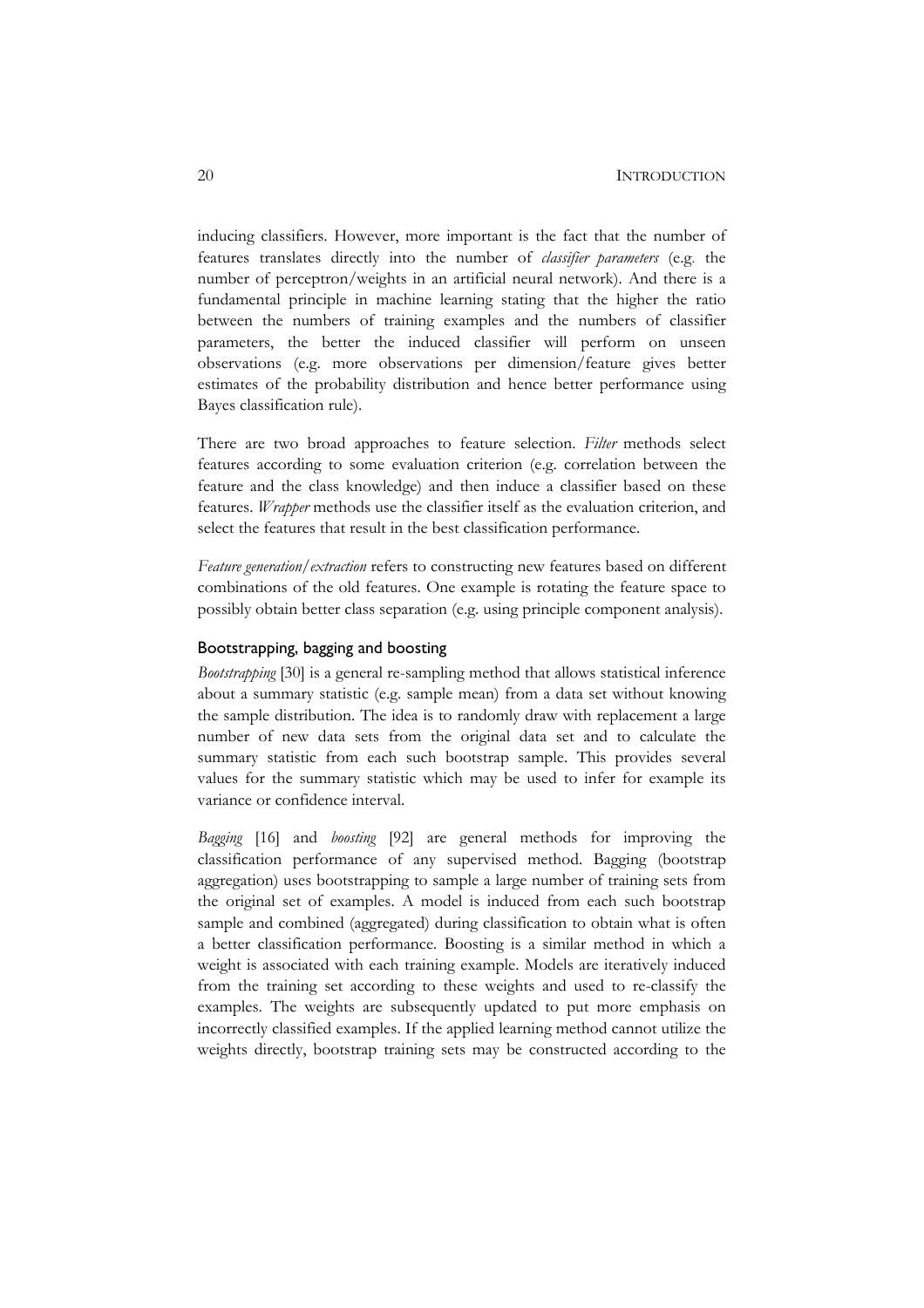### BIOINFORMATICS 21

weights (i.e. each example is drawn with a probability corresponding to the weight).

# Genetic algorithms

*Genetic algorithms* are used to solve search problems where solutions can be coded as strings of 0's and 1's. An initial population of solutions is generated randomly and the best solutions, according to some fitness function, are iteratively chosen to breed new generations of solutions using genetic operators such as mutation and crossover. Supervised learning involves a number of search problems that may easily be approached with genetic algorithms. One example is feature selection, where each solution may be interpreted as a mask for including or excluding features.

# Time complexity

The *big O* notation is used to describe the worst case running time of an algorithm as a function of its input size *n*. For example, the agglomerative hierarchical clustering algorithm using single linkage has a time complexity of  $O(n^2)$  (i.e. it computes the "all-against-all" distance between observations in feature space). Hence, if 100 observations take 10 seconds to cluster, then 10000 observations (which is a typical number of genes in a microarray experiment) take 27.8 hours.

Algorithms that have a worst case running time of  $O(n^k)$ , where *k* is a constant, are so-called polynomial-time algorithms. Problems for which no polynomialtime algorithm has yet been discovered are said to belong to the class of *NPcomplete* problems (NP stands for non-polynomial). Such problems need to be approached with approximation algorithms that find "good enough" solutions. For example, finding the optimal subset of features (which is the goal of features selection discussed earlier) is NP-complete (i.e. it requires searching trough all *2n-1* subsets and hence has a time complexity of *O(2n)*). Feature selection may for example be approached with the wrapper method using a genetic algorithm, or with the filter method using the correlation coefficient between each feature and the class labels. The latter approach of reducing a multi-dimensional problem into considering one dimension at a time (starting with the "best" dimension) is often referred to as a *greedy* approach.

#### Classifier evaluation

A classifier is best evaluated by applying it to a set of unseen observations (i.e. a *test set*). To obtain good estimates of the true classification performance it is important to use a test set that is representative for the observations that the classifier is likely to encounter in the future. In practice, it is common to divide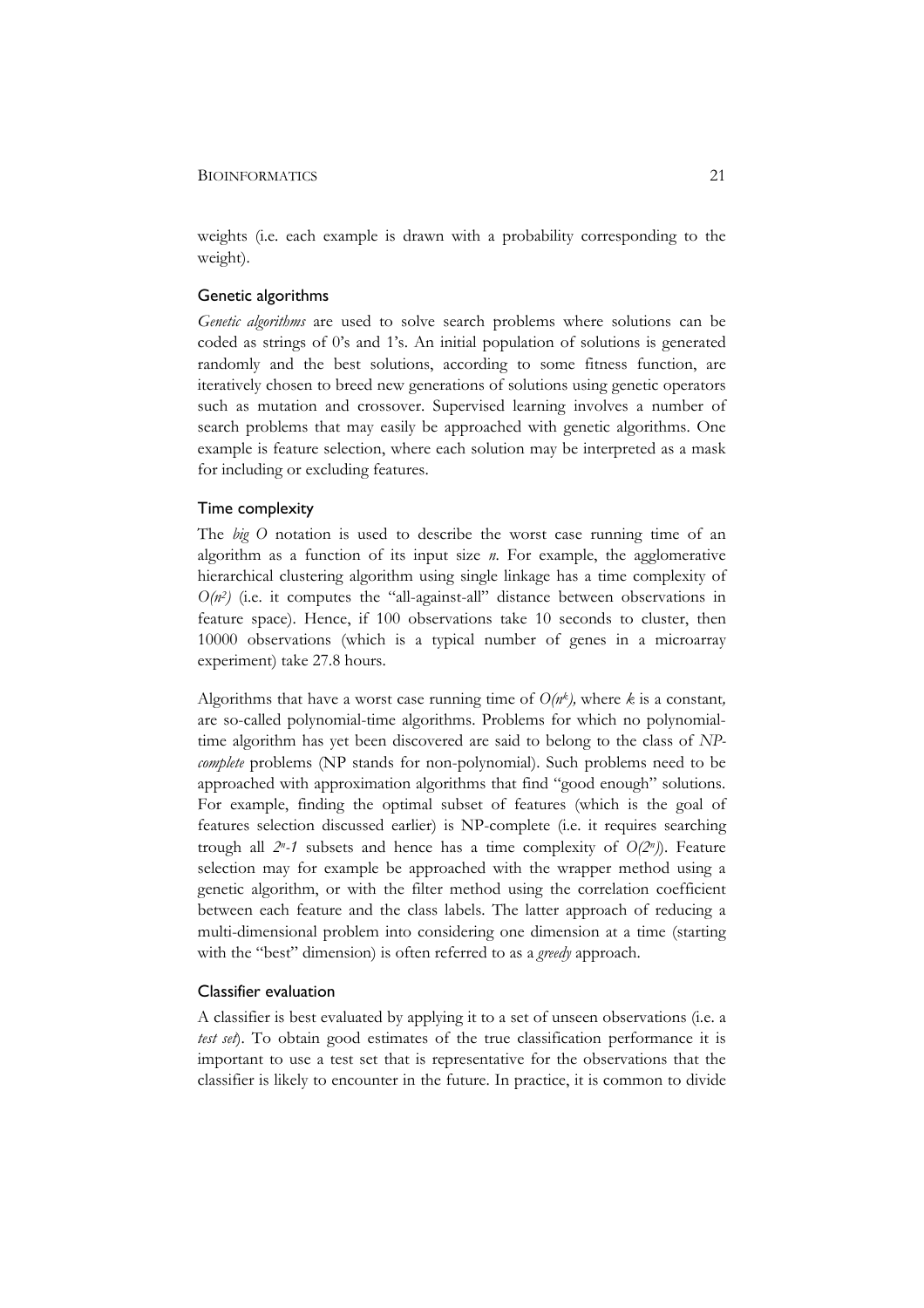the available labeled observations (i.e. examples) randomly into a training set and a test set. The training set is used to induce a classifier and the test set is used for estimating the classification performance. If few observations are available, which is commonly the case, *cross validation* may get the most out of the data in terms of performance estimation. *k*-fold cross validation refers to dividing the examples into *k* equally sized subsets and using one subset for testing and the rest for training. This is done repeatedly so that each subset acts as a test set once and is part of the training set *k-1* times. If *k* equals the number of examples, this method is referred to as *leave-one-out* cross validation. To get good estimates of the classifier performance it is important that information contained in the test set is not used in the training. For example, feature selection should be done after splitting the available examples into training and test sets. Doing feature selection on all available examples implies using the class knowledge contained in future test sets to induce the classifier and hence may lead to optimistic estimates of the true classification performance.

# Performance measures and ROC analysis

A number of statistics exist for measuring the performance of a classifier on a test set. *Accuracy* is simply the fraction of test observations classified to the correct class (error rate  $= 1$ -accuracy). However, accuracy may provide insufficient information when the classes contain different numbers of examples or when making one type of error is more severe than making another.

Given two classes of positive and negative observations,

- *false positives* (FP) are negative observations classified to the positive class,
- *false negatives* (FN) are positive observations classified to the negative class,
- *true positives* (TP) are correctly classified positive observations and
- *true negatives* (TN) are correctly classified negative observations.

Furthermore, *sensitivity* and *specificity* are the fractions of correctly classified positive and negative observations, respectively (i.e. TP/(TP+FN) and TN/(TN+FP)). Many classification methods do not perform classification directly, but rather output a value representing the certainty that a test observation belongs to the positive class. Hence, we are left with the problem of choosing a certainty threshold for selecting the positive class as the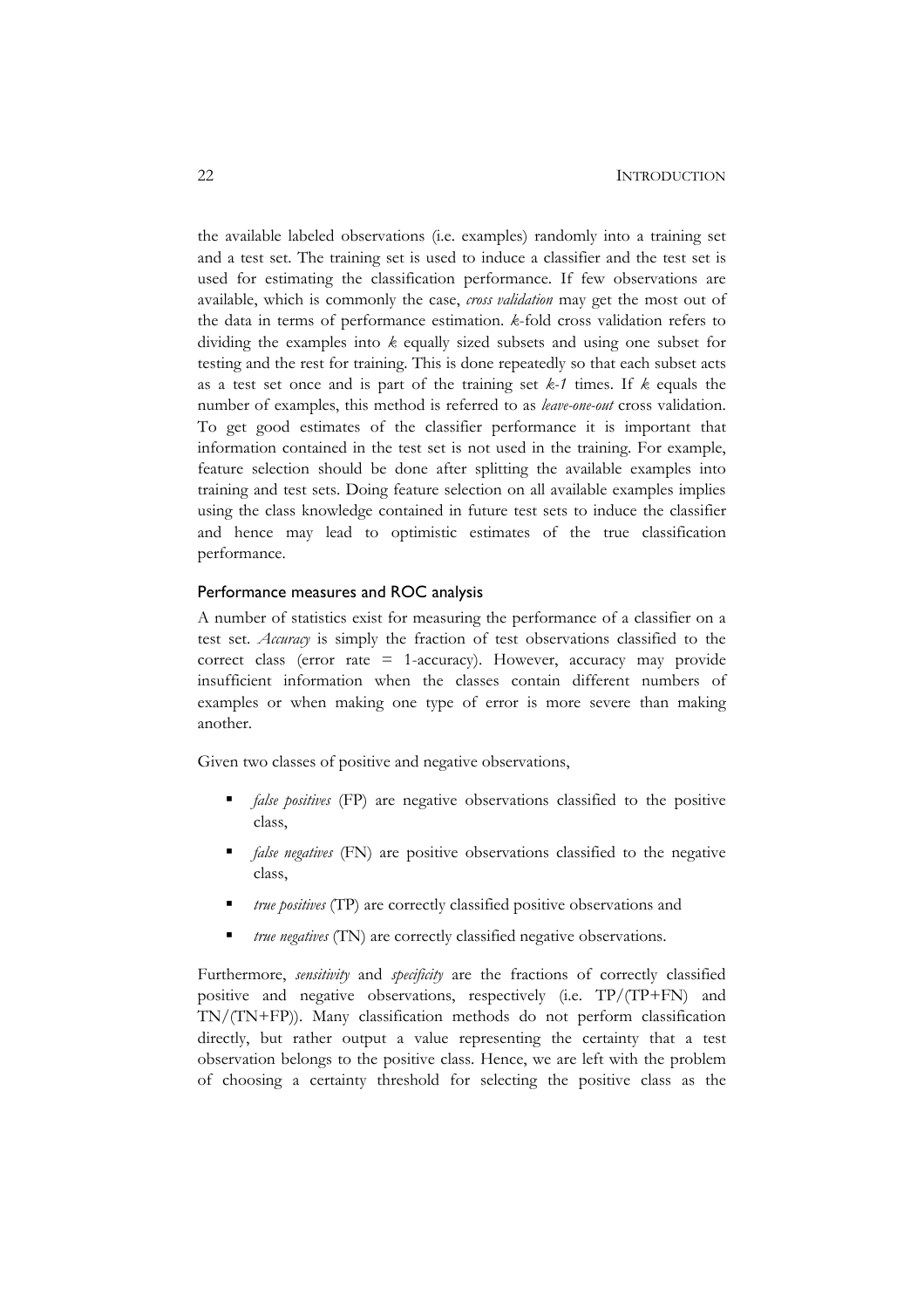

Figure 3. Example ROC curves. Clearly, classifier A performs better than both B and C. However, classifier B only performs better than C on low threshold values, while C performs better than B on high threshold values. Nonetheless, the AUC value of B is larger than that of C.

classification. The *receiver operating characteristic* (ROC) curve may be constructed by plotting sensitivity against specificity for the full range of possible threshold values (see Figure 3). A number of classification applications are associated with different costs for making a false positive classification compared to making a false negative classification. The ROC curve graphically displays the thresholdindependent classification performance and provides a vehicle for controlling the number of false positives and false negatives. Increasing the threshold value reduces the number of false positives, but at the same time increases the number of false negatives. The *area under the ROC curve* (AUC, [39]) is often used to measure the threshold independent classification performance using one single number (i.e. AUC equal to 1 signifies a perfect discrimination of the positive and negative examples, while AUC equal to 0.5 signifies no discriminatory capability at all). The standard error of this measure is calculated using the Hanley-McNeil formula [39]. However, one should be aware that two ROC curves obtained using two competing classifiers may intersect and hence indicate that one classifier performs better for one range of threshold values, while the other performs better for another range of threshold values (see Figure 3). This information is of course lost when computing the AUC value.

### Overfitting and classifier selection

A classifier is said to *overfit* the training set if there exists another classifier that performs worse on the training set, but better on the test set. A general principle for handling overfitting is related to the principle of *Occam's razor* which states that the simplest model fitting the data should be used. Hence, according to this principle we should for example use the artificial neural network with the fewest perceptrons classifying the training set satisfactorily. This principle also applies to choosing a classification method. One should for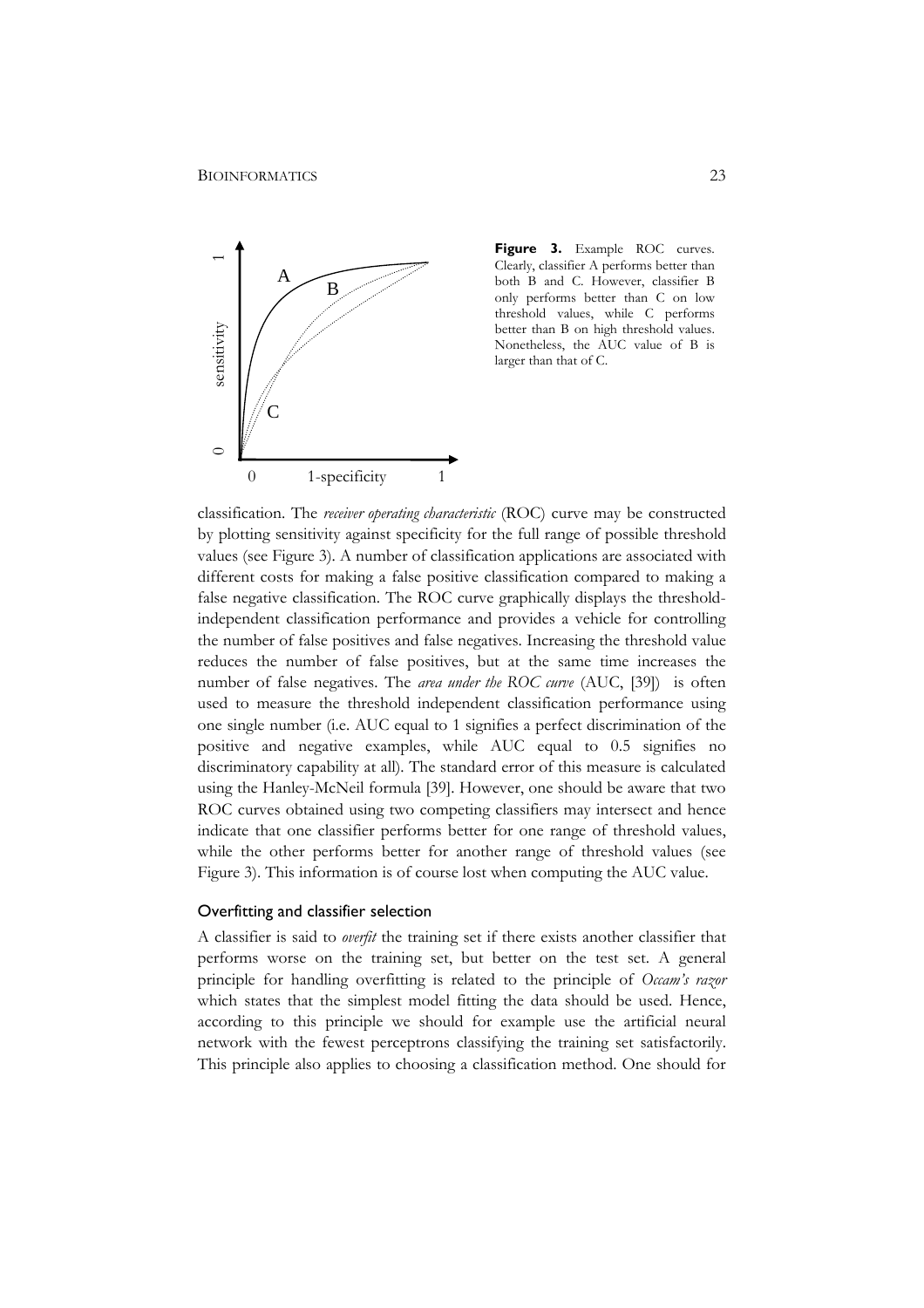example avoid using a nonlinear method on a linearly separable classification problem. This is of course related to the principle that the ratio between the number of training observations and the number of classifier parameters should be as large as possible (see the discussion in the feature selection paragraph above) More in-depth discussions on issues related to so-called *learning theory* may be found in e.g. [74, 111].

# 1.4 Aims and contributions of the study

At the core of functional genomics is the idea that sequence and sequence derived data may be used to automatically predict the function of uncharacterized genes and gene products at a genome-wide scale. This raises a number of interesting challenges including, but not restriced to, developing methods for:

- Predicting the cellular roles of genes from expression profiles.
- Dissecting the regulatory circuitry controlling the expression of genes.
- Predicting reliable protein structure models from sequences (i.e. the *folding problem*).
- **Predicting protein function from structure.**

By applying machine learning methods to training examples constructed from annotated sequence, structure or expression data, these challenges may be addressed. The resulting computational models will be constructed primarily for predictive purposes, but may also provide valuable insight into the biological mechanisms governing the modeled relationship. Without this insight, the predictions remain hypotheses to be experimentally validated by molecular genetics studies.

# In particular,

*the aims of this study were to provide novel contributions addressing the aforementioned challenges in functional genomics in terms of bioinformatics methods and tools that computationally learn from annotated sequence, structure and expression data.*

Novel contributions to this end include:

 A method, and a tool implemented in the ROSETTA system, for inducing rule models from gene expression time profiles predicting the participation of gene products in Gene Ontology biological processes.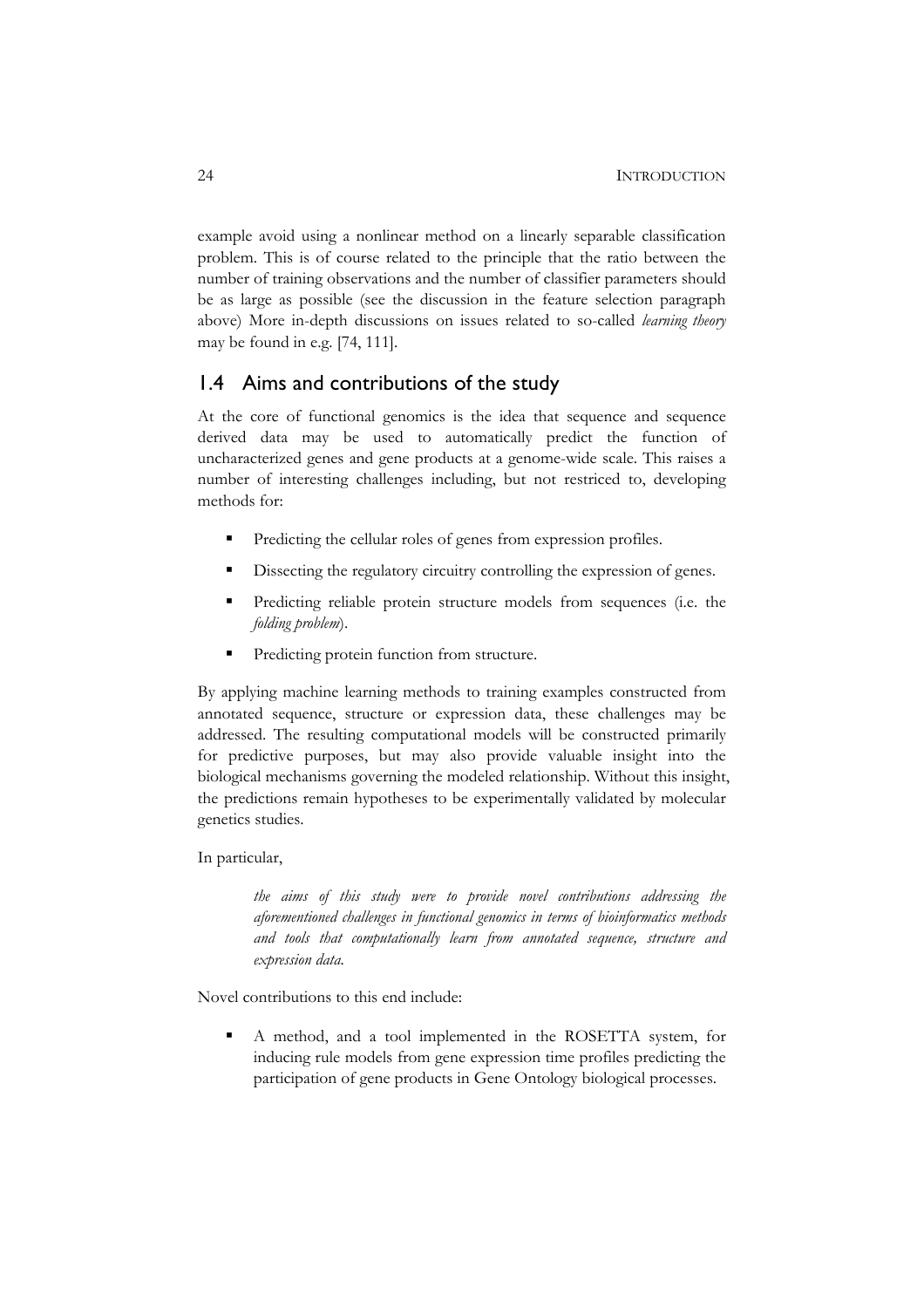- A template language for representing gene expression time profiles in terms of discrete changes in expression levels over different limited time periods.
- A rule based method for combining expression and sequence data to discover binding site modules shedding light on the combinatorial regulation of gene expression.
- An approach for validating the functional significance of binding site modules using Gene Ontology.
- A signal extraction method for retrieving sequence patterns governing protein structure at a local level represented by the novel concept of multi-fragment local descriptors of protein structure.
- A method for using sequence signals from local descriptors of protein structure to predict SCOP fold from sequence (i.e. fold recognition).
- A method, and a tool implemented in the ROSETTA system, for inducing rule models which predict Gene Ontology molecular function from local descriptors of protein structure.

Methods and results are presented in detail in six independent research papers summarized in the next chapter.

Other papers and short papers published during the course of this study are included in the references as [47, 60, 61, 65, 116].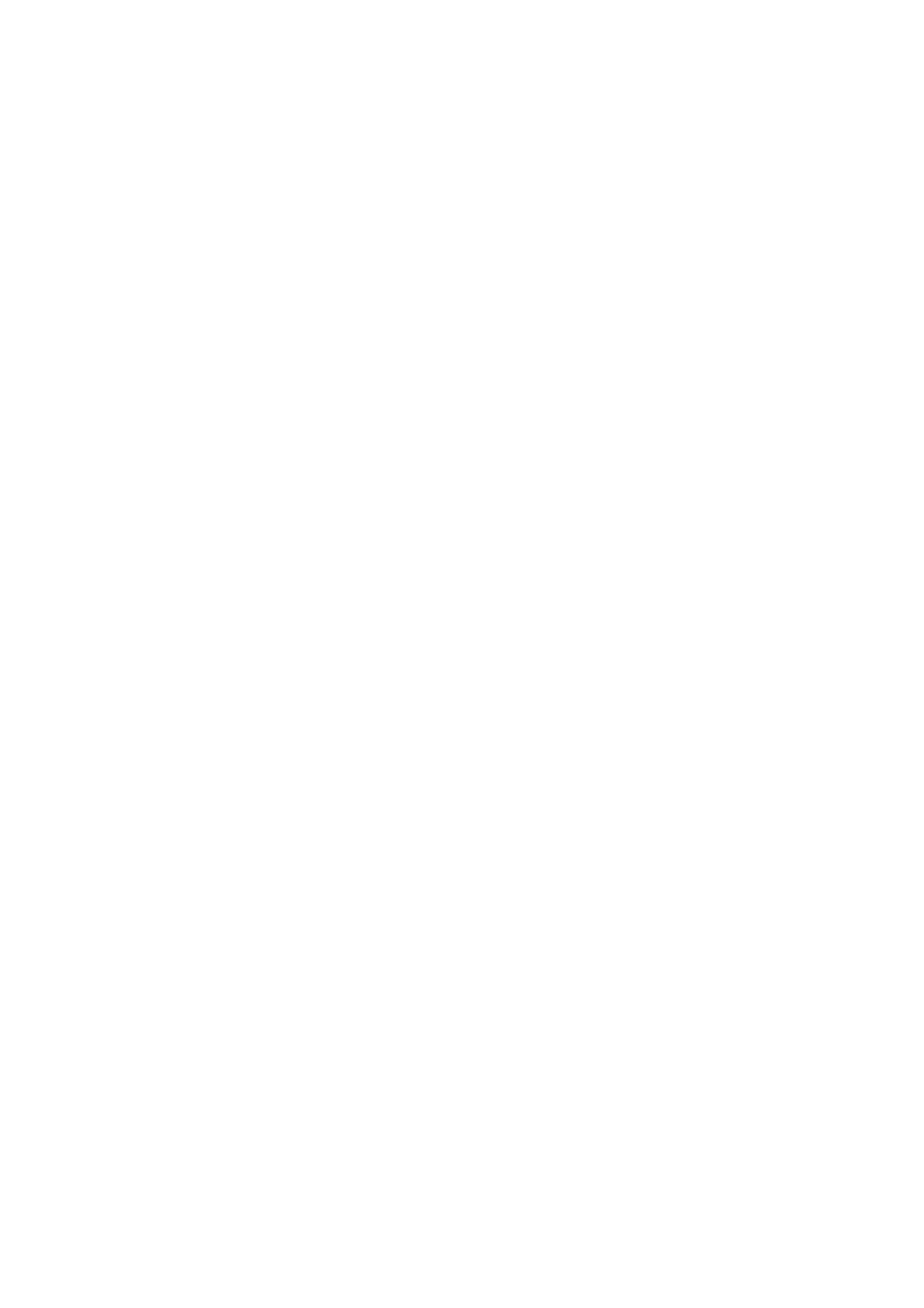# Chapter 2 Methods and results

This study consists of six independent papers. These papers may be divided into four groups:

- Papers I and II describe a method for inducing rule-based models for predicting biological processes from gene expression time profiles, and provide extensive biological analysis showing the validity of the predictions.
- Paper III describes a method for using rule-based learning to discover (functional) binding site modules from gene expression and sequence motif data.
- Papers IV and V describe a method for sequence signal extraction and fold recognition using the novel concept of local descriptors of protein structure.
- Paper VI uses the concept of local descriptors of protein structure to induce rule-based models for prediction of protein function from structure.

This chapter will give an overview of the six papers. The overview will be divided into four natural parts as indicated above, and each part will provide a short overview of related research together with the methods and results from the papers. Chapter 1 should have provided the reader with the basic concepts in molecular biology and bioinformatics needed to understand the material presented here. A discussion of the main results in the papers will follow in Chapter 3.

# 2.1 PAPERS I & II: Predicting biological process from gene expression time profiles

Papers I and II describe a rule learning approach based on the rough set theory to model and predict the participation of gene products in biological processes from gene expression time profiles (earlier versions of this method were published as Komorowski *et al.* [60, 61] and Hvidsten *et al.* [47]). Gene Ontology describes three aspects of the cellular roles of genes including molecular function, biological process and cellular component. Molecular functions describe the tasks performed by single gene products and should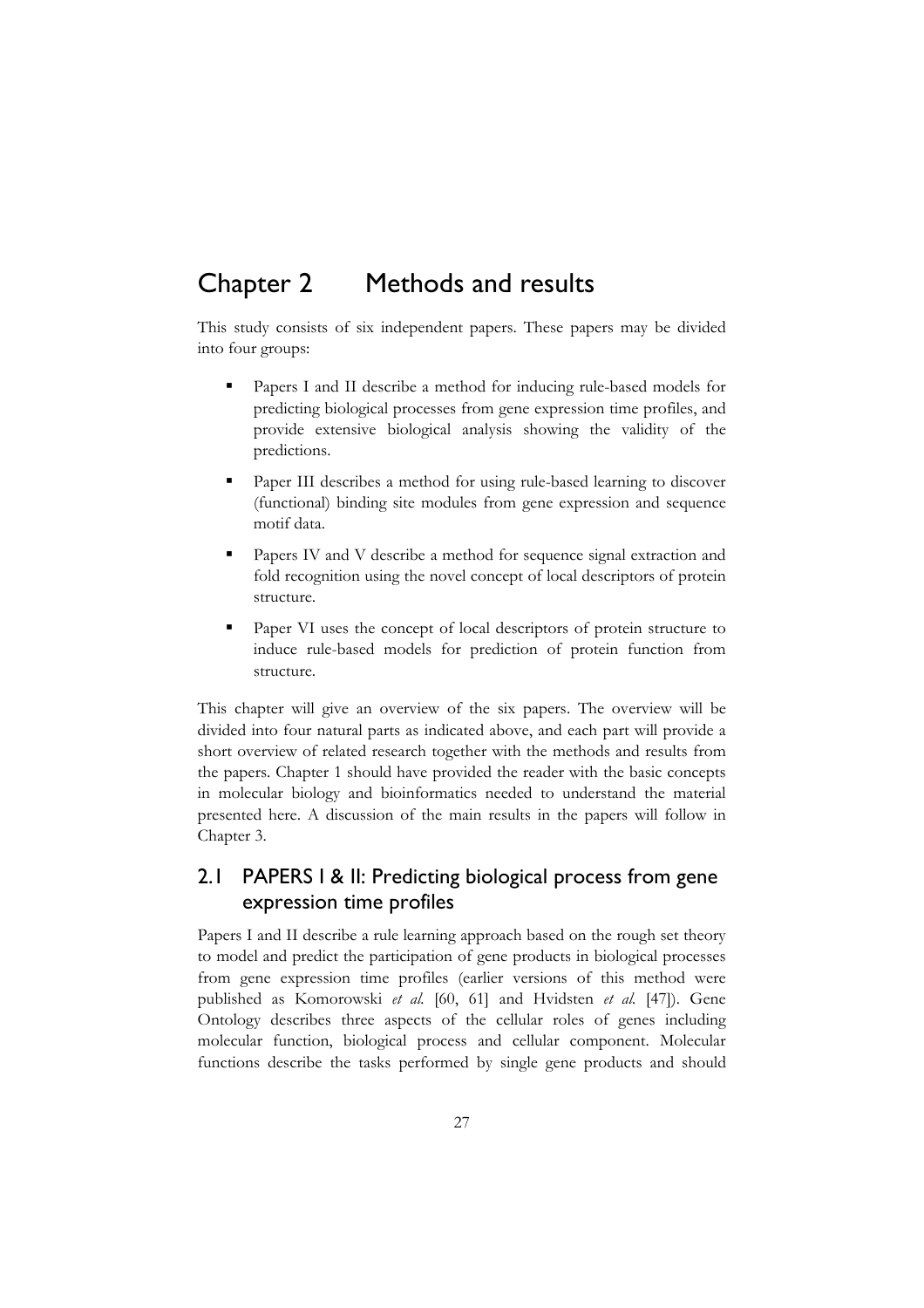therefore be related to structural features important for their interaction with other molecules. Biological processes, however, describe ordered assemblies of several different molecular functions and should therefore only be related to the simultaneous regulation of genes participating in these processes. To this end, we developed a template language describing the discrete changes in expression over subsets of time points in an expression time profile. The idea behind this language is that the relative change in mRNA levels over limited periods of time is more important to distinguish one biological process from another than the absolute mRNA levels given by each time point. Moreover, we applied the rule induction framework to obtain IF-THEN rules associating particular *combinations* of discrete changes in expression with one or a small number of biological processes. The predictive performance of the approach was tested using cross validation on two expression time profile data sets with human genes. Paper I describes in detail the mathematical framework for inducing rule models, while paper II provides extensive biological evaluation of the predictions.

### 2.1.1 Related research: Functional gene expression analysis

A number of studies have used hierarchical clustering to elucidate the correlation between clusters of similarly expressed genes and functionally related genes (e.g. [19, 31, 48]). These studies indicated the possibility of using clusters of functionally related genes to predict the function of the remaining uncharacterized genes in those same clusters. However, functionally related genes are often anti-coregulated and moreover genes are often associated with several functions [97]. These aspects are not well modeled by a set of relatively broad non-overlapping expression clusters. Gasch and Eisen [34] addressed some of these problems using a fuzzy k-means algorithm which allows genes to be members of several expression clusters. Furthermore, Cho *et al.* [23] and Wu *et al.* [119] moved towards full cluster-based prediction by actually assigning confidence to how well expression clusters corresponded to MIPS functional categories. In particular, Wu *et al.* [119] used several clustering methods including hierarchical clustering, k-means and self-organizing maps to obtain a large number of relatively specific expression clusters. These clusters were functionally annotated and used for prediction.

Brown *et al.* [18] introduced a supervised method using support vector machines to predict six MIPS functional categories from expression data. This study also evaluated other supervised methods using cross validation, including Parzen windows, linear classifiers and decision trees. In addition, Brown *et al.* [18] provided experimental results suggesting that it is much easier to predict the participation of genes in biological process than to predict the exact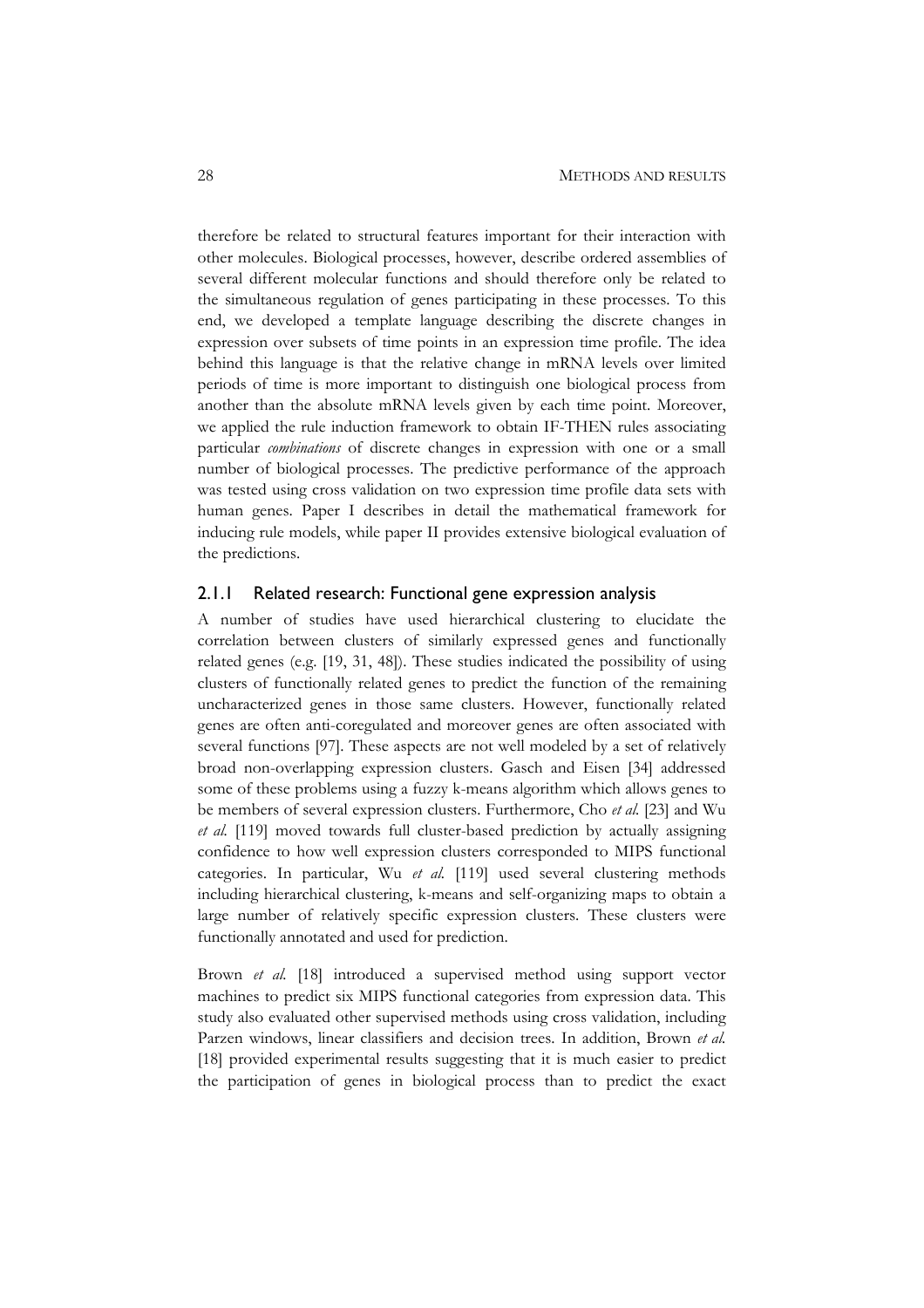#### PAPERS I & II: PREDICTING BIOLOGICAL PROCESS FROM GENE 29 EXPRESSION TIME PROFILES

molecular function from gene expression data. The same data was later analyzed by Pavlidis *et al.* [84] using support vector machines, k-nearest neighbor approaches and a probabilistic model.

Midelfart *et al.* [71-73] introduced rough set-based rule classifiers to actively learn in the Gene Ontology graph, dynamically selecting biological processes with the best predictive performance. These studies used the template language introduced here to represent gene expression time profiles.

### 2.1.2 Data: Expression data and Gene Ontology annotations

Paper I applied the method to the fibroblast cell cycle expression data published by Cho *et al.* [23]. The study included expression time profiles for 6800 genes with measurements taken every other hour from 0 to 24 hours. We obtained 7679 Gene Ontology annotations to biological process for 3620 genes from the euGenes database (http://eugenes.org:8089/, [36]). From these annotations we extracted 27 broad biological processes which included 3043 genes with 5521 annotations.

Paper II analyzed predictions resulting from applying the method to the expression data published by Iyer *et al.* [48]. Variation in the expression levels of 497 genes were found during the first 24 hours of the serum response in serum starved human fibroblasts (12 measurement points). Gene Ontology biological processes were assigned by manually extracting information from databases such as UniGene and Swiss-Prot, and from literature. These annotations resulted in 23 broad biological processes which included 273 genes with 549 annotations.

The broad biological processes used for learning were selected to include as many annotated genes as possible with a minimal overlap and to be as specific as possible without having too few examples from each class. As mentioned earlier, Midelfart *et al.* [71-73] later introduced a method in which classes were selected iteratively in the Gene Ontology according to their learnability.

## 2.1.3 Method: Rough set-based rule induction and the ROSETTA system

A general introduction to the learning framework will be given first, followed by the specifics of applying this framework for learning biological processes from expression time profiles. Details may be found in paper I.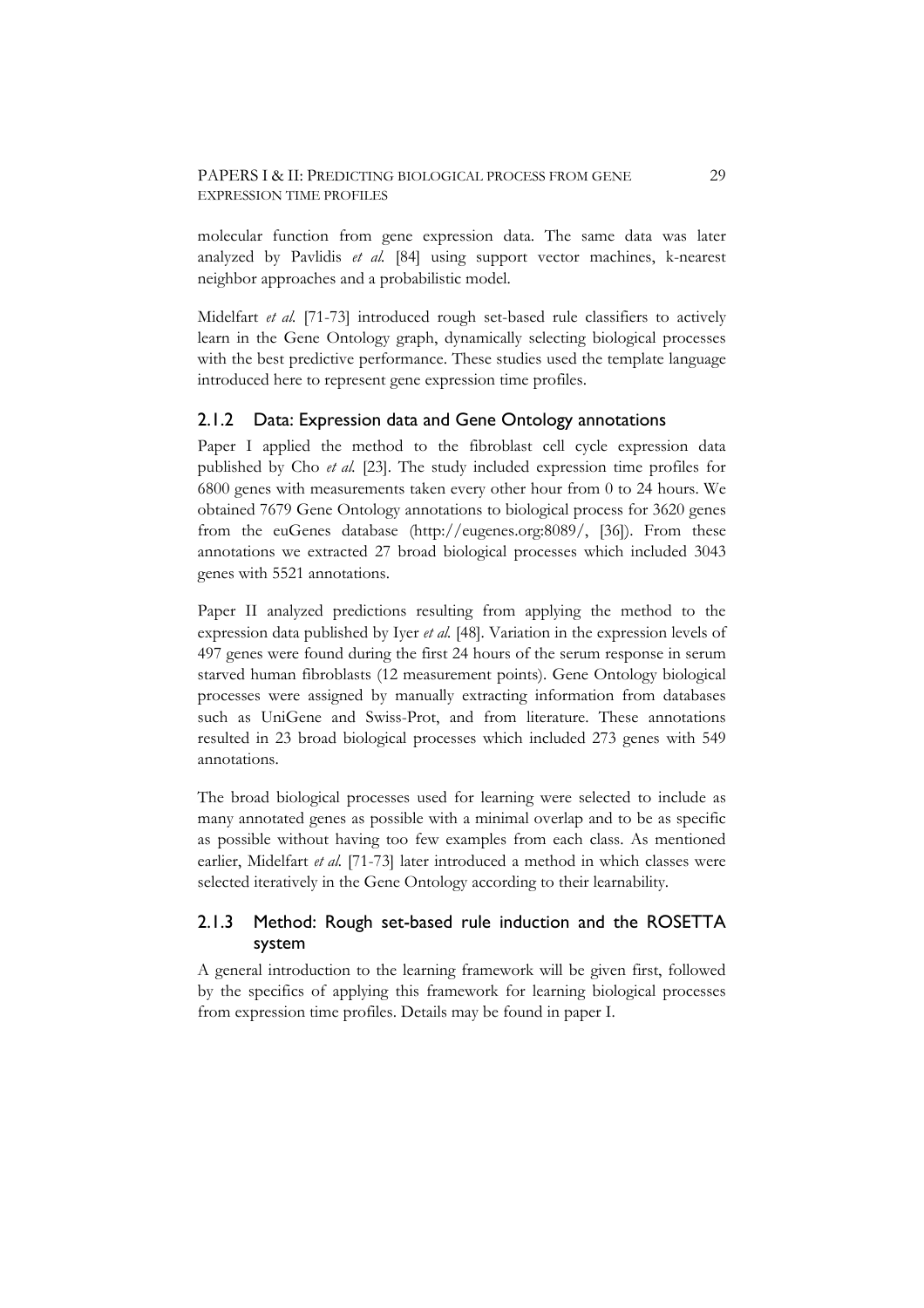#### The rough set framework and the ROSETTA system

Pawlak's *rough set theory* [62, 82, 83] and *Boolean reasoning* [17] constitute a mathematical framework for inducing rules from examples. This framework is implemented in the ROSETTA system, a publicly available toolkit for data mining and knowledge discovery using rough sets (http://rosetta.lcb.uu.se, [63, 124]).



**Figure 4.** The rough set (the ellipse) cannot be uniquely defined by the equivalence classes (the squares), and is defined by the lower approximation (dark grey) and the upper approximation (dark plus light grey).

The *rough set theory* is a mathematical framework for analyzing tabular data. An *information system* is a table with observations (called *objects*) as rows, features (called *attributes*) as columns and discrete values as entries. The theory sees the data in terms of *equivalence classes*, i.e. sets of objects that are indiscernible (indistinguishable) with respect to the

attributes. A rough set is a set of objects that cannot be uniquely represented by these equivalence classes since the set only partly overlaps with at least one of them. It may hence only be approximately described either by the

equivalence classes completely contained in the set (the *lower approximation*) or the equivalence classes with at least one object in the set (the *upper approximation*) (see Figure 4).

The *decision attribute* is a unique attribute dividing the objects into *decision classes* and is provided by domain experts or a separate source of information. The information system with the decision attribute constitutes the training set or the so-called *decision system* (see Table 1 for a specific example). In particular, decision classes may be rough in which case the class knowledge itself cannot be uniquely represented using the data in the information table.

The ROSETTA system implements a *Boolean reasoning* approach to inducing *minimal decision rules* from decision systems. It constructs a *Boolean function* (i.e. a function that evaluates to true or false), called the *discernibility function*, for each object, which is true for all attribute combinations that discern this object from objects with a different decision. The function is then simplified and its minimal solutions interpreted as so-called *reducts* [106]. A reduct is hence a minimal set of attributes discerning one object from all objects with a different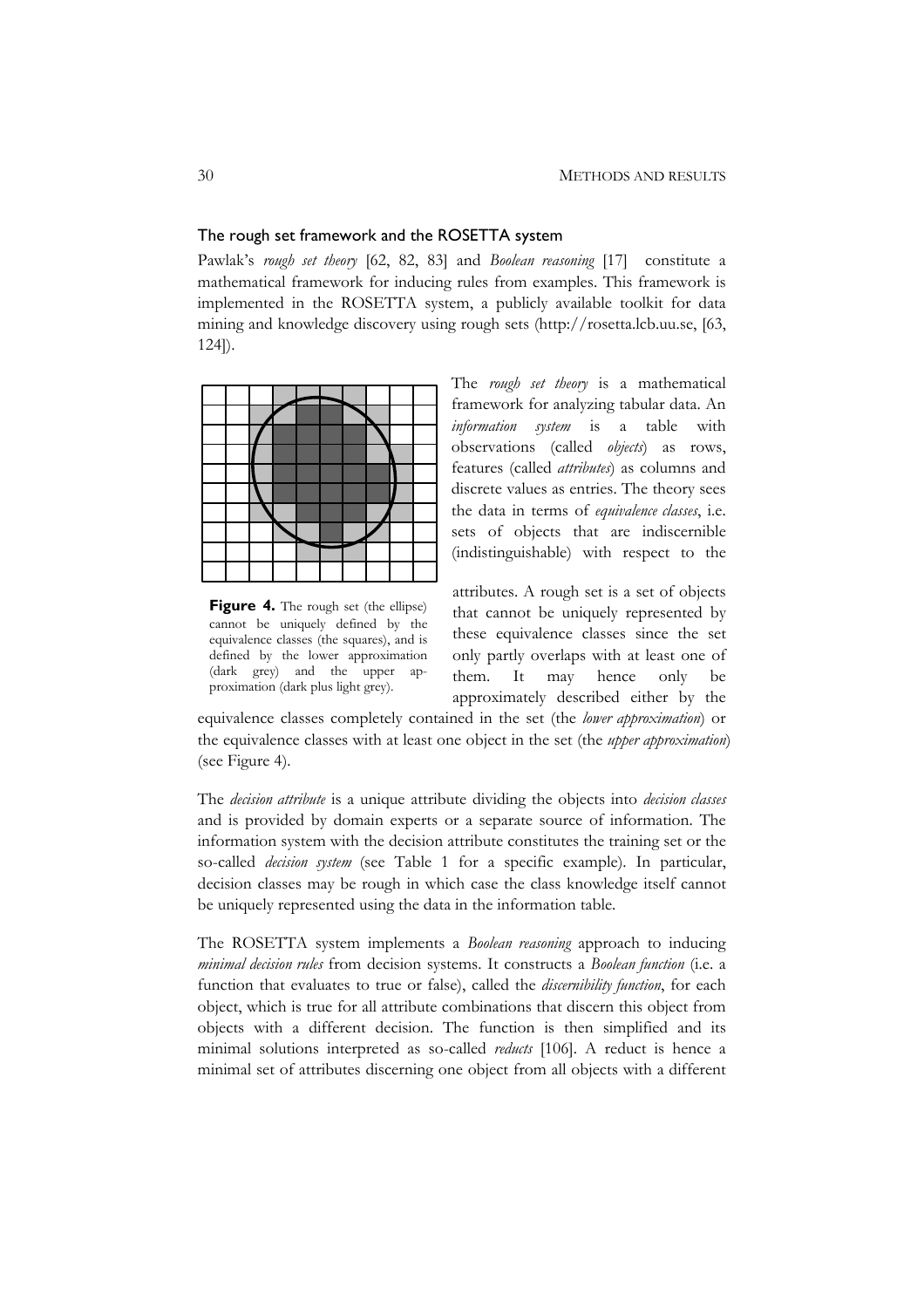### PAPERS I & II: PREDICTING BIOLOGICAL PROCESS FROM GENE 31 EXPRESSION TIME PROFILES

decision. The reducts may be approximate (*approximate reducts*) in which case a sufficiently large fraction of objects from other decision classes is discerned [105].

IF-THEN rules are constructed by reading of the values for each attribute in the reduct (IF-part called *antecedent* or *premise*, e.g.  $a_1 = v_1$  AND  $a_2 = v_2$ , where  $a_1$ and  $a_2$  are attributes in a reduct and  $v_1$  and  $v_2$  are attribute values) and associating them with one or more decision classes (THEN-part called *consequent*, e.g.  $d=d_1 \text{ OR } d=d_2$ , where *d* is the decision attribute and  $d_1$  and  $d_2$  are decision classes). The THEN-part will only include one decision class unless the decision class is rough with respect to the attributes in the reduct. Rules are evaluated according to how general they are (i.e. *coverage*: the fraction of objects from the decision class in the THEN-part that also matches the IF-part) and how specific they are (i.e. *accuracy*: the fraction of objects matching the IF-part that are from the decision class of the THEN-part) (both coverage and accuracy are computed for each decision class in the THEN-part). Objects are classified by first identifying the rules with a matching IF-part and then by letting these rules cast votes to the decision classes in the corresponding THEN-parts. The number of votes cast by each rule corresponded to the *support* of the rules (i.e. the number of objects matching both the IF- and THEN-part of the rule), giving preference to rules that are general. Decision classes obtaining a fraction of votes higher than the voting thresholds from the ROC analysis are considered predictions (see section 1.3.2). If no particular costs are associated with making false positive classifications over false negative classifications, the threshold corresponding to the point on the ROC curve balancing sensitivity and specificity equally is often chosen (i.e. the point closest to (0,1) or, equivalently, the "northwestern-most" point on the ROC curve).

Finding *all* reducts is a NP-complete problem [106]. However, the ROSETTA system implements a number of approximation algorithms, including greedy algorithms [51] and genetic algorithms [118], searching for reducts. They are all based on constructing the discernibility function which has a time complexity of *O(n2)*. The system also includes a number of other tools supporting the actual rule induction, including algorithms for discretization, rule filtering and classification, and methods for evaluating classifiers such as cross validation and ROC analysis.

#### Application to expression time profiles and biological process annotations

In the specific case of modeling biological processes from expression time profiles, information tables were constructed from the expression data using the template language. That is, genes were objects, time windows or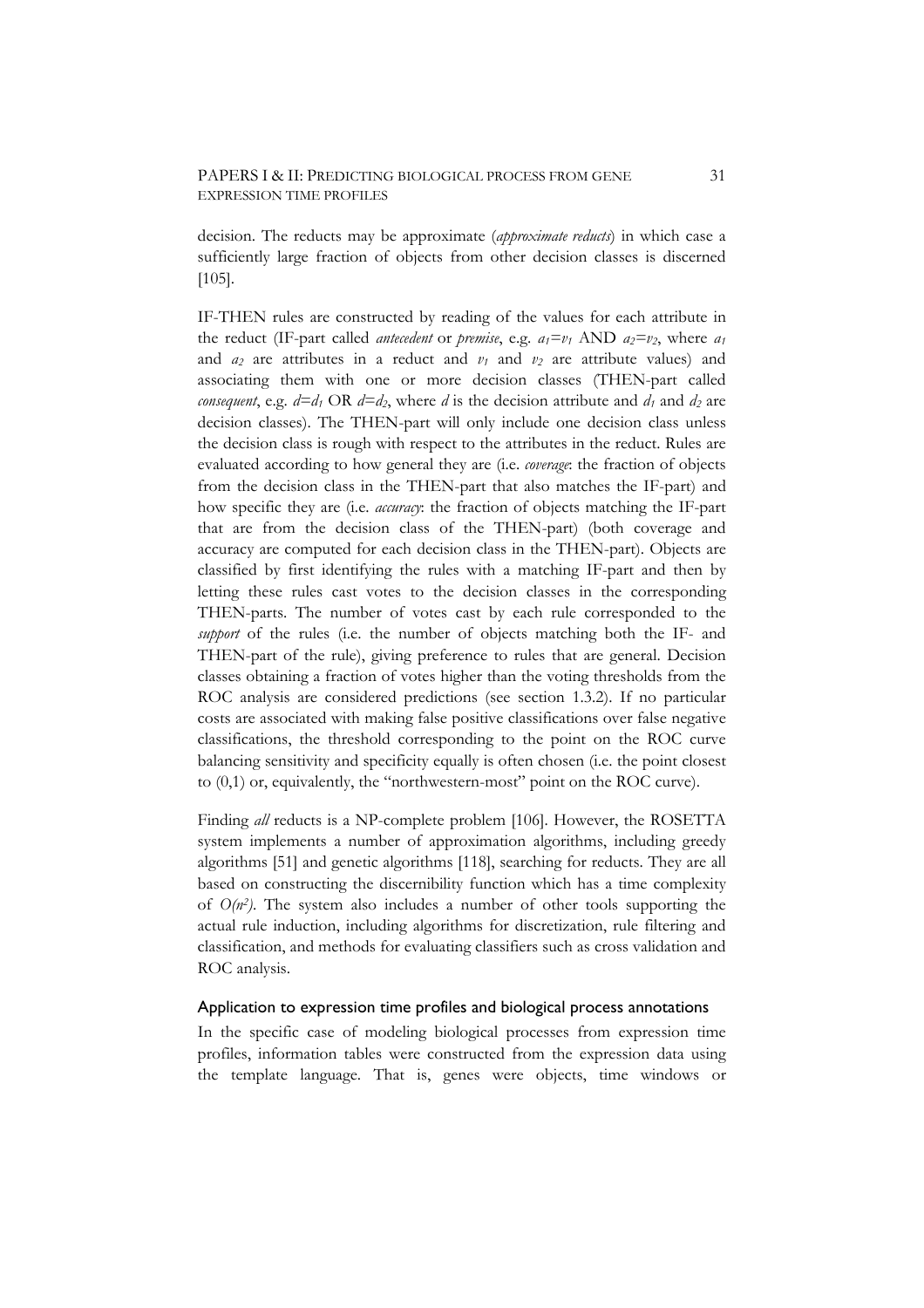subintervals in the expression time profile were attributes and the templates matching the gene expression profiles in the particular subintervals were entries. We used three templates defining increasing, decreasing and constant expression level, and one entry value defining no match to any template. Decision classes were defined corresponding to the selected broad biological processes, and the rule induction framework was applied to the corresponding decision table using a genetic algorithm to find approximate reducts.

Table 1. An example decision table. Objects are genes, attributes are limited time periods and the decision attribute is Gene Ontology annotations to biological processes.

| Genes    | $\cdots$ | $0h-4h$    | $\cdots$ | 6h-10h     | $\cdots$ | 14h-18h  | $\cdots$ | <b>Biological process</b>       |  |  |
|----------|----------|------------|----------|------------|----------|----------|----------|---------------------------------|--|--|
| Y07909   | $\cdots$ | increasing | $\cdots$ | decreasing | $\cdots$ | constant | $\cdots$ | cell proliferation              |  |  |
| X58377   | $\cdots$ | increasing | $\cdots$ | decreasing | $\cdots$ | constant | $\cdots$ | cell proliferation              |  |  |
| U66468   | $\cdots$ | increasing | $\cdots$ | decreasing | $\cdots$ | constant | $\cdots$ | cell proliferation              |  |  |
| X58377   | $\cdots$ | increasing | $\cdots$ | decreasing | $\cdots$ | constant | $\cdots$ | cell-cell signaling             |  |  |
| X85106   | $\cdots$ | increasing | $\cdots$ | decreasing | $\cdots$ | constant | $\cdots$ | intracellular signaling cascade |  |  |
| Y07909   | $\cdots$ | increasing | $\cdots$ | decreasing | $\cdots$ | constant | $\cdots$ | oncogenesis                     |  |  |
| $\cdots$ | $\cdots$ | $\cdots$   | $\cdots$ |            | $\cdots$ | $\cdots$ | $\cdots$ | $\cdots$                        |  |  |

An example from the data studied in paper I is shown in Table 1. The table illustrates a reduct of three limited time periods discerning *cell proliferation* genes from genes with other decisions. Six gene-annotation pairs are indiscernable with respect to this reduct. Note that the annotations to *cell-cell signaling* and *oncogenesis* are a result of the fact that genes X58377 and Y07909 have more than one annotation. However, the expression profile of gene X85106 with an annotation to *intracellular signaling cascade* could not be discerned from the cell proliferation genes using the template language. The resulting rule

| - IF        | 0h-4h (increasing) AND 6h-10h (decreasing)          |  |  |  |  |  |  |  |
|-------------|-----------------------------------------------------|--|--|--|--|--|--|--|
|             | AND 14h-18h (constant)                              |  |  |  |  |  |  |  |
| <b>THEN</b> | GO (cell proliferation) OR GO (cell-cell signaling) |  |  |  |  |  |  |  |
|             | OR GO (intracellular signaling cascade)             |  |  |  |  |  |  |  |
|             | OR GO (oncogenesis)                                 |  |  |  |  |  |  |  |

describes the limited set of biological processes (THEN-part) associated with particular expression profile constraints (IF-part, e.g. 0h-4h (increasing) means increasing expression level from 0 to 4 hours). During classification this rule will cast three votes to cell proliferation and one vote to the other three biological processes.

## 2.1.4 Results

Paper I provided a detailed description of the method used to analyze expression data in both papers. The cross validation results indicated the ability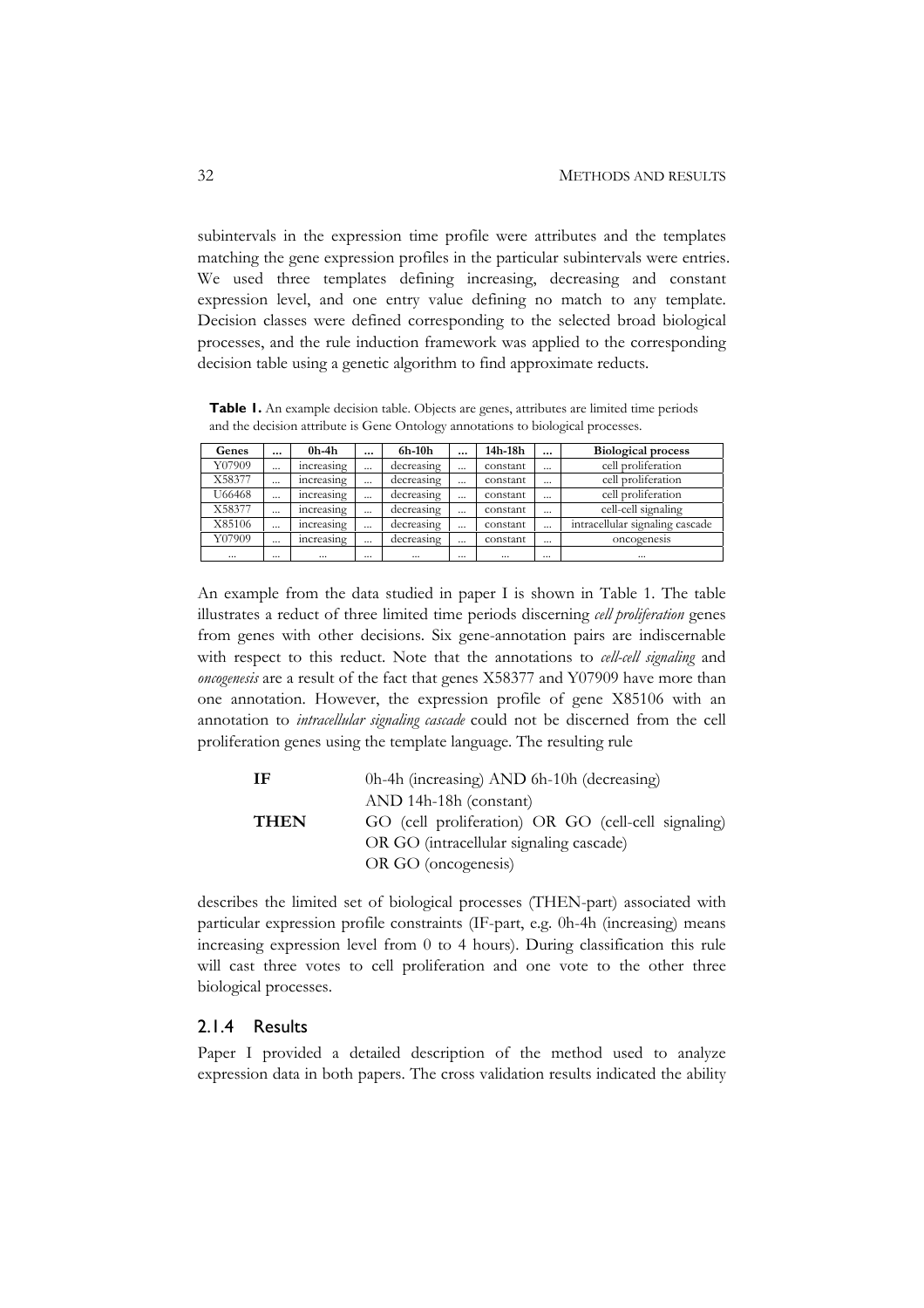### PAPERS I & II: PREDICTING BIOLOGICAL PROCESS FROM GENE 33 EXPRESSION TIME PROFILES

of the approach to find general expression profile features that may be used to classify unseen gene profiles. Both papers obtain good cross validation AUC values for a number of biological processes (results where shown to be statistically significant using the randomization test introduced in paper VI and explained in section 2.4.3, see http://www.lcb.uu.se/~hvidsten/fibroblast/ (not published)).

The cross validation results may in general be considered estimates for the prediction quality of the uncharacterized genes using a model induced from *all* training examples. In addition to predict the biological process of uncharacterized genes, we also used a model induced from all examples to reclassify characterized genes. In paper II, false positives were used to guide a second literature search for possible missing annotations (i.e. information on biological process annotations existing in the literature, but overlooked during the initial literature search). Of the 14 genes with a false positive reclassification to *DNA metabolism*, 4 were found to actually participate in this process. Furthermore, it was revealed that 12 of the 24 false positive reclassifications to *oncogenesis* also represented missing annotations. It is not surprising that annotations in general may be incomplete either because not everything is known about these genes or because information was missed by the annotator. Our results indicated that these information holes may be filled using false positives (provided by the rule models) as a guide for conducting new literature searches.

To evaluate the predicted biological processes for uncharacterized genes, we searched for homology information that could be used to make assumptions about the biological processes of these genes. Of the 24 genes where such assumptions could be made in paper I, 11 genes had one or more classifications that matched this assumption.

The methodology is implemented as a package in the ROSETTA system with a graphical user interface providing a number of options such as specifying parameters in the template language, the cost on false positives for the ROCanalysis, the number of iterations in the cross validation and the degree of approximation in the genetic algorithm searching for reducts. The system then outputs cross validation estimates, re-classifications for the characterized genes and predictions for the uncharacterized genes. It also provides an option to run randomization tests to estimate the statistical significance of the cross validation results. The system has been used in several student projects and exercises [13, 46, 50]. The LCB Datawarehouse (https://dw.lcb.uu.se/), a platform for microarray gene expression data analysis, provides the biologists with Gene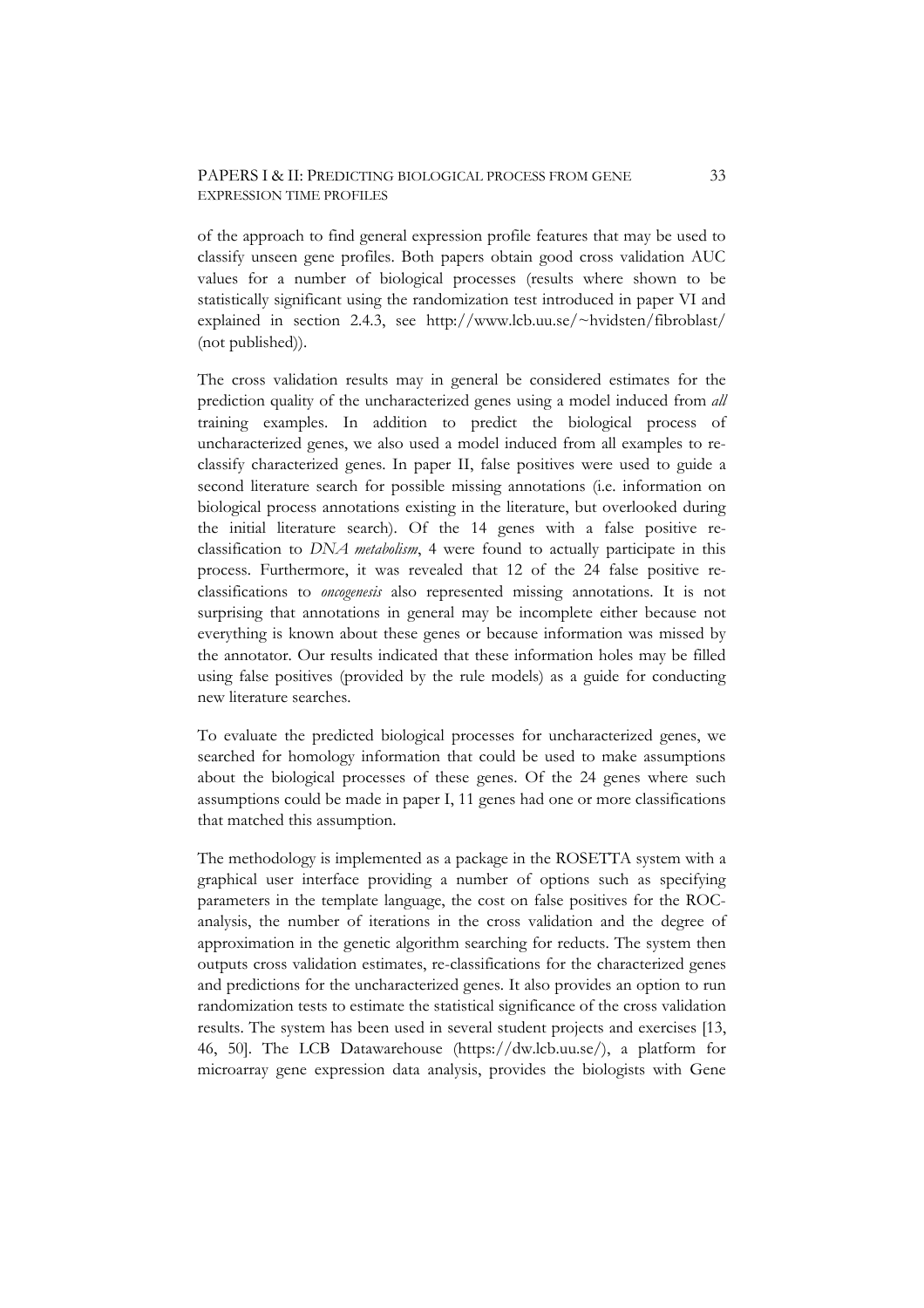Ontology annotations and an option to export data that may be directly analyzed using the ROSETTA system.

## 2.2 PAPER III: Discovering regulatory binding site modules

Paper III described a rule learning approach to discovering regulatory binding site modules. Transcription factors regulate gene expression by binding selectively to sequence sites in regulatory regions of genes. In order for a limited number of transcription factors to respond to a large number of stress conditions, transcription factors combine in different ways to facilitate a large number of different expression outcomes. It is reasonable to assume that genes regulated by the same combination of transcription factors (*co-regulated*) through the corresponding binding sites in their regulatory regions also exhibit similar expression profiles (*co-expressed*). Consequently, we may analyze the combinatorial nature of gene regulation using this assumption and genomewide sequence and expression data. We obtained IF-THEN rules linking binding site combinations (*binding site modules*) to genes with similar expression profiles. Discovered binding site modules were evaluated using binding interaction probabilities from a genome-wide location analysis and annotations from Gene Ontology.

### 2.2.1 Related research: Combinatorial gene regulation

Several studies have used cluster analysis to find potential binding sites by mining the sequences of co-expressed genes for common sequence motifs (e.g. [8, 27, 34, 117]). Such methods provide the basic data for investigating the combinatorial nature of gene regulation. Pilpel *et al.* [86] provided evidence for the existence of combinatorial interaction between transcription factors by observing a significant increase in expression similarity between genes sharing one common transcription factor binding site and genes sharing a pair of binding sites. The study provided a simple, yet effective, method for proving the combinatorial nature of gene regulation in yeast. Segal *et al.* [95] used a probabilistic algorithm to obtain sets of genes that are co-regulated (gene modules) through a combination of sequence motifs. The algorithm first clusters expression data into gene modules and then selects motif combinations for each module. It then iteratively moves genes between modules to optimize the degree to which selected motifs explain the expression profiles in the modules. Segal *et al.* [94] used the same methodology to build gene module networks using gene expression data and candidate regulators such as known transcription factors or signaling proteins. Beer and Tavazoie [6] built similar networks using expression data and sequence motifs.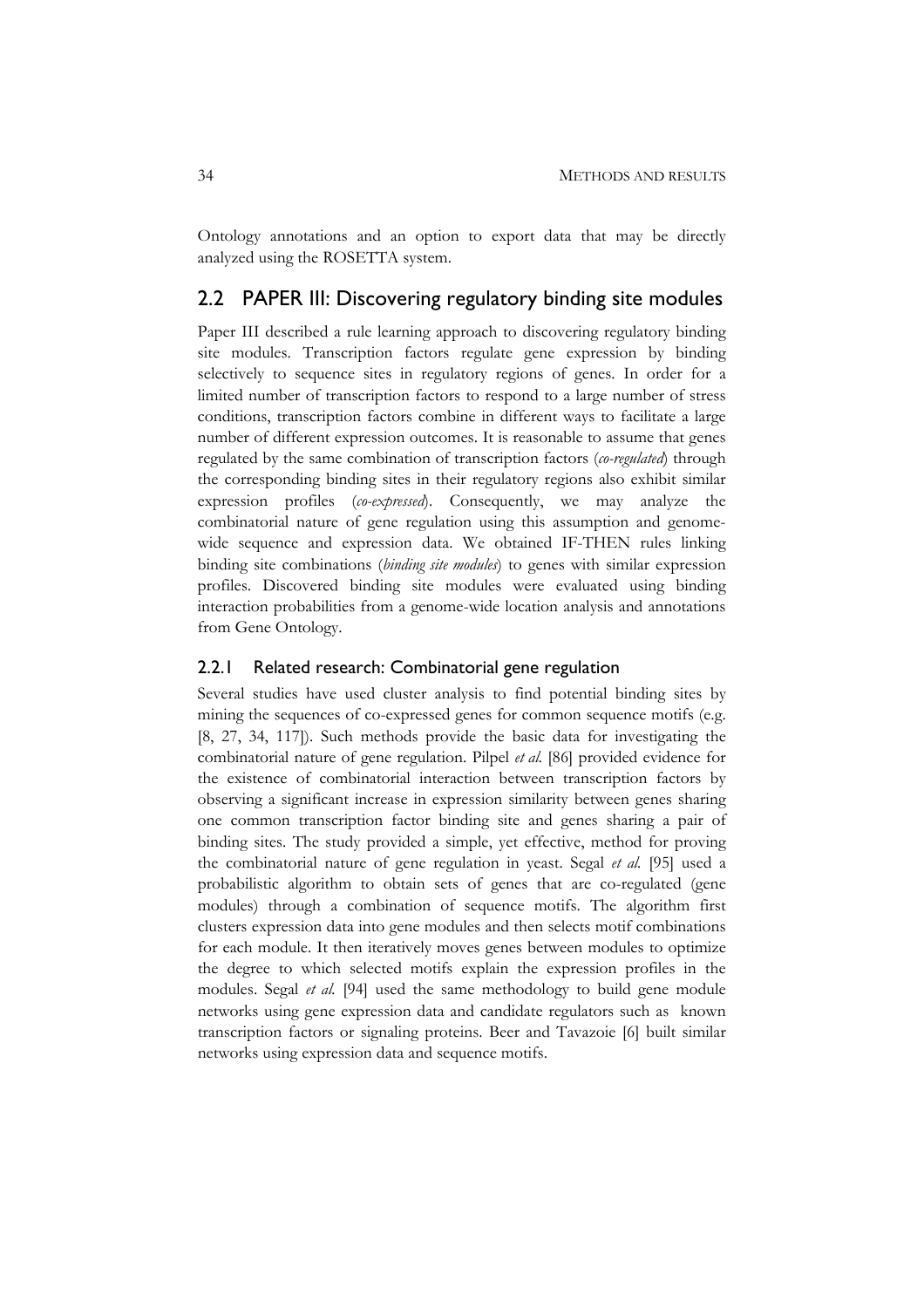### 2.2.2 Data: Expression and sequence motif data

We tested our methodology using the binding site database established by Hughes *et al.* [44] containing information on 43 known binding sites and 313 putative motifs and their occurrences in the promoters of all genes in the yeast genome. We also used expression profiles of yeast genes under six different sets of conditions; cell cycle [22], sporulation [24], diauxic shift [27], heat and cold shock [31], pheromone [89], and DNA-damaging agents [49].

For evaluation we used yeast Gene Ontology annotations from the Gene Ontology homepage and results from a genome-wide location analysis providing probabilities for the actual binding interaction between all known transcription factors and promoters in yeast [68].

### 2.2.3 Method: Rule learning in gene regulation

For the gene regulation analysis in paper III, we constructed an information table with genes as rows, binding sites as columns and entries 1 or 0 depending on whether the binding site was present in the promoter region of the corresponding gene or not. For each gene we identified other genes with a similar expression profile using a threshold value for the Euclidean distance in the expression space. The corresponding expression clusters were used as decision classes. The learning framework (see section 2.1.3) was then subsequently applied to each gene to obtain rules associating a minimal binding site combination with particular expression clusters. We then removed rules that did not provide clear patterns in terms of a binding site module associated with several genes where a majority had similar expression. For example, the rule

### **IF** RAP1 AND SWI5 AND MCM1' **THEN** similar expression

associates known binding sites RAP1, SWI5 and MCM1' with similar expression profiles in five of six expression data sets

To evaluate the discovered binding site modules, we calculated P-values for each Gene Ontology term and each transcription factor (using bindings hypothesized by the genome-wide location study). Each P-value corresponded to the probability of observing at least the observed number of genes being annotated or bound by the same Gene Ontology term/transcription factor. We then identified the fraction of significant rules from each data set, and compared this fraction to the corresponding fractions from randomly sampled sets of genes with common binding sites, similar expression or neither.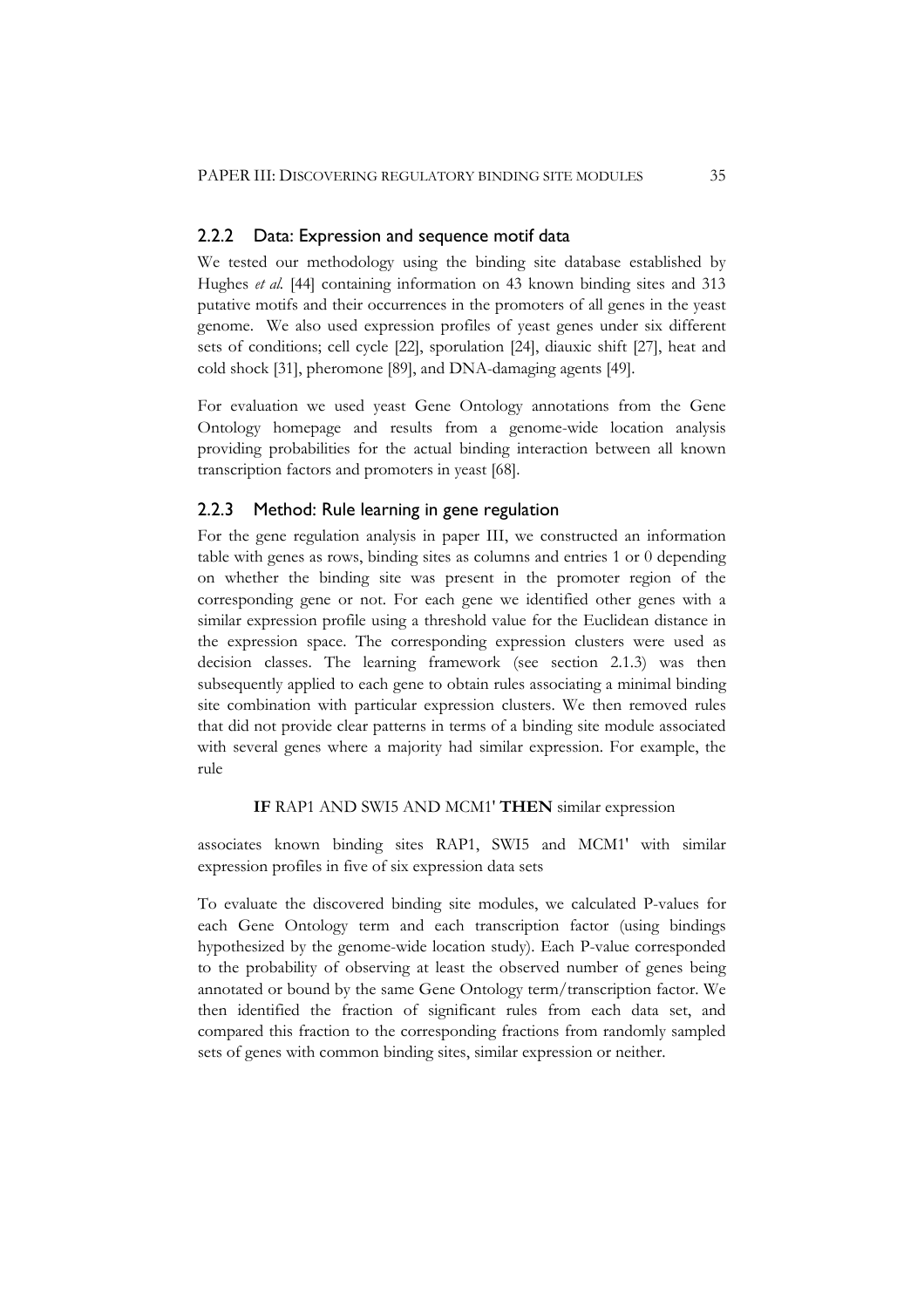## 2.2.4 Results

Paper III showed that genes associated with a discovered binding site module have a significantly higher probability of being bound by the same transcription factors, as hypothesized by the genome-wide location analysis, and of being biologically related in terms of Gene Ontology annotations than genes associated with common binding sites or similar expression alone. The method thus provides specific hypotheses on co-regulation that may later be experimentally verified.

The rule learning approach differ from the approaches taken by Segal *et al.* [95], and to some degree Beer and Tavazoie [6], in that we explored a large number of relatively small, overlapping clusters rather than trying to explaining coregulation using a set of broad non-overlapping gene clusters. We then selected instances where substantial evidence for co-regulation existed. Applying this method to expression data obtained under several different stress conditions resulted in a number of binding site modules common to several of these responses in addition to modules that seemed to be exclusive to a particular stress response. The overlaps between modules clearly showed the large extent to which relatively few transcription factors combine to facilitate a much large number of expression outcomes.

## 2.3 PAPERS IV & V: Fold recognition from local descriptors of protein structure

Since the experimentally derived protein structures in PDB cover only a fraction of the proteins that have been sequenced, methods for the automatic prediction of protein structure from sequence is of great general interest. However, also the limited problem of assigning sequences to already defined classes of topologically similar proteins (folds) is of great practical interest. Protein domains with similar folds often share the same molecular function [41, 75, 96] and therefore the ability to reliably recognize fold from sequence may be of great help in a number of research areas, including basic understanding of molecular biology.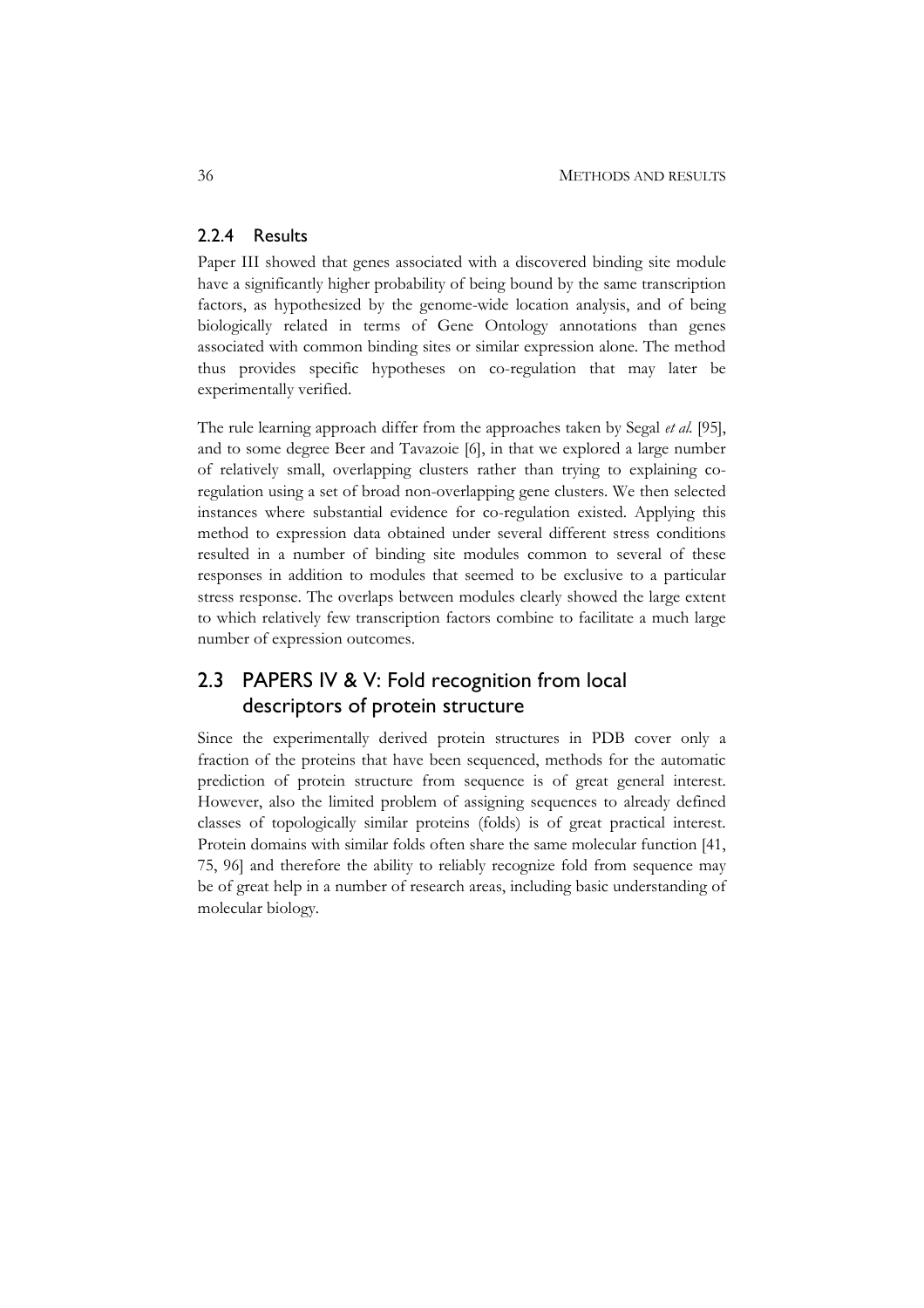PAPERS IV & V: FOLD RECOGNITION FROM LOCAL DESCRIPTORS OF 37 PROTEIN STRUCTURE

| a  | <b>Descriptor</b><br>Segment 1 Segment 2 Segment 3                                   |               |                             |           |       |  | Segment 4 |             | Segment 5                                                        |             |  |
|----|--------------------------------------------------------------------------------------|---------------|-----------------------------|-----------|-------|--|-----------|-------------|------------------------------------------------------------------|-------------|--|
|    | $1qqoa$ #8                                                                           |               | 4-10 ALLVVSF 39-43 FRAFT    |           |       |  |           |             | 63-67 LOALO 77-83 VAIOSLH 91-95 EKIVR                            |             |  |
|    | 1qo2a #78                                                                            |               | 74-80 EHIQIGG               | $47 - 51$ | IHVVD |  |           |             | 67-71 EKLSE 97-101 --RRQIV                                       | 89-93 EKLRK |  |
|    | $1rpxa$ #73                                                                          | 69-75 LPLDVHL |                             | $40 - 44$ | IHVDV |  |           |             | 58-62 LVVDS 93-97 -- DIVSV 85-89 PDFIK                           |             |  |
|    | $1ns1$ #82                                                                           |               |                             |           |       |  |           |             | 78-84 NAVOLHG 58-62 GVFVN 66-70 EKILD 98-104 ILVIKAV 89-93 ELCRK |             |  |
|    | 1mla 1#7                                                                             | $3 - 9$       |                             |           |       |  |           |             | OFAFVFP 87-91 MMAGH 262-266 EYMAA 270-276 EHLYEVG 283-287 GLTKR  |             |  |
|    | 1qfja2#108 104-110 PMILIAG 134-138 TIYWG 183-187 TAVLO 195-201 HDIYIAG 207-211 KIARD |               |                             |           |       |  |           |             |                                                                  |             |  |
|    | lefvb1#8                                                                             | $4 - 10$      | LRVLVAV 119-123 LVLLG 47-51 |           |       |  |           | EEAVR 59-65 | KEVIAVS                                                          | 76-80 RTALA |  |
|    | 1iow 1#8 4-10 KIAVLLG 38-42 YPVDP 48-52 TOLKS 56-62 OKVFIAL 70-74 GTLOG              |               |                             |           |       |  |           |             |                                                                  |             |  |
|    | 1yaca #57 53-59 PTILTTS 80-84 PYIAR 97-101 VKAVK 14-20 AVLLVDH 120-124 AFPAL         |               |                             |           |       |  |           |             |                                                                  |             |  |
|    | lig0a2#188 184-190 ISLLALG 40-44 TLLIL 128-132 TKCVN 216-222 FKLCYMT 200-204 VHSIT   |               |                             |           |       |  |           |             |                                                                  |             |  |
| b) |                                                                                      |               |                             |           |       |  |           |             |                                                                  |             |  |

**Figure 5.** An example descriptor group. a) shows the sequence fragments associated with the local substructure in b) and c). b) shows the structure of the central descriptor of the group, while c) shows the structure of all similar descriptors. Descriptors are named using the syntax "domain name"#"position of central amino acid".

Papers IV and V described a method for retrieving sequence patterns (*signals*) governing protein structure at a local level and a method for using these sequence patterns to predict SCOP fold from sequence (i.e. *fold recognition*). For this purpose we used the novel concept of *local descriptors of protein structure* introduced by Kryshtafovych and Fidelis [64]. A local descriptor of protein structure is a set of short continuous backbone fragments centered in three dimensions around a particular amino acid (see Figure 5b). We used a library of popular local descriptors (called *descriptor groups*) to study sequence patterns responsible for these particular geometrical confirmations (see Figure 5ac). We will frequently refer to descriptor groups as *local substructures*.

## 2.3.1 Related research: Protein structure prediction

In general, protein structure prediction methods may be divided into the three broad categories of *comparative modeling*, *fold recognition*, and *ab initio prediction*. Comparative modeling and fold recognition both rely on identifying one or more potential *templates* (i.e. proteins that are structurally similar to the target) and then on building a model by transferring the structural information from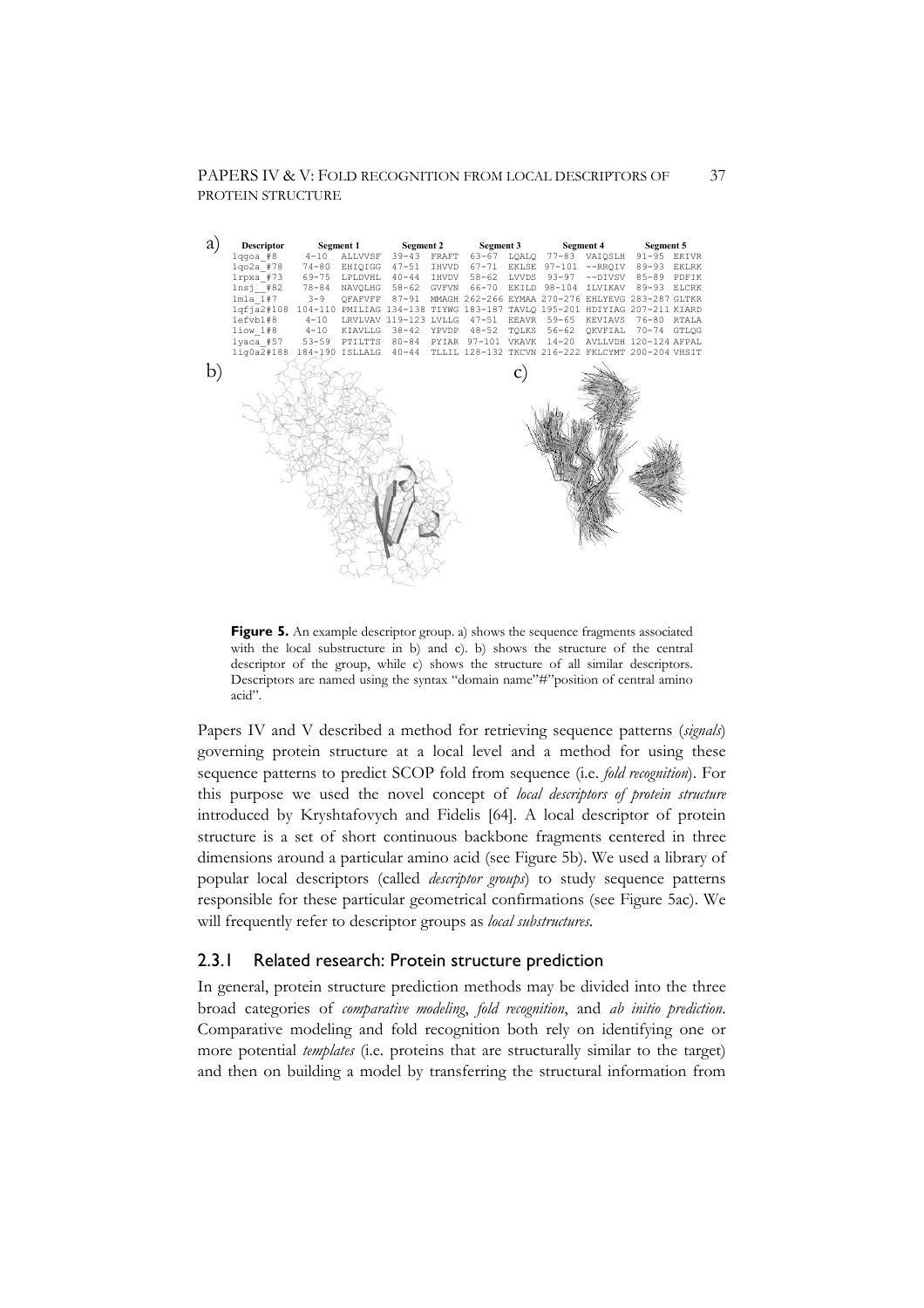the template(s) to the target. However, the fold recognition methods attempt to detect the right templates even in cases of little or no observable sequence similarity to the target protein. The *ab initio* prediction methods forgo the necessity of identifying a template altogether (see fragment-based methods below). CASP (Critical Assessment of Techniques for Protein Structure Prediction, http://predictioncenter.llnl.gov) has shown that there is progress on fold recognition targets both for fold recognition and *ab initio* prediction methods [59, 76, 103, 113]. However, homology modeling is still much more reliable when good templates exist [112].

*Position specific scoring matrices* (PSSMs) are a commonly used vehicle for modeling the sequence content of multiple alignments. Each entry in such a matrix is based on the estimated probability of a particular amino acid (column) occurring in a specific position in the alignment (row). This probability may be estimated using only the observed frequency of this amino acid or also using *prior* knowledge on substitution likelihoods (from so-called *substitution matrices* or using e.g. Dirichlet mixtures [104]). Including prior knowledge is particularly relevant when few observations are available. A multiple alignment may be matched to a sequence or another multiple alignment by calculating the sum of the products of each corresponding entry. Another approach is *Hidden Markov Models* (HMMs) where the multiple alignment is modeled by a set of states (emitting an amino acid with a probability) connected by transition probabilities (i.e. the probability of moving to a new state given the current state) (see context dependent classifiers in section 1.3.2).

PSI-BLAST [2] is used to build multiple alignments between a target sequence and sequences in a database, and is a powerful tool for inferring structural, functional and evolutionary information from already characterized sequences. PSI-BLAST constructs a PSSM from sequences in the database with the best score and then iteratively constructs new PSSMs from sequences found using the PSSM from the previous iteration. PSI-BLAST uses an E-score that equals the number of matches expected by chance with a score equal to or greater than the actually obtained score.

The aim of so-called *fragment-based* methods is to predict structure for targets with little or no detectable sequence similarity to templates of known structure (fold recognition) or where templates of known structure do not exist at all (*ab initio* prediction). Even in the latter case, the structural elements needed to assemble the protein structure may exist in the structure databases.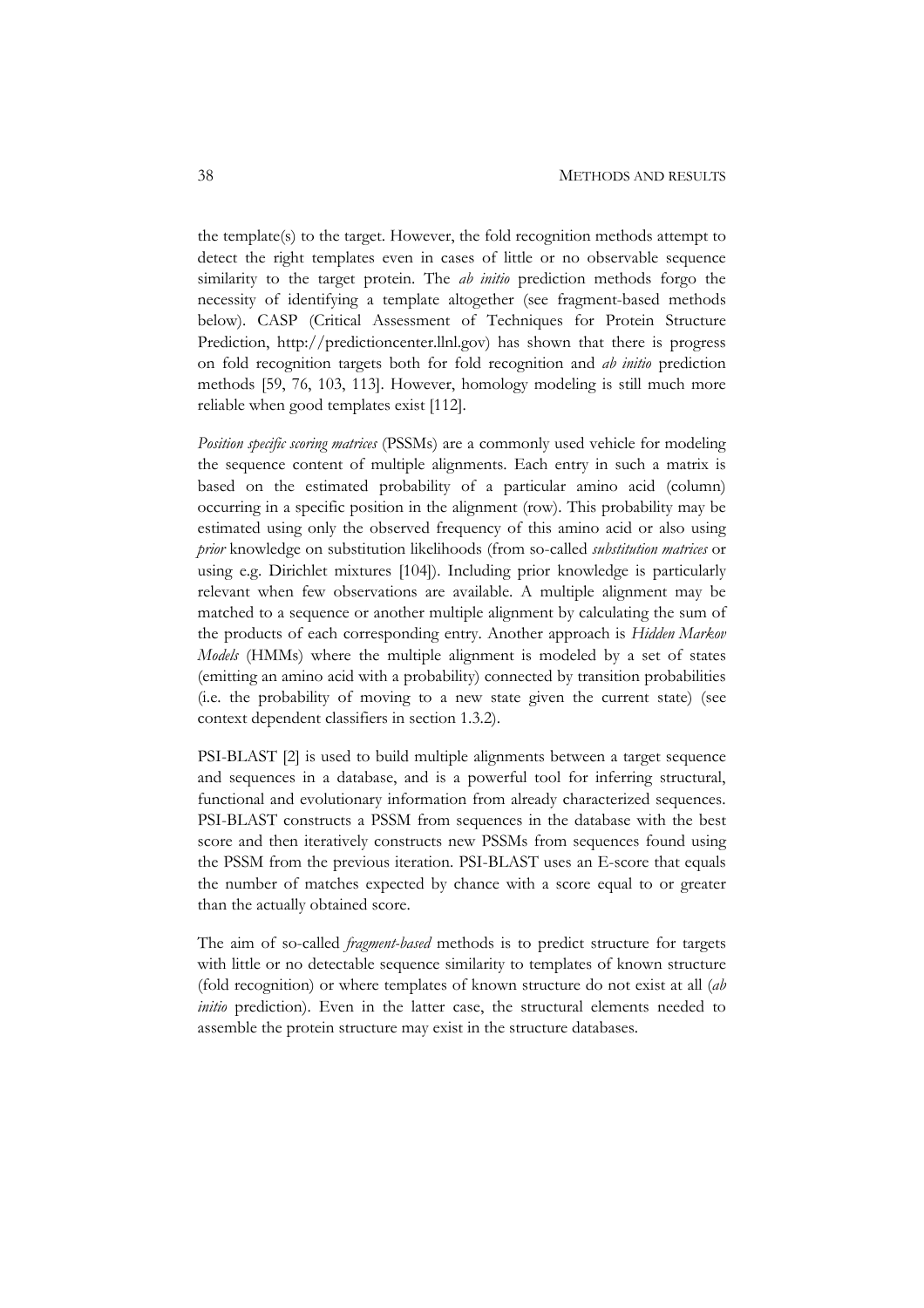Baker and others [20, 101, 102] used single backbone fragments to assemble structural models. In particular, Simons *et al.* [101, 102] used fragment of similar local sequence to assemble protein structure models with the help of a scoring function derived from proteins of known structure. Bystroff and Baker [20] employed an iterative approach to find sequence fragments that correlated strongly with structure. Karplus, Karchin and others [56, 57] described a method using not only single fragments but local 3D environments of secondary structure. The descriptor approach differs from all these methods in that it considers structural motifs incorporating all fragments in a structural neighborhood. Furthermore, as we will see, these structural motifs are selected without using any sequence information.

## 2.3.2 Data: Local descriptors of protein structure

374,558 local descriptors of protein structure with at least 3 non-overlapping backbone fragments of 5 or more residues were found in 4006 protein domains of known structure with less than 40% sequence identity to each other (ASTRAL version 1.57). A library of popular local substructures was built by first grouping structurally similar descriptors and then selecting a representative subset of 4197 descriptor groups containing at least seven descriptors (for details see Kryshtafovych and Fidelis [64]).

In both papers IV and V we used a fold-oriented version of the library described above. This library consisted of 4084 representative groups containing only descriptors from protein domains classified to the same SCOP fold. Paper V analyzed a subset of 3793 groups from the 135 SCOP folds with at least five fold-oriented descriptor groups. The test set for estimating the performance in fold recognition included all protein domains from the 135 folds in ASTRAL version 1.59 and 1.61 with less than 40% sequence identity to any protein in the training set (i.e. ASTRAL version 1.57). Paper IV analyzed 2537 groups from the 49 SCOP folds with at least five fold-oriented groups containing at least 20 descriptors. The test set included all protein domains from the 49 folds in ASTRAL version 1.59 and not in the training set.

## 2.3.3 Method: Fold recognition using local descriptors of protein structure

The descriptor groups in the library consist of one central descriptor called the *seed* descriptor and a number of aligned descriptors structurally similar to this seed. In the context of groups we refer to sequence fragments as *segments* and the alignment between corresponding segments from different descriptors as *multiple segment alignments*. The multiple segment alignments provide links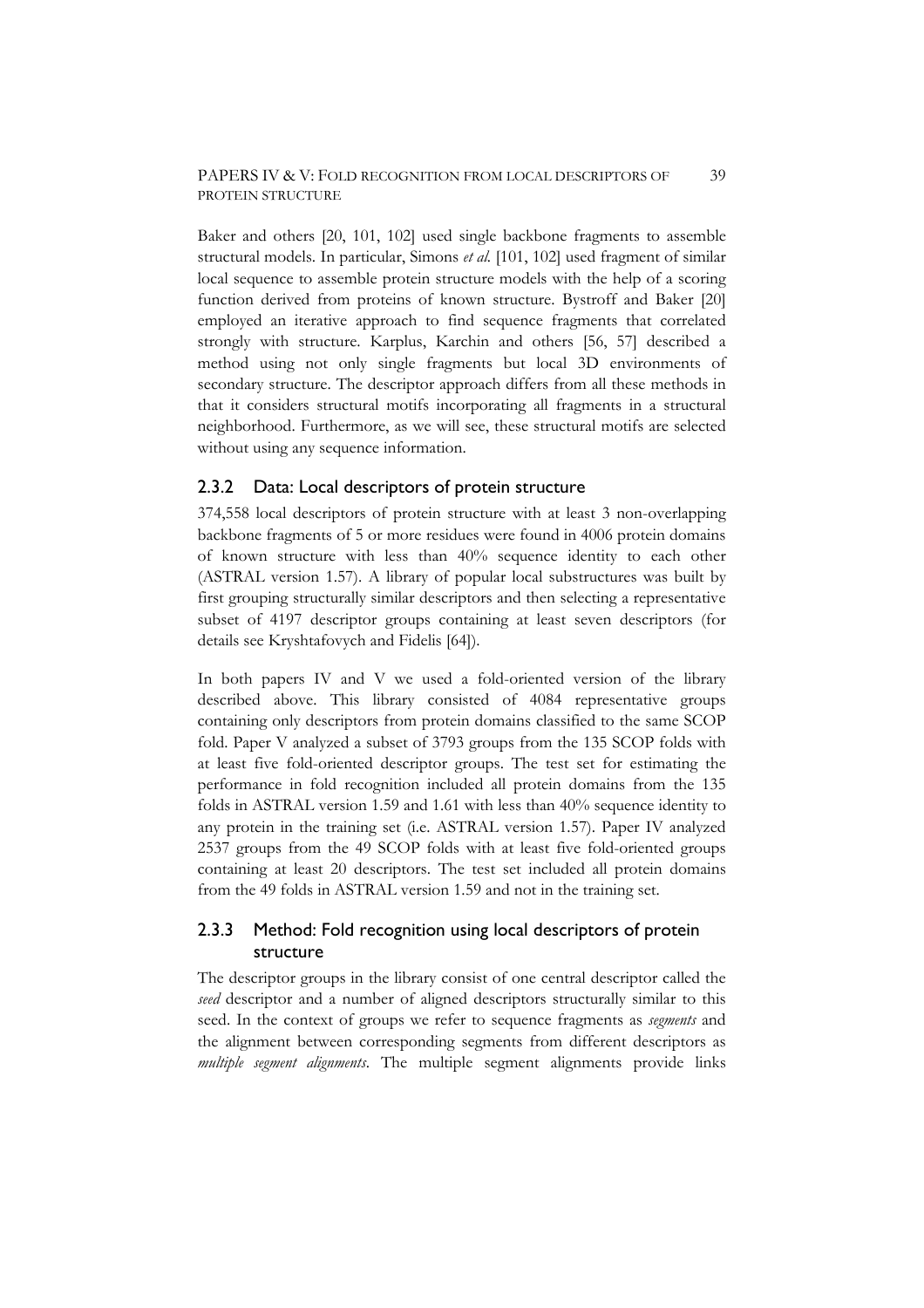between particular local substructures and several examples of sequences from which we may extract the governing sequence signals (see Figure 5 from paper IV). We based the signals on observed frequencies of amino acids or amino acid *substitution groups* (i.e. groups of amino acids known to be substituted in structurally conserved regions of proteins) in specific position of the multiple alignment, and extracted sequence profiles or position specific scoring matrices from each segment alignment. The profiles from each group were then matched with sequence profiles from multiple alignments constructed from the target protein using PSI-BLAST. Target specific descriptors were assembled from the best matching segment alignments, thereby indirectly assigning a local substructure to the target. The score of the match between the group and the target was defined as the sum of the scores of each segment alignment weighted by the secondary structure agreement. The secondary structure of the target was predicted with PSIPRED ([54], using an artificial neural network with the position specific scoring matrix from PSI-BLAST as input).

Learning from the protein domains in the training set, we obtained acceptance thresholds for each descriptor group indicating when a score between a group and a target was sufficiently high to conclude that the structure of the target in fact included the local substructure of the group. Fold recognition was carried out by matching each group to the target, keeping the ones with a matching score higher than the acceptance threshold and computing P-values for each SCOP fold. Each P-value equaled the probability of by chance assigning the same or a higher number of groups from that fold than what was actually assigned using the sequence signal.

#### 2.3.4 Results

Paper IV described a fold recognition approach using a large number of substitution groups [121], a genetic algorithm for selecting discriminatory subsets of significant signals and boosting for extracting several signal profiles per group.

Paper V systematically showed (a) that there exists a significant sequence signal in the descriptor group library governing structure at a local level, (b) that this signal is strong enough to allow assigning local substructure to the correct domain structures, (c) that it is possible to structurally align the local substructures along the main chain of a protein and (d) that it is possible to recognize the SCOP fold of the target protein. In particular, it was shown that the descriptor approach may provide good fold recognition for a number of protein domains where the sequence identity to any training domain was so low that PSI-BLAST could not find a relation.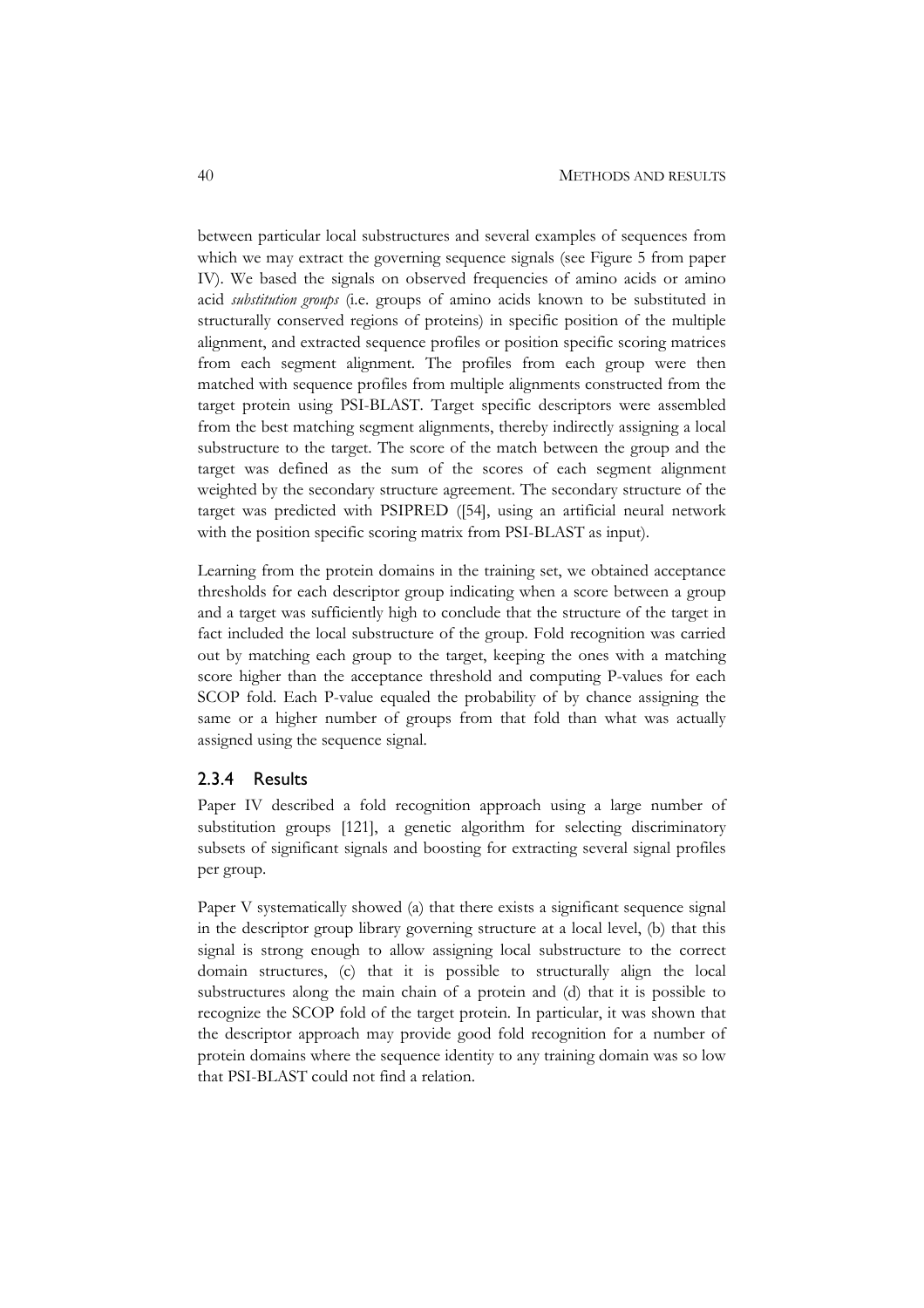Paper V also evaluated the signal extraction methods used in PSI-BLAST and provided experimental results indicating that the approach taken in paper IV performs better in the descriptor library.

# 2.4 PAPER VI: Predicting molecular function from local descriptors of protein structure

Structural genomics projects systematically solve experimentally at least one structure from each fold, then infer structure for the remaining proteins using comparative modeling and ultimately infer function from structure [37, 122]. Also the last problem of predicting function from structure poses a number of challenges [81]. Although proteins from the same fold often are functionally related [41, 75, 96], structural similarities in the absence of any evolutionary relationship (as observed in terms of sequence similarity or particular structural features) are not always sufficient to reliably assume that two proteins perform similar functions. Nonetheless, since structure is more highly conserved than sequence and since only a few residues in the so called *functional sites* on the protein surface need to be conserved for the function to remain stable during evolution, functional prediction from structure often has great advantages over prediction from sequence.

Paper VI used the concept of local descriptors of protein structure to induce rule models for the prediction of Gene Ontology terms. Descriptor groups (as described in section 2.3) represent popular local substructures in proteins, and may directly or indirectly correspond to important functional features characteristic to proteins with similar Gene Ontology annotations. By combining the occurrence of local substructure into IF-THEN rules we obtained a powerful model of the structure-function relationship in proteins.

## 2.4.1 Related research: Structural motifs

Structural motifs have been used for aligning protein structures [69, 79] and may also be used to search for structural features related to functional sites. The PROSITE database (http://ca.expasy.org/prosite/, [45]) contains biologically significant sequence patterns or sites. Kasuya and Thornton [58] associated structural fragments to these patterns. Other methods, however, investigated the structure-function relationship in proteins without using any such prior knowledge. Jonassen *et al.* [53] automatically found structural motifs using sequence patterns, and found that many of them corresponded to patterns in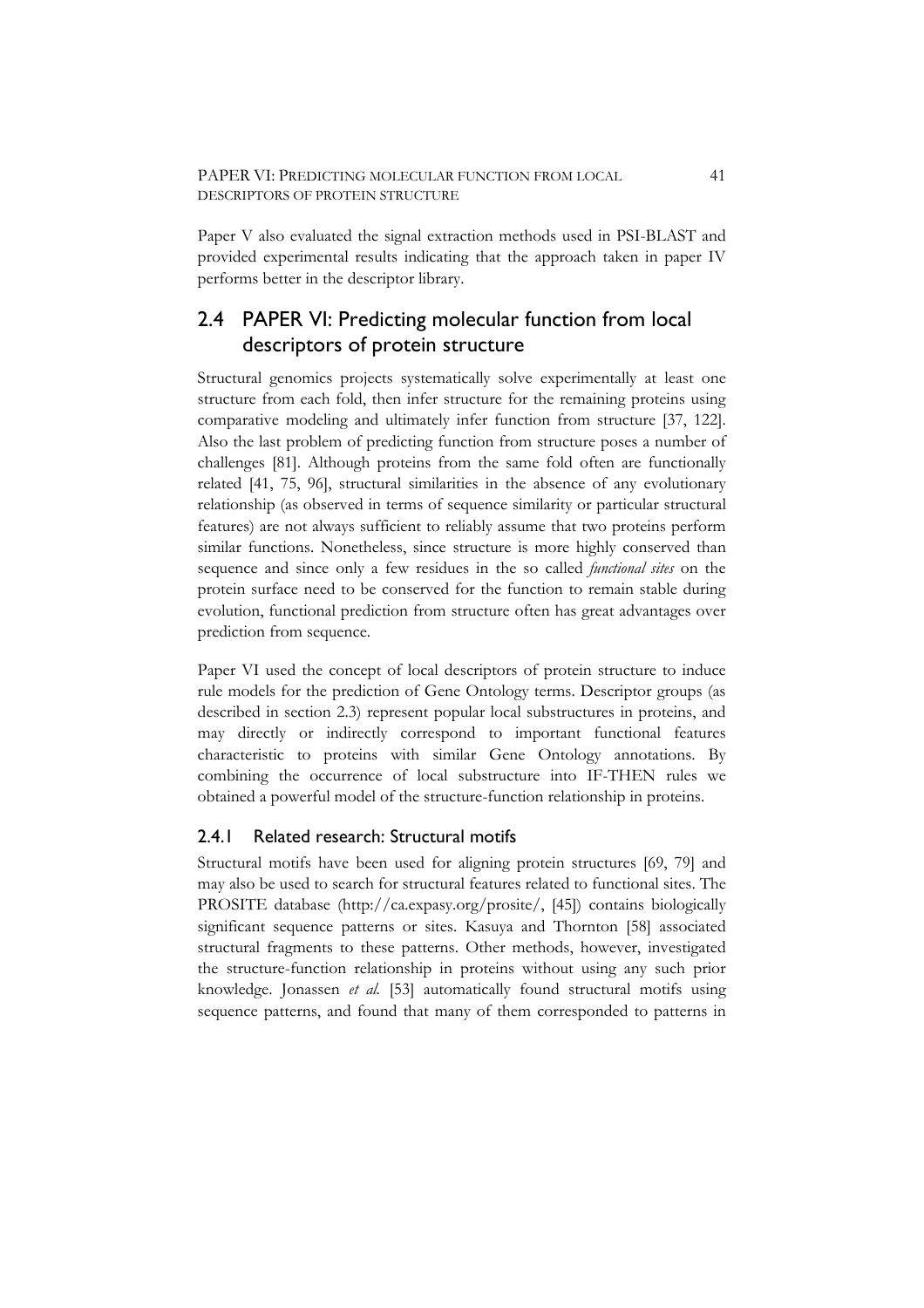PROSITE. Russell [90] did not use sequence data at all and could hence identify structural motifs that were a result of convergent evolution<sup>13</sup>.

## 2.4.2 Data: Local descriptor groups and Gene Ontology annotations

We used the library of 4197 descriptor groups to represent all 4006 protein domains in ASTRAL version 1.57 in terms of local substructures (see section 2.3.2. for more details). These 4006 domains corresponded to 2878 proteins, of which 1896 were annotated with 5866 molecular function annotations in the Macromolecular Structure Database (MSD, see section 1.3.1) database. We extracted 72 specific Gene Ontology molecular function classes with at least 10 proteins. Together these classes contained 1576 proteins with 2965 annotations. Corresponding classes were extracted for biological process (121 classes containing 1613 proteins with 5797 annotations) and cellular component (19 classes containing 778 proteins with 1134 annotations).

### 2.4.3 Method: Rule models for learning function from structure

We constructed an information table with proteins as rows, descriptor groups as columns and entries 1 or 0 depending on whether the protein structure contained the local substructure of the group or not. We then applied the learning framework (see section 2.1.3) to obtain rules modeling the relationship between structure and different Gene Ontology annotations. For example,

## **IF** 1gsa\_2#218 AND 1ra9\_\_#62 **THEN** GO (oxidoreductase activity)

associates the occurrence of both the local substructure centered on amino acid 218 in domain 1gsa\_2 and the local substructure centered on amino acid 62 in domain 1ra9\_\_ with the Gene Ontology annotation *oxidoreductase activity, acting on the CH-NH group of donors, NAD or NADP as acceptor.*

The predictive performance of the models was evaluated using 10-fold cross validation and ROC analysis as in papers I and II. The large number of structural features (i.e. local substructures) was reduced using a supervised feature selection method. We tested the statistical significance of the cross validation AUC values by calculating P-values for each class. This was done by randomly shuffling the annotations, performing cross validation on these

<sup>&</sup>lt;sup>13</sup> Two structures with similar structural features may either be a result of divergent evolution (i.e. they evolved from a common ancestor) or of convergent evolution (i.e. they evolved from different ancestors). Only in the former case may one expect to observe significant sequence similarity.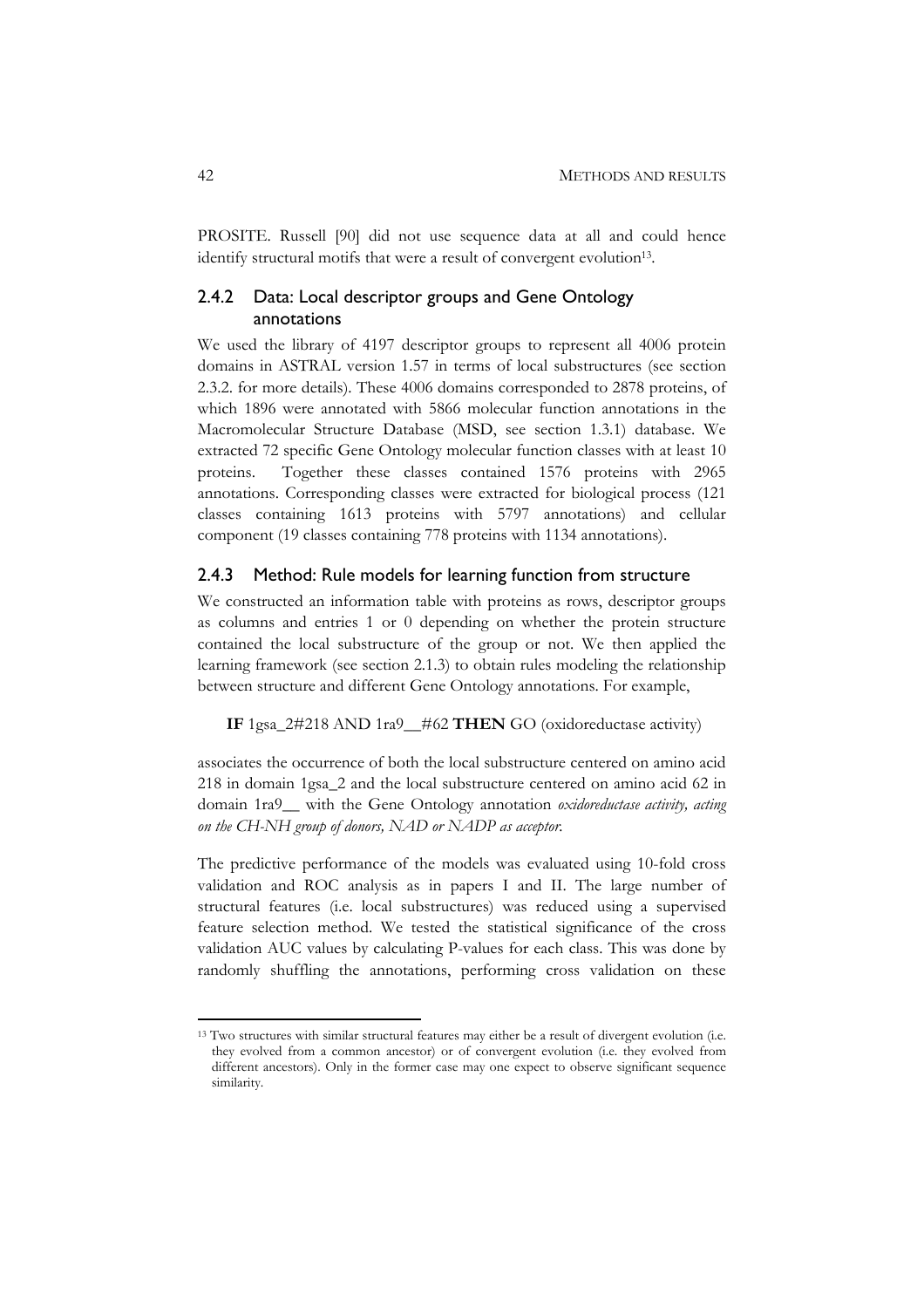random data sets and calculating the fraction of cross validation AUC values equal to or higher than each AUC value from the original annotations.

## 2.4.4 Results

Paper VI showed that a large part of the descriptor groups contained a statistically significant number of annotations to at least one of the selected Gene Ontology classes, especially in the cases of molecular function and biological process. However, cross validation showed a much stronger ability to induce general rules that could predict unseen proteins for molecular function than for biological process and cellular component. This is expected, since molecular functions describe particular tasks performed by proteins, and should therefore be related to structural features important to for example interactions with other macromolecules, while biological processes describe ordered assemblies of several molecular functions. In fact, a number of molecular function classes could be predicted with high cross validation AUC (statistically significant) and hypotheses on the molecular function of uncharacterized proteins could be put forward. These hypotheses were then compared to newer, unseen annotations, and this additional test showed agreement with the cross validation estimates.

We compared the approach of using IF-THEN rules combining several local substructures and using *very simple rules* [43] consisting of only one local substructure. The simple rules resulted in almost no molecular functions obtaining statistically significant cross validation AUC values, indicating the necessity of combining local substructures to model the complex relationship between structure and function.

The methodology is implemented as a package in the ROSETTA system. The package uses many of the components from the implementation of the methodology from Papers I and II (see section 2.1.4), but includes a feature selection method instead of the template language.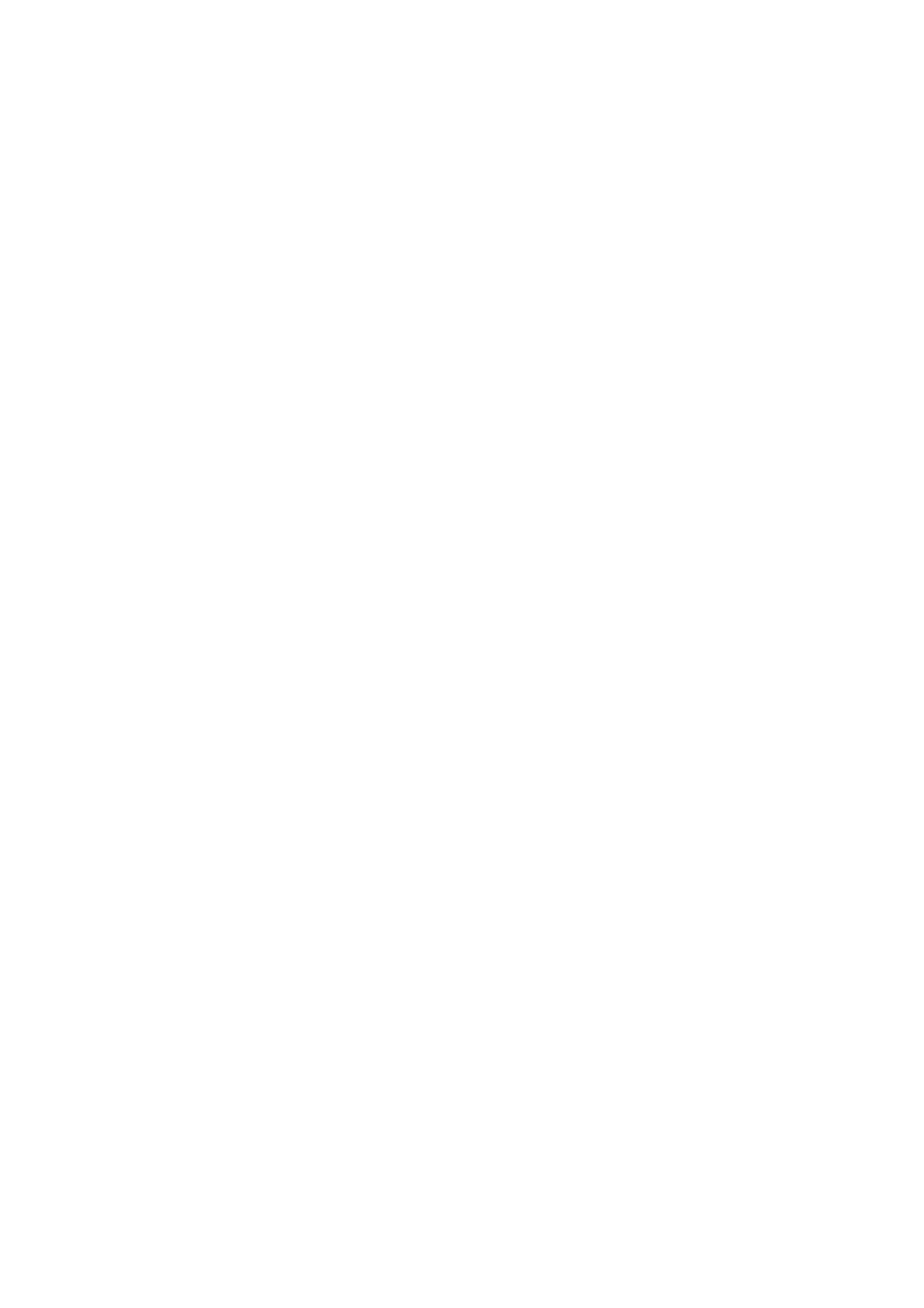# Chapter 3 Discussion and Conclusions

This study includes four novel contributions to functional genomics in terms of bioinformatics methods and tools learning from annotated sequence, structure and expression data (see Figure 6). In this chapter we will discuss some of the main results and draw some parallels between these contributions, as well as providing some directions for future work.



Papers I & II Predicting biological process from gene expression time profiles<br>Paper III Discovering regulatory binding site modules Discovering regulatory binding site modules Papers IV & V Fold recognition from local descriptors of protein structure<br>Paper VI Predicting molecular function from local descriptors of pro Predicting molecular function from local descriptors of protein structure

Figure 6. An overview of the six contributions (papers) in this study, indicating data sources and main biological objectives. The circle symbols the molecular biology from gene transcription, via translation and folding, to proteins participating in biological processes conducting particular molecular functions. The circle is closed by the fact that some proteins act as regulatory proteins controlling transcription. The main data and knowledge sources for functional genomics are indicated as DNA sequence, gene expression, protein sequence, protein structure and Gene Ontology annotations. The arrows show which of these data and knowledge sources the different papers use and which biological phenomena they are studying. Papers I & II and paper III are grouped since they are all contributions to the analysis of gene expression regulation. Papers IV & V and paper VI are grouped since they are all contributions to the study of protein structure and together cover the methodology needed to predict molecular function from sequence. Paper III only uses Gene Ontology for evaluation, and this is indicated with a dotted arrow.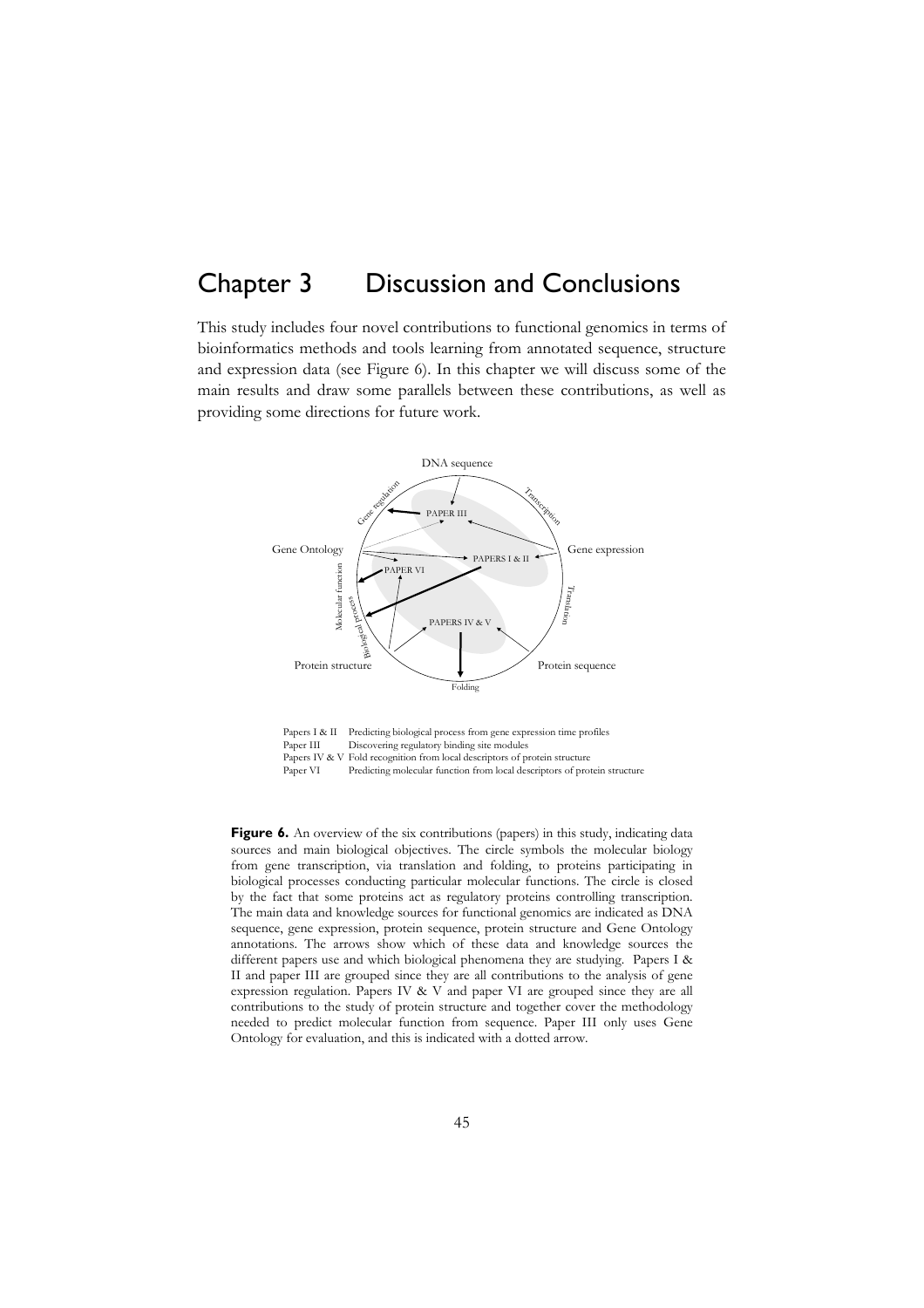The prediction of biological process from expression time profiles using supervised learning was inspired by the fact that related studies using clustering did not address core issues such as anti-co-regulation and several annotations per gene. Furthermore, broad expression clusters were not specific enough to address functionally co-regulated genes (as shown in paper II). The rule learning approach may be compared to clustering in that the rules specify overlapping clusters of relatively few genes. However, these clusters are specific to particular biological processes and are found using biological knowledge to guide the search. Moreover, using the template language we were able to address changes in regulation in limited time windows, resulting in a powerful and flexible approach to modeling biological process from expression. The template language also seems to handle the intrinsic noise in microarray expression data quite well. The generalizing capabilities of the rules could be objectively evaluated using cross validation and applied to provide new hypotheses on the biological processes of both previously characterized and uncharacterized genes. The well-defined framework for prediction and evaluation is a key property of supervised models, making it possible to learn from existing knowledge and apply it to new cases. However, in order for cross validation performance estimates to hold for these new, unseen cases, the training data must be representative. A possible problem of studying biological processes from expression is the fact that there are much more characterized genes among the up-regulated genes than among the down-regulated genes. This is particularly apparent in the Iyer *et al.* [48] data set studied in paper II (data not shown), and may result in optimistic performance estimates for the uncharacterized genes since these estimates were calculated from characterized genes using cross validation. We should also notice that the cross validation estimates are relative to the selected biological processes, and although these classes covered most genes, the estimates do not apply to genes participating in other process. This is also true for the classification approaches in papers IV, V and VI. However, paper V introduced P-values for each prediction and showed that these P-values quite confidently could identify wrong predictions (and furthermore, protein domains from other than the 135 predicted folds obtained in general high P-values, data not shown). Furthermore, paper VI showed how cross validation estimates could be used as a confidence measure for the prediction of uncharacterized proteins.

The assumption leading to the study of biological processes from gene expression data is that genes participating in the same processes are transcribed at the same time and that this is initiated by the same regulatory proteins. Since these regulatory proteins or transcription factors depend on recognizing particular sequence motifs (binding sites) to initialize transcription, including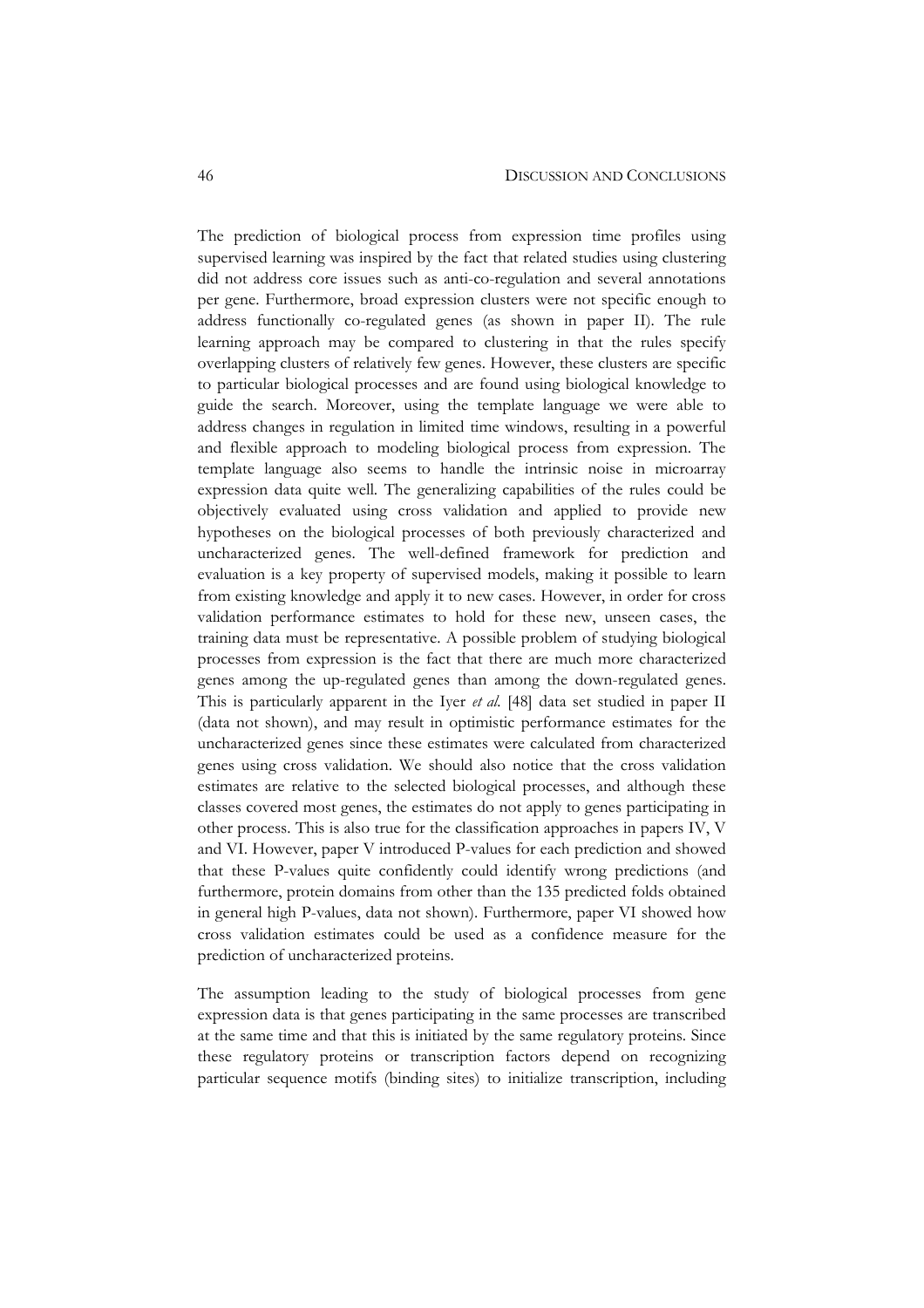sequence motif data may greatly increase the precision at which we can predict functionally co-regulated genes. In paper III we investigated the occurrence of combinations of binding sites (modules) in the promoter region of similarly expressed genes, and showed that hypotheses on functional co-regulation were much more reliable when requirements of both common sequence motifs and similar expression were applied. This clearly shows the difficulty of analyzing sequence data by itself. Sequence motifs common to several genes show the potential for co-regulation, but will produce too many false positives if used alone. However, expression data indicate the actual co-regulation, and by combining these two sources of data one may determine whether the potential (sequence data) agrees with the actual expression outcomes. Furthermore, by studying expression data under different stress conditions, one may find the specific regulatory mechanisms for that particular biological response.

Other studies have provided results showing the intuitive assumption that biological processes are more easily studied using expression data than molecular functions (i.e. tasks carried out by a single gene product) [18]. Paper III provided evidence for concluding that genes associated with the same binding sites, genes with similar expression and, in particular, genes with both the same binding sites and similar expression (i.e. discovered binding site modules) were more likely to be annotated to the same biological processes than to the same molecular functions or cellular components. However, all three parts of Gene Ontology showed statistically significant results for binding site modules. This may in part be due to strong dependencies between annotations to the different parts of Gene Ontology (see e.g. the Annotation Expander (ANNEX) tool at http://www.goat.no/, [78]). Also, preliminary results on applying the template language from papers I and II have shown better results than using clustering as in paper III, and may provide even better data to this end [115, 116]. Integrating the methodology from papers I and II and paper III is left for future research.

Paper III exemplified the advantages of combining several sources of data for studying biological processes, and in particular showed the advantage of combining data from the static sequence and the dynamic expression. Pavlidis *et al.* [85] used a support vector machine to predict 27 functional classes from expression data, and compared the result using *phylogenetic profiles* (i.e. the evolutionary history of genes) and a combinations of expression data and phylogenetic profiles. Stuart *et al.* [108] conducted a *comparative genomics* approach to predict gene function by finding genes that were co-expressed in several different organisms (humans, flies, worms and yeast). Johansson [50] has later used the method from papers I and II to predict biological processes from expression data [35] and combined this with other information sources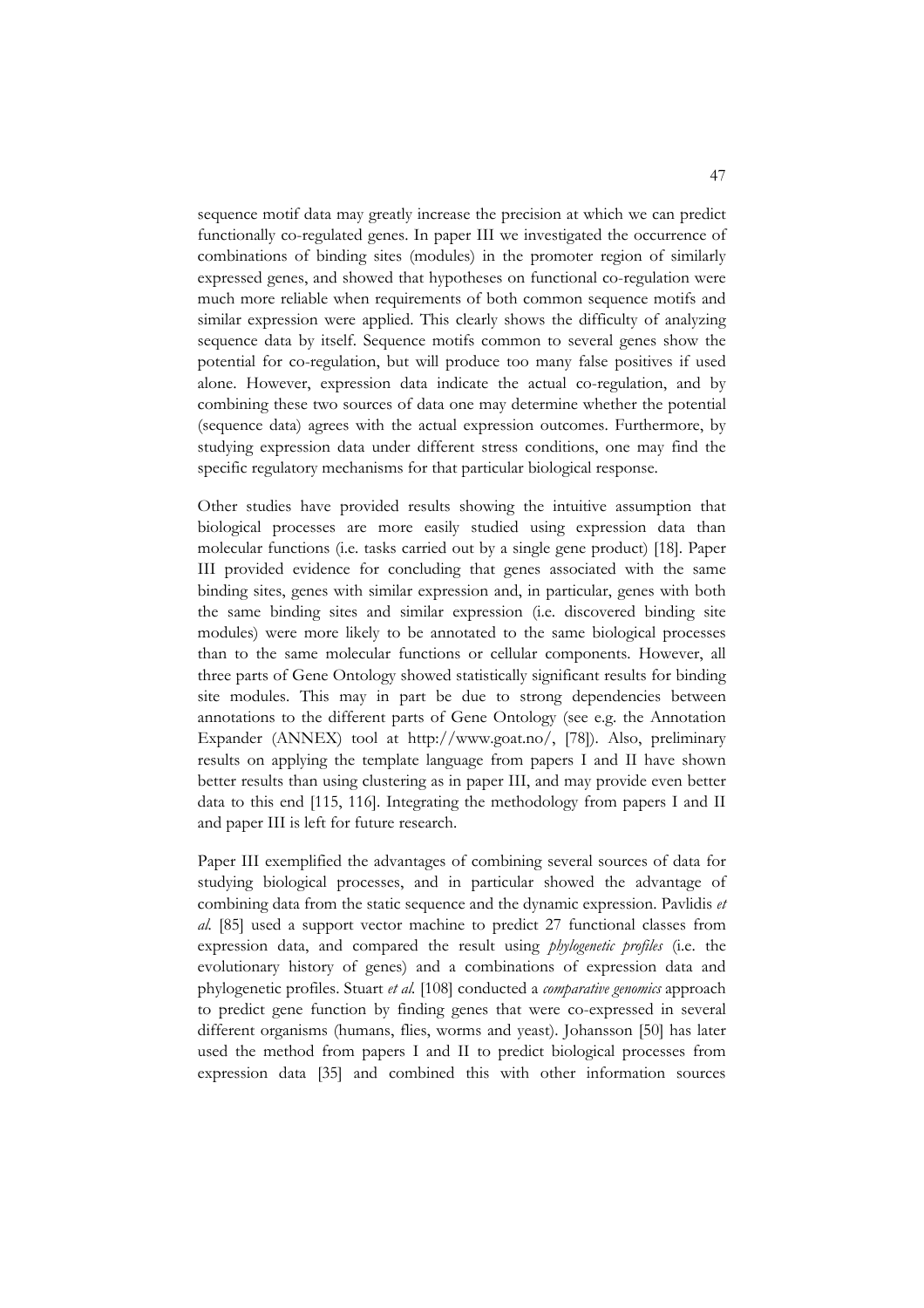including phenotypic data, data on different sequence characteristics and secondary structure predictions [26].

Due to the fact that relatively few proteins have been structurally solved, genome-wide studies using structure data would often rely on first predicting structure from sequence. Papers IV and V described a structure prediction method based on the novel concept of local descriptors of protein structure. By extracting sequence signals from fragments of similar local substructure, we were able to correctly assign local substructures to protein sequences and furthermore from these substructures to infer SCOP fold. A further extension to this method would be to assemble complete, self-consistent structural models from the assigned substructures. The large part of correctly aligned substructures as shown in paper V, also for sequences with low sequence similarity to the training set, indicated that this approach is viable<sup>14</sup>. Paper VI showed that not only structure, but also function, may be predicted from local substructures. In principle, one could predict function from sequence by first assigning local substructures to a protein sequence and then predict function from the assigned local substructures. However, this is left for future research. Paper VI only addressed the problem of predicting function from structure in terms of representing protein structures with (structurally matched) local substructures.

Molecular functions describe the specific activities and roles of gene products involved in different biological processes occurring at different times. They should therefore be less related to similarities in expression time profiles than biological processes. On the other hand, structural features should be related to specific interacting partners and therefore be better for studying molecular functions than biological processes. Paper VI provided evidence for this in terms of much higher cross validation performance for molecular functions than for biological processes. It also indicated that the relationships between local substructures and molecular functions are of a complex nature involving combinations of structural features. As the library used in papers IV, V and VI contains popular local substructures of several (more than three) backbone fragments that are close in space, these structures are more likely to be situated in the protein core, where the proteins are densely packed, than at the surface (data in paper V also indicated that hydrophobic amino acids are more often significantly overrepresented in the library, while surface and hydrogen bond amino acids are more often significantly underrepresented). Hence, these local

<sup>14</sup> Research on assembling structure models from local descriptors assigned by the method in paper V is currently conducted by Michal Drabikowski in Krzysztof Fidelis´ group at Lawrence Livermore National Laboratory (LLNL).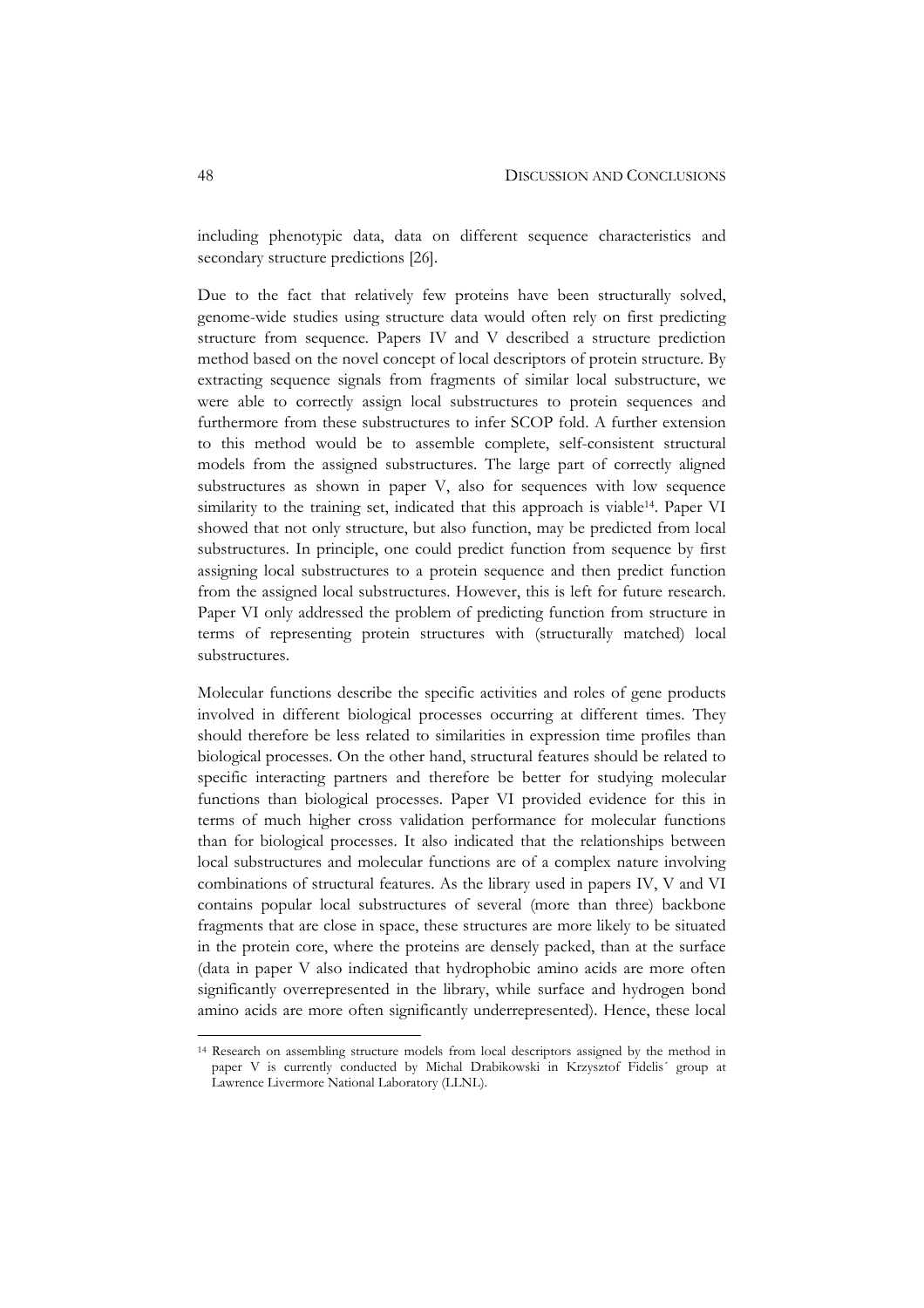substructures will most often not directly correspond to particular functional sites (binding sites) at the surface of the protein, but rather represent structural features indirectly related to these sites.

The different parts of this study have investigated, or provided data for investigating (seeing papers IV and V in the light of paper VI), the cellular roles of genes and gene products in terms of Gene Ontology annotations. The Gene Ontology has proven to describe many aspect of biological data including sequence data, expression data and structure data in humans (papers I and II), yeast (paper III) and other organisms (paper VI, PDB structures are taken from several different organisms). Although approaches to formalizing biological knowledge such as Gene Ontology have received criticism (e.g. Shrager [100] argues that function should only be assigned in a specific context and not as a fixed, general property, while Midelfart [71] argues that the Gene Ontology graphs are not well defined in terms of semantics), they are of vital importance as they allow genome-wide computational approaches to functional genomics. Also, Gene Ontology is an ongoing research project, constantly evolving and improving with better understanding of molecular biology.

Both Gene Ontology and SCOP are examples of human-processed knowledge. Methods that are able to incorporate and use such knowledge are often referred to as *knowledge-based* methods. Knowledge-based methods such as machine learning aim at representing the knowledge with general concepts. These concepts are general in the sense that they explain, in terms of the data, the knowledge possessed about several or all examples (e.g. "genes that are upregulated under certain conditions (data) are involved in a specific biological process (knowledge)"). Note that the knowledge constituting the training examples are normally obtained using considerably more information that what is available to the machine learning algorithm. Hence, the goal is not to learn the skills of the biological expert (as the name "supervised learning" might suggest), but to learn how to obtain this knowledge using only the limited data available (i.e. the features used to represent the examples). For example, crystallographers use crystals of the protein to infer structure, while the goal of structure prediction is to infer structure using only sequence data.

In this study we have discussed several different methods for representing the relationship between observations and knowledge in terms of general concepts (IF-THEN rules, artificial neural networks, hyperplanes, etc.). However, maybe even more important than choosing the right learning formalism is choosing the right features to represent the observations. One should remember than not only are the observations in the training set mere examples taken from a larger, possibly infinite, number of potential observations, the examples themselves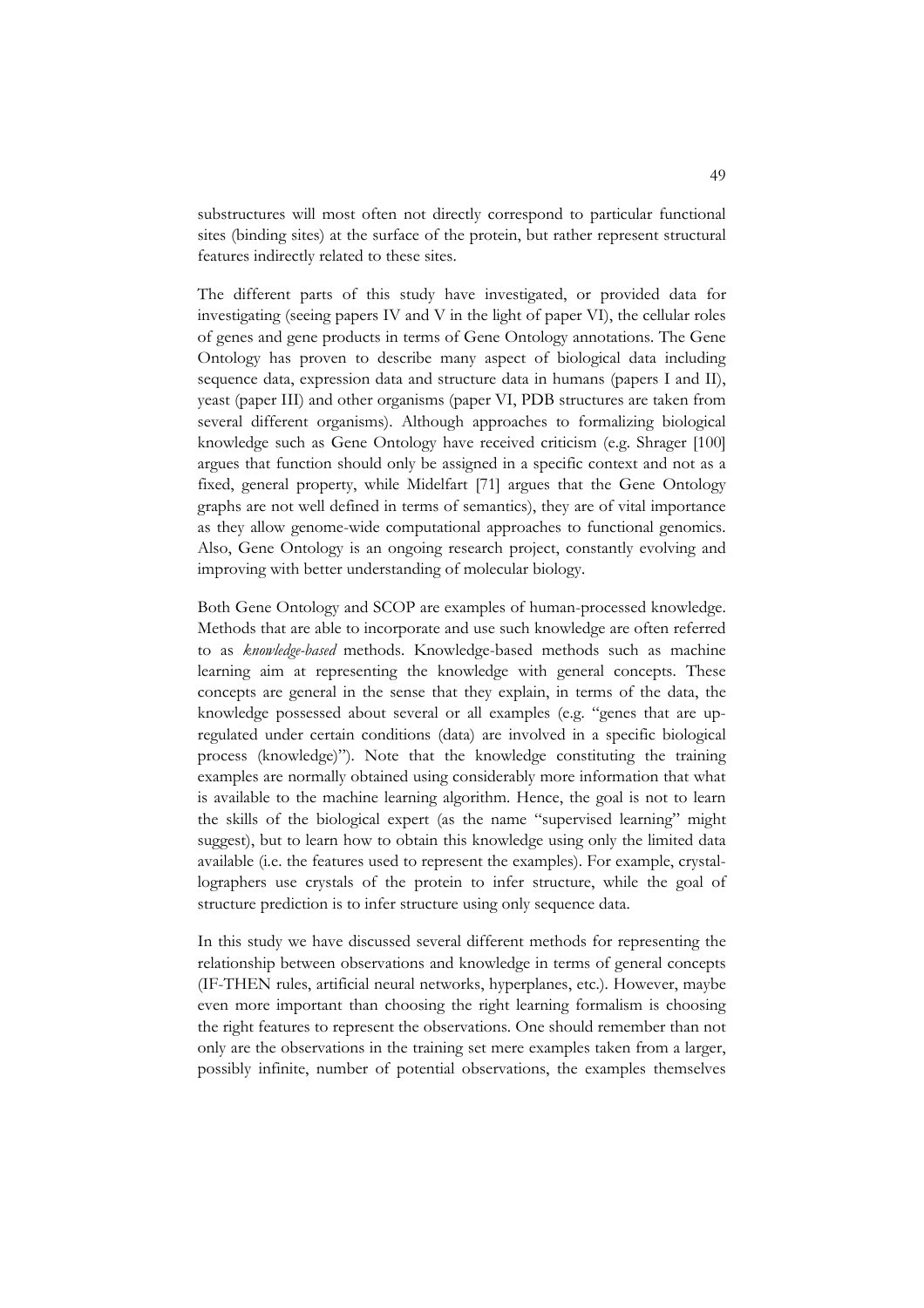are projections of the real world into one-dimensional feature vectors. One may even discuss whether relatively well defined features such as genes and proteins are a natural choice, considering for example splicing variants and protein complexes. We have seen several examples in this study of different problemspecific solutions to choosing or constructing features and feature values. Papers I and II used discrete changes in mRNA levels over time windows rather than the original measurements of the relative mRNA level at specific time points. Paper III used the occurrence of sequence motifs in the promoter region of genes. Papers IV, V and VI used the containment of local substructures to represent protein structure. Consequently, poorly performing models may not only be due to the learning algorithm or even the truth in the assumption of a relationship between data and knowledge. It may also be due to the way we choose to represent the world (i.e. which features we use). Secondary structure prediction from protein sequence into helices, sheets and coils are for example predicted with 70% to 80% accuracy. However, it has been suggested that this may be close to the upper performance-limit for secondary structure prediction given that these methods only consider relatively short sequence windows for learning (i.e. secondary structure may be a result of neighboring sequence fragments that are close in space, but far away along the sequence [110]).

As discussed earlier, given that the induced model is able to generalize to unseen observations (i.e. is able to correctly predict unseen observations), it must also have been successful in describing some general concepts important for the relationship between the data and the knowledge. However, if the model itself is difficult to interpret, it will remain a vehicle for prediction only. It is therefore meaningful to discern between the predictive and descriptive quality of a model. Most methods represent the model as a complex function of the features (e.g. a separating hyperplane in feature space or an artificial neural network). However, since features often are selected by humans and are interpretable problem-specific entities (e.g. genes, proteins or sequence motifs), loosing sight of the features may imply loosing sight of the only basis for interpretation. Methods that represent models in terms of legible combinations of these features may therefore have a greater chance of also being descriptive. The rule learning approach used in several papers in this study induces readable models in terms of IF-THEN rules such that the relationship between data and knowledge may be interpreted directly. Unfortunately, the number of rules in such models often limits their interpretability. And although the number of rules may be reduced dramatically using rule filtering methods [123], there is a tendency that a large number of redundant rules are more robust and perform better for prediction purposes (data not shown). Paper III, however, is one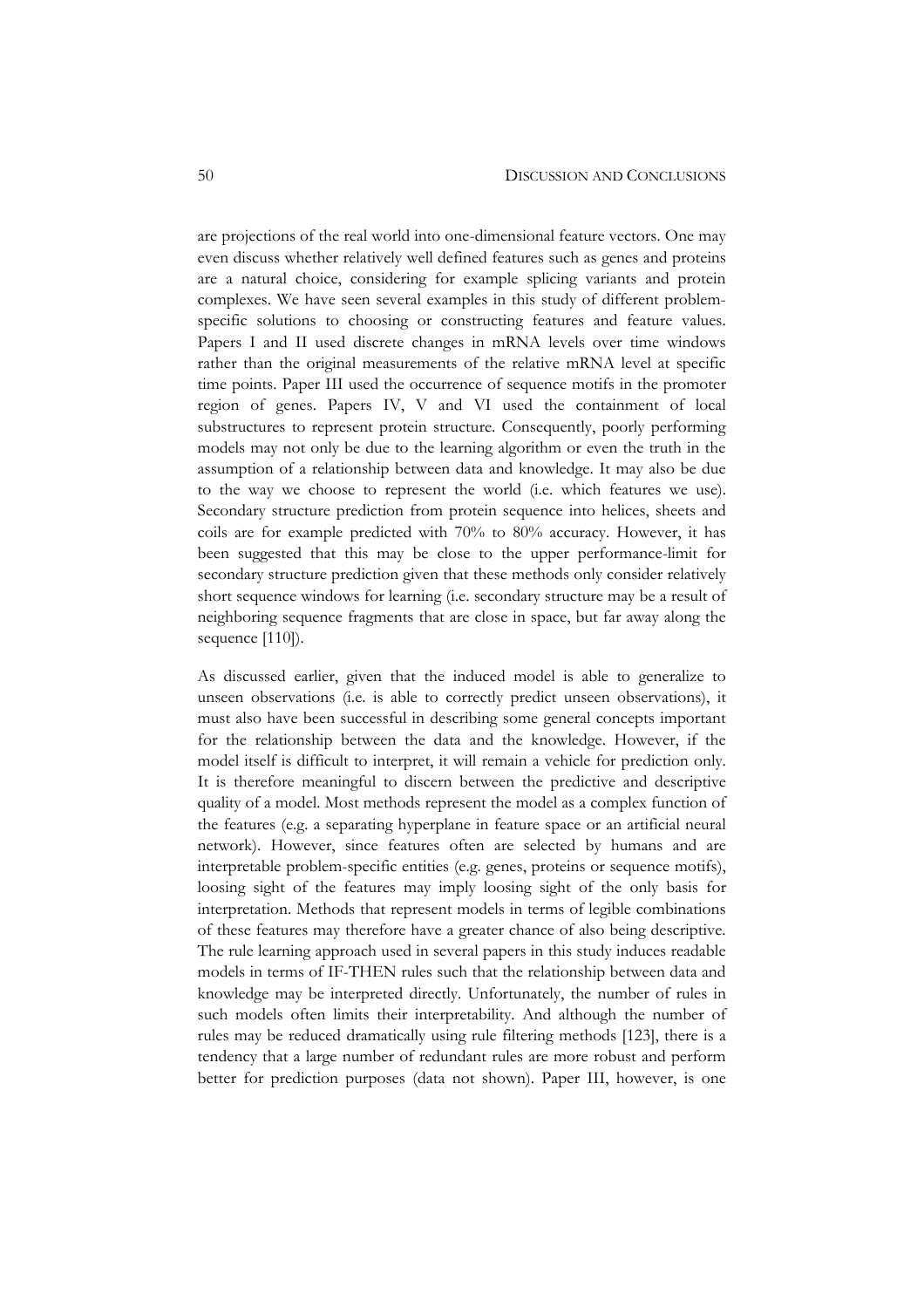example were rules were filtered and interpreted directly as potential regulatory binding site modules.

As both the complexity of the models and the performance estimates indicate, predictions in this study have to be considered hypotheses and cannot be accepted as new knowledge without further biological experiments. Hence, we must admit to be far away from the goal of doing automatic functional genomics in terms of learning from existing knowledge and predicting the remaining cases using the induced models. However, we are in a situation were we may use predictions to guide biological experiments in terms of limiting the number of possible hypotheses biologists need to validate. Also, as the number of examples in terms of annotations or solved protein structures grows, these methods will provide better hypotheses. And with time, simple hypotheses put forward by machine learning methods may lead to better understanding and ultimately general theories that will be trusted without verification by timeconsuming biological experiments.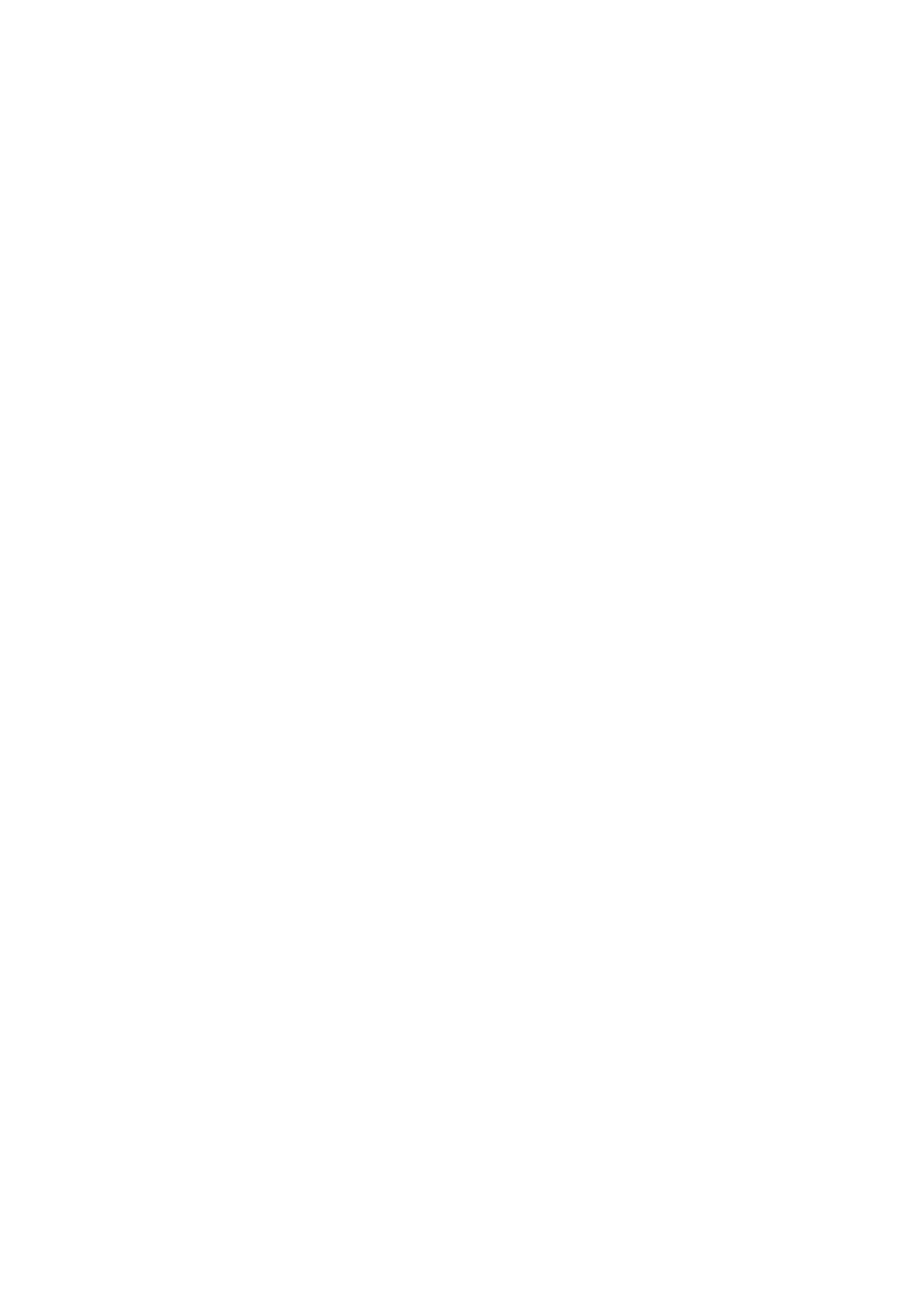# Chapter 4 Summary in Swedish

## Förutsägelse av geners och proteiners funktion från sekvens-, struktur- och uttrycksdata.

Funktionell genomik kan beskrivas som uppgiften att bestämma gen- och proteinfunktion för hela genom. För att utföra detta krävs dataanalys av stora mängder biologiska data från DNA- och proteinsekvenser, proteinstrukturer och genuttryck. Kraftfulla metoder erhålls från maskininlärning där generella modeller byggs upp från existerande kunskap om gener eller proteiner. Denna kunskap används sedan för att skapa hypoteser om okända geners och proteiners funktion.

Denna avhandling består av fyra delar som bidrar till ny kunskap inom ämnet funktionell genomik där analys av olika slags biologiska data ger nya insikter om biologisk funktion. Genontologi är en kontrollerad vokabulär för att beskriva geners och proteiners cellulära roll och spelar därför genomgående en viktig roll.

I den första delen används data från tidsprofiler från genuttrycksstudier. Från detta data byggs modeller som kan förutsäga hur gener deltar i biologiska processer. Modellen består av regler som har formen "om A så B". Dessa regler associerar biologiska processer med diskreta förändringar i genuttrycksnivå över en begränsad tidsrymd. Modellerna används för att skapa hypoteser för hur såväl karakteriserade som okarakteriserade gener deltar i biologiska processer.

Den andra delen undersöker den kombinatoriska regleringen av genuttryck genom att inducera "om A så B" regler som associerar minsta möjliga kombinationer av sekvensmotiv för gener med liknande uttrycksprofil. Sådana kombinationer visade sig vara signifikant korrelerade med funktion. Detta gör det möjligt att formulera hypoteser för den bakomliggande mekanismen för reglering av genuttryck av flera biologiska processer.

I den tredje delen beskrivs en ny metod där lokala deskriptorer av proteinstrukturer används för att undersöka hur mönster i aminosyrasekvens påverkar den lokala proteinstrukturen. Dessa deskriptorer används även för att från sekvensdata förutsäga topologisk klass (veckning) av proteindomäner. I den fjärde och sista delen används lokala deskriptorer för att inducera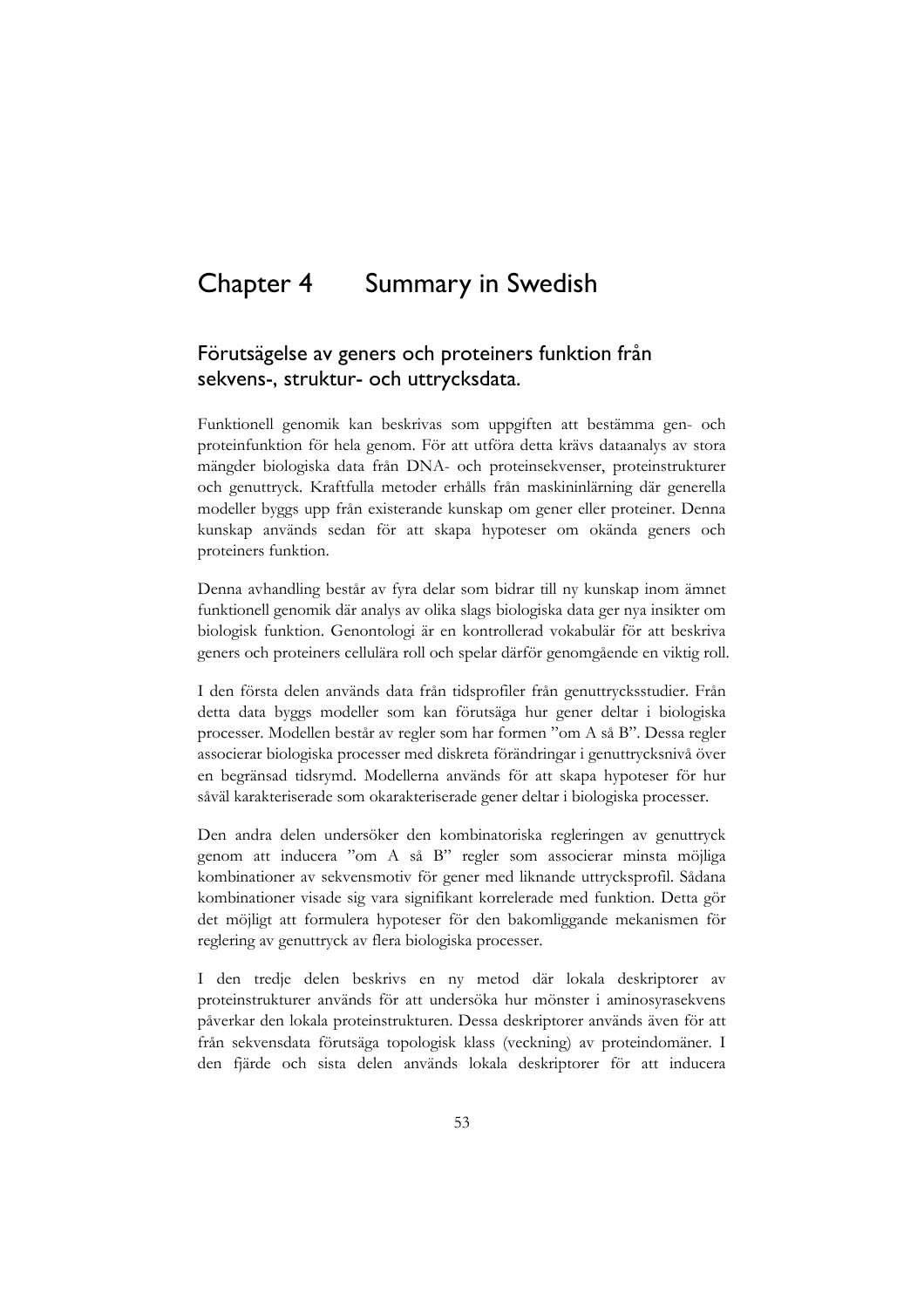regelmodeller av formen "om A så B" som förutsäger molekylär funktion från struktur.



Bilden ovan ger en översikt av de fyra delarna i avhandlingen. Cirkeln symboliserar flödet av molekylärbiologiska processer som sker i cellen. Gentranskription följs av translation och veckning av proteiner som slutligen deltar i biologiska processer som styr molekylära funktioner. Cirkeln är sluten på grund av det faktum att vissa proteiner fungerar som reglerande proteiner av bland annat gentranskription. Data och kunskapskällor för funktionell genomik är DNA-sekvens, genuttryck, proteinsekvens, proteinstruktur och Genontologin. Pilarna visar hur data och kunskapskällor har används för de olika delarna i avhandlingen och vilka biologiska fenomen som har studerats. Den första och andra delen utgör en grupp eftersom de behandlar analys av reglering av genuttryck. Den tredje och fjärde delen utgör en andra grupp eftersom de bidrar till ny kunskap om proteiners funktion och metoder för att förutsäga molekylär funktion från sekvens.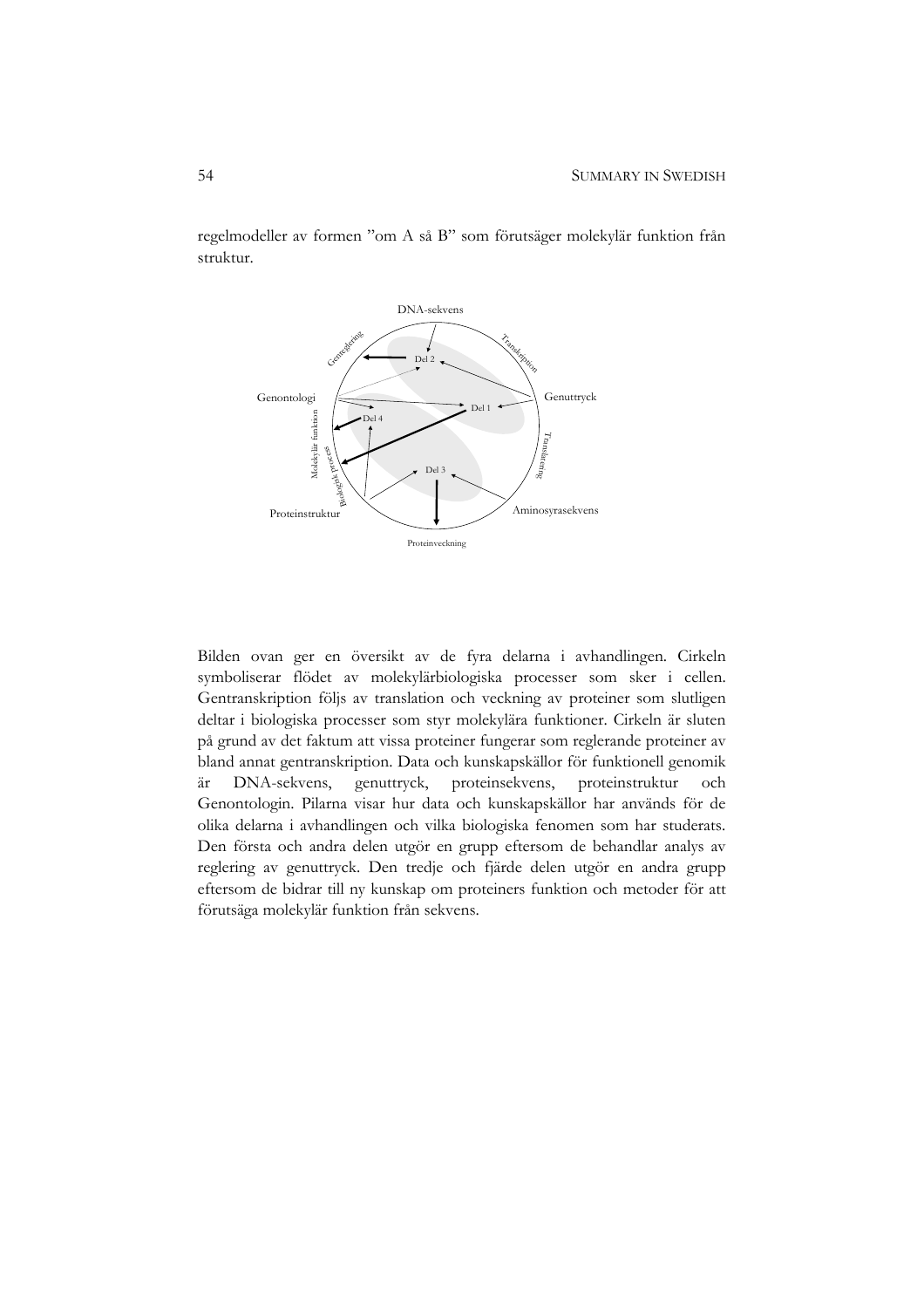# **References**

- 1. Altman, R. B. and Raychaudhuri, S. Whole-genome expression analysis: challenges beyond clustering*. Curr Opin Struct Biol*. 11(3): 340-7, 2001.
- 2. Altschul, S. F., Madden, T. L., Schaffer, A. A., Zhang, J., Zhang, Z., Miller, W. and Lipman, D. J. Gapped BLAST and PSI-BLAST: a new generation of protein database search programs*. Nucleic Acids Res*. 25(17): 3389-402, 1997.
- 3. Apweiler, R., Bairoch, A., Wu, C. H., Barker, W. C., Boeckmann, B., Ferro, S., Gasteiger, E., Huang, H., Lopez, R., Magrane, M.*, et al.* UniProt: the Universal Protein knowledgebase*. Nucleic Acids Res*. 32 Database issue: D115-9, 2004.
- 4. Ashburner, M., Ball, C. A., Blake, J. A., Botstein, D., Butler, H., Cherry, J. M., Davis, A. P., Dolinski, K., Dwight, S. S., Eppig, J. T.*, et al.* Gene ontology: tool for the unification of biology. The Gene Ontology Consortium*. Nat Genet*. 25(1): 25-9, 2000.
- 5. Bairoch, A. and Apweiler, R. The SWISS-PROT protein sequence database and its supplement TrEMBL in 2000*. Nucleic Acids Res*. 28(1): 45-8, 2000.
- 6. Beer, M. A. and Tavazoie, S. Predicting gene expression from sequence*. Cell*. 117(2): 185-98, 2004.
- 7. Benson, D. A., Karsch-Mizrachi, I., Lipman, D. J., Ostell, J. and Wheeler, D. L. GenBank: update*. Nucleic Acids Res*. 32 Database issue: D23-6, 2004.
- 8. Berman, B. P., Nibu, Y., Pfeiffer, B. D., Tomancak, P., Celniker, S. E., Levine, M., Rubin, G. M. and Eisen, M. B. Exploiting transcription factor binding site clustering to identify cis-regulatory modules involved in pattern formation in the Drosophila genome*. Proc Natl Acad Sci U S A*. 99(2): 757-62, 2002.
- 9. Berman, H. M., Westbrook, J., Feng, Z., Gilliland, G., Bhat, T. N., Weissig, H., Shindyalov, I. N. and Bourne, P. E. The Protein Data Bank*. Nucleic Acids Res*. 28(1): 235-42, 2000.
- 10. Bernal, A., Ear, U. and Kyrpides, N. Genomes OnLine Database (GOLD): a monitor of genome projects world-wide*. Nucleic Acids Res*. 29(1): 126-7, 2001.
- 11. Boguski, M. S., Lowe, T. M. and Tolstoshev, C. M. dbEST--database for "expressed sequence tags"*. Nat Genet*. 4(4): 332-3, 1993.
- 12. Boutselakis, H., Dimitropoulos, D., Fillon, J., Golovin, A., Henrick, K., Hussain, A., Ionides, J., John, M., Keller, P. A., Krissinel, E.*, et al.* E-MSD: the European Bioinformatics Institute Macromolecular Structure Database*. Nucleic Acids Res*. 31(1): 458-62, 2003.
- 13. Brattbakk, H.-R., Lægreid, A., Komorowski, J., Langaas, M., Huwiler, A., Huseby, S., Hvidsten, T. R. and Johansen, B. Ceramide Induces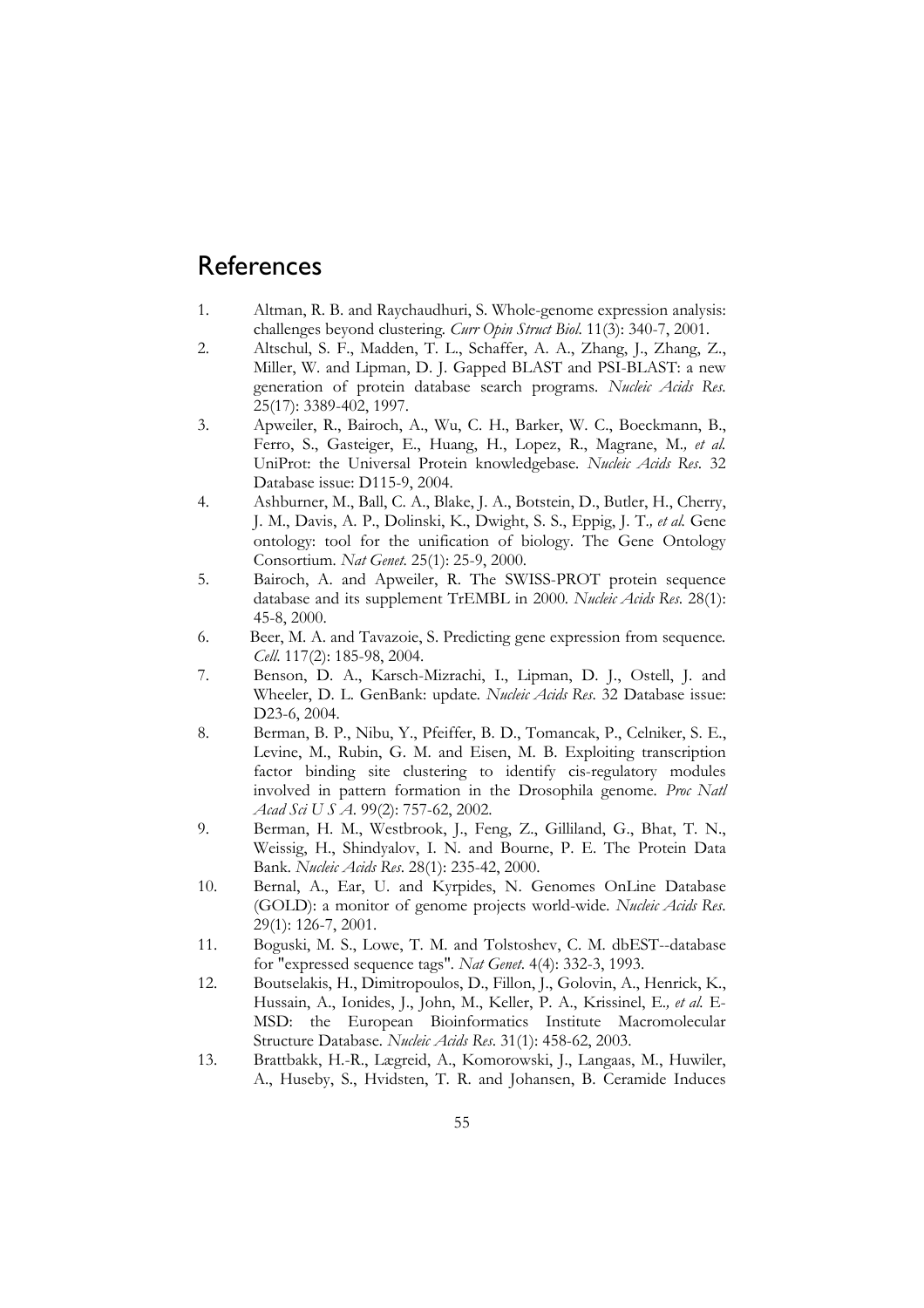Cell Proliferation, Cell Cycle Control, Lipid Metabolism in Mesangial Cells*. In preparation*, 2004.

- 14. Brazma, A., Hingamp, P., Quackenbush, J., Sherlock, G., Spellman, P., Stoeckert, C., Aach, J., Ansorge, W., Ball, C. A., Causton, H. C.*, et al.* Minimum information about a microarray experiment (MIAME) toward standards for microarray data*. Nat Genet*. 29(4): 365-71, 2001.
- 15. Brazma, A., Parkinson, H., Sarkans, U., Shojatalab, M., Vilo, J., Abeygunawardena, N., Holloway, E., Kapushesky, M., Kemmeren, P., Lara, G. G.*, et al.* ArrayExpress--a public repository for microarray gene expression data at the EBI*. Nucleic Acids Res*. 31(1): 68-71, 2003.
- 16. Breiman, L. Bagging predictors*. Machine learning*. 24: 123-140, 1996.
- 17. Brown, F. M. *Boolean reasoning : the logic of Boolean equations*. Kluwer Academic Publishers, Boston, 1990.
- 18. Brown, M. P., Grundy, W. N., Lin, D., Cristianini, N., Sugnet, C. W., Furey, T. S., Ares, M., Jr. and Haussler, D. Knowledge-based analysis of microarray gene expression data by using support vector machines*. Proc Natl Acad Sci U S A*. 97(1): 262-7, 2000.
- 19. Brown, P. O. and Botstein, D. Exploring the new world of the genome with DNA microarrays*. Nat Genet*. 21(1 Suppl): 33-7, 1999.
- 20. Bystroff, C. and Baker, D. Prediction of local structure in proteins using a library of sequence-structure motifs*. J Mol Biol*. 281(3): 565-77, 1998.
- 21. Chandonia, J. M., Hon, G., Walker, N. S., Lo Conte, L., Koehl, P., Levitt, M. and Brenner, S. E. The ASTRAL Compendium in 2004*. Nucleic Acids Res*. 32 Database issue: D189-92, 2004.
- 22. Cho, R. J., Campbell, M. J., Winzeler, E. A., Steinmetz, L., Conway, A., Wodicka, L., Wolfsberg, T. G., Gabrielian, A. E., Landsman, D., Lockhart, D. J.*, et al.* A genome-wide transcriptional analysis of the mitotic cell cycle*. Mol Cell*. 2(1): 65-73, 1998.
- 23. Cho, R. J., Huang, M., Campbell, M. J., Dong, H., Steinmetz, L., Sapinoso, L., Hampton, G., Elledge, S. J., Davis, R. W. and Lockhart, D. J. Transcriptional regulation and function during the human cell cycle*. Nat Genet*. 27(1): 48-54, 2001.
- 24. Chu, S., DeRisi, J., Eisen, M., Mulholland, J., Botstein, D., Brown, P. O. and Herskowitz, I. The transcriptional program of sporulation in budding yeast*. Science*. 282(5389): 699-705, 1998.
- 25. Churchill, G. A. Fundamentals of experimental design for cDNA microarrays*. Nat Genet*. 32 Suppl: 490-5, 2002.
- 26. Clare, A. and King, R. D. Predicting gene function in Saccharomyces cerevisiae*. Bioinformatics*. 19 Suppl 2: II42-II49, 2003.
- 27. DeRisi, J. L., Iyer, V. R. and Brown, P. O. Exploring the metabolic and genetic control of gene expression on a genomic scale*. Science*. 278(5338): 680-6, 1997.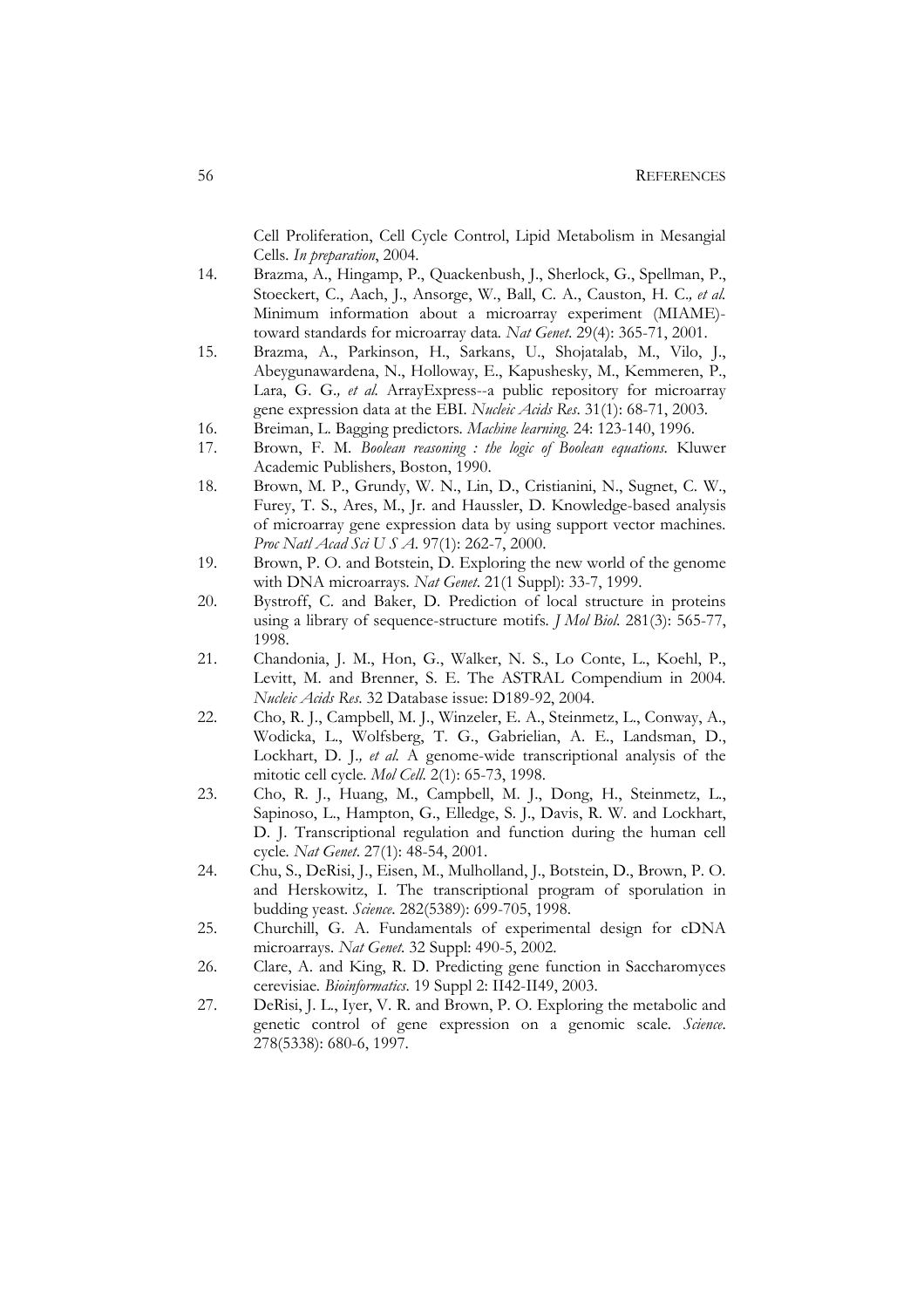- 28. Duggan, D. J., Bittner, M., Chen, Y., Meltzer, P. and Trent, J. M. Expression profiling using cDNA microarrays*. Nat Genet*. 21(1 Suppl): 10-4, 1999.
- 29. Edgar, R., Domrachev, M. and Lash, A. E. Gene Expression Omnibus: NCBI gene expression and hybridization array data repository*. Nucleic Acids Res*. 30(1): 207-10, 2002.
- 30. Efron, B. and Tibshirani, R. J. *An introduction to the Bootstrap*. Chapman & Hall, London, 1993.
- 31. Eisen, M. B., Spellman, P. T., Brown, P. O. and Botstein, D. Cluster analysis and display of genome-wide expression patterns*. Proc Natl Acad Sci U S A*. 95(25): 14863-8, 1998.
- 32. Fleischmann, R. D., Adams, M. D., White, O., Clayton, R. A., Kirkness, E. F., Kerlavage, A. R., Bult, C. J., Tomb, J. F., Dougherty, B. A., Merrick, J. M.*, et al.* Whole-genome random sequencing and assembly of Haemophilus influenzae Rd*. Science*. 269(5223): 496-512, 1995.
- 33. Fodor, S. P., Read, J. L., Pirrung, M. C., Stryer, L., Lu, A. T. and Solas, D. Light-directed, spatially addressable parallel chemical synthesis*. Science*. 251(4995): 767-73, 1991.
- 34. Gasch, A. P. and Eisen, M. B. Exploring the conditional coregulation of yeast gene expression through fuzzy k-means clustering*. Genome Biol*. 3(11): 0059.1-0059.22, 2002.
- 35. Gasch, A. P., Spellman, P. T., Kao, C. M., Carmel-Harel, O., Eisen, M. B., Storz, G., Botstein, D. and Brown, P. O. Genomic expression programs in the response of yeast cells to environmental changes*. Mol Biol Cell*. 11(12): 4241-57, 2000.
- 36. Gilbert, D. G. euGenes: a eukaryote genome information system*. Nucleic Acids Res*. 30(1): 145-8, 2002.
- 37. Goldsmith-Fischman, S. and Honig, B. Structural genomics: computational methods for structure analysis*. Protein Sci*. 12(9): 1813-21, 2003.
- 38. Guex, N. and Peitsch, M. C. SWISS-MODEL and the Swiss-PdbViewer: an environment for comparative protein modeling*. Electrophoresis*. 18(15): 2714-23, 1997.
- 39. Hanley, J. A. and McNeil, B. J. The meaning and use of the area under a receiver operating characteristic (ROC) curve*. Radiology*. 143: 29-36, 1982.
- 40. Hastie, T., Tibshirani, R. J. and Friedman, J. *The Elements of Statistical Learning*. Springer, New York, 2001.
- 41. Hegyi, H. and Gerstein, M. The relationship between protein structure and function: a comprehensive survey with application to the yeast genome*. J Mol Biol*. 288(1): 147-64, 1999.
- 42. Hieter, P. and Boguski, M. Functional genomics: it's all how you read it*. Science*. 278(5338): 601-2, 1997.
- 43. Holte, R. C. Very simple classification rules perform well on most commonly used datasets*. Machine learning*. 11(1): 63-91, 1993.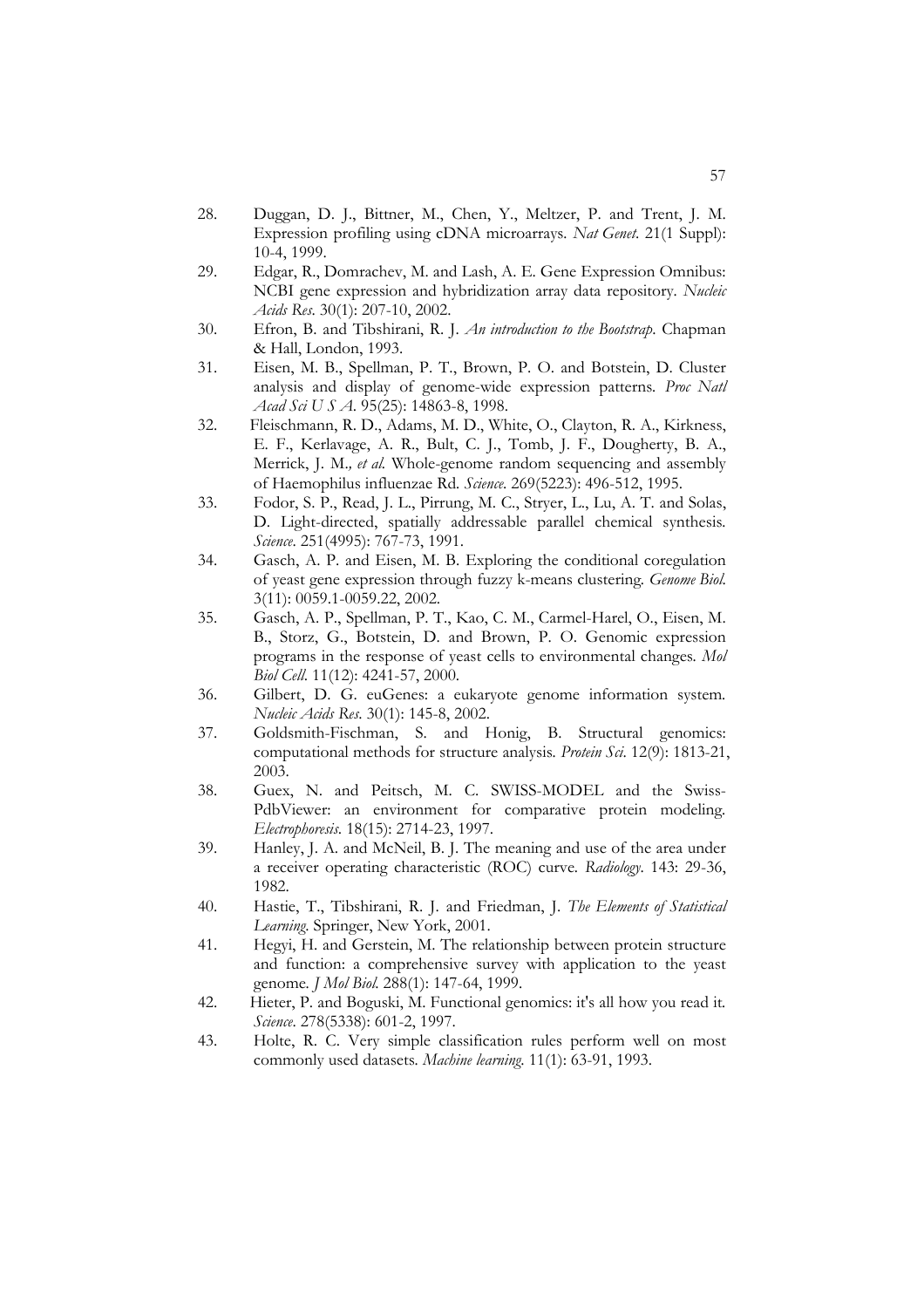- 44. Hughes, J. D., Estep, P. W., Tavazoie, S. and Church, G. M. Computational identification of cis-regulatory elements associated with groups of functionally related genes in Saccharomyces cerevisiae*. J Mol Biol*. 296(5): 1205-14, 2000.
- 45. Hulo, N., Sigrist, C. J., Le Saux, V., Langendijk-Genevaux, P. S., Bordoli, L., Gattiker, A., De Castro, E., Bucher, P. and Bairoch, A. Recent improvements to the PROSITE database*. Nucleic Acids Res*. 32 Database issue: D134-7, 2004.
- 46. Huseby, S., Lægreid, A., Komorowski, J., Langaas, M., Brattbakk, H.-R., Hvidsten, T. R. and Johansen, B. Exploring Platelet-Activating factor gene expression patterns in human keratinocytes*. In preparation*, 2004.
- 47. Hvidsten, T. R., Komorowski, J., Sandvik, A. K. and Lægreid, A. Predicting gene function from gene expressions and ontologies. In *Pacific Symposium on Biocomputing* edited by Altman, R. B., Dunker, A. K., Hunter, L., Lauderdale, K. and Klein, T. E., pp. 299-310. World Scientific, 2001.
- 48. Iyer, V. R., Eisen, M. B., Ross, D. T., Schuler, G., Moore, T., Lee, J. C., Trent, J. M., Staudt, L. M., Hudson, J., Jr., Boguski, M. S.*, et al.* The transcriptional program in the response of human fibroblasts to serum*. Science*. 283(5398): 83-7, 1999.
- 49. Jelinsky, S. A., Estep, P., Church, G. M. and Samson, L. D. Regulatory networks revealed by transcriptional profiling of damaged Saccharomyces cerevisiae cells: Rpn4 links base excision repair with proteasomes*. Mol Cell Biol*. 20(21): 8157-67, 2000.
- 50. Johansson, A. *A Rough Set approach to functional classfication of genes*. Department of physics and measurement technology, Linköping University, 2004.
- 51. Johnson, D. S. Approximation algorithms for combinatorial problems*. Journal of Computer and System Sciences*. 9: 256-278, 1974.
- 52. Johnson, R. A. and Wichern, D. W. *Applied multivariate statistical analysis*. Prentice Hall, Upper Saddle River, N.J., 2002.
- 53. Jonassen, I., Eidhammer, I. and Taylor, W. R. Discovery of local packing motifs in protein structures*. Proteins*. 34(2): 206-19, 1999.
- 54. Jones, D. T. Protein secondary structure prediction based on positionspecific scoring matrices*. J Mol Biol*. 292(2): 195-202, 1999.
- 55. Kanehisa, M. and Bork, P. Bioinformatics in the post-sequence era*. Nat Genet*. 33 Suppl: 305-10, 2003.
- 56. Karchin, R., Cline, M., Mandel-Gutfreund, Y. and Karplus, K. Hidden Markov models that use predicted local structure for fold recognition: alphabets of backbone geometry*. Proteins*. 51(4): 504-14, 2003.
- 57. Karplus, K., Karchin, R., Draper, J., Casper, J., Mandel-Gutfreund, Y., Diekhans, M. and Hughey, R. Combining local-structure, foldrecognition, and new fold methods for protein structure prediction*. Proteins*. 53 Suppl 6: 491-6, 2003.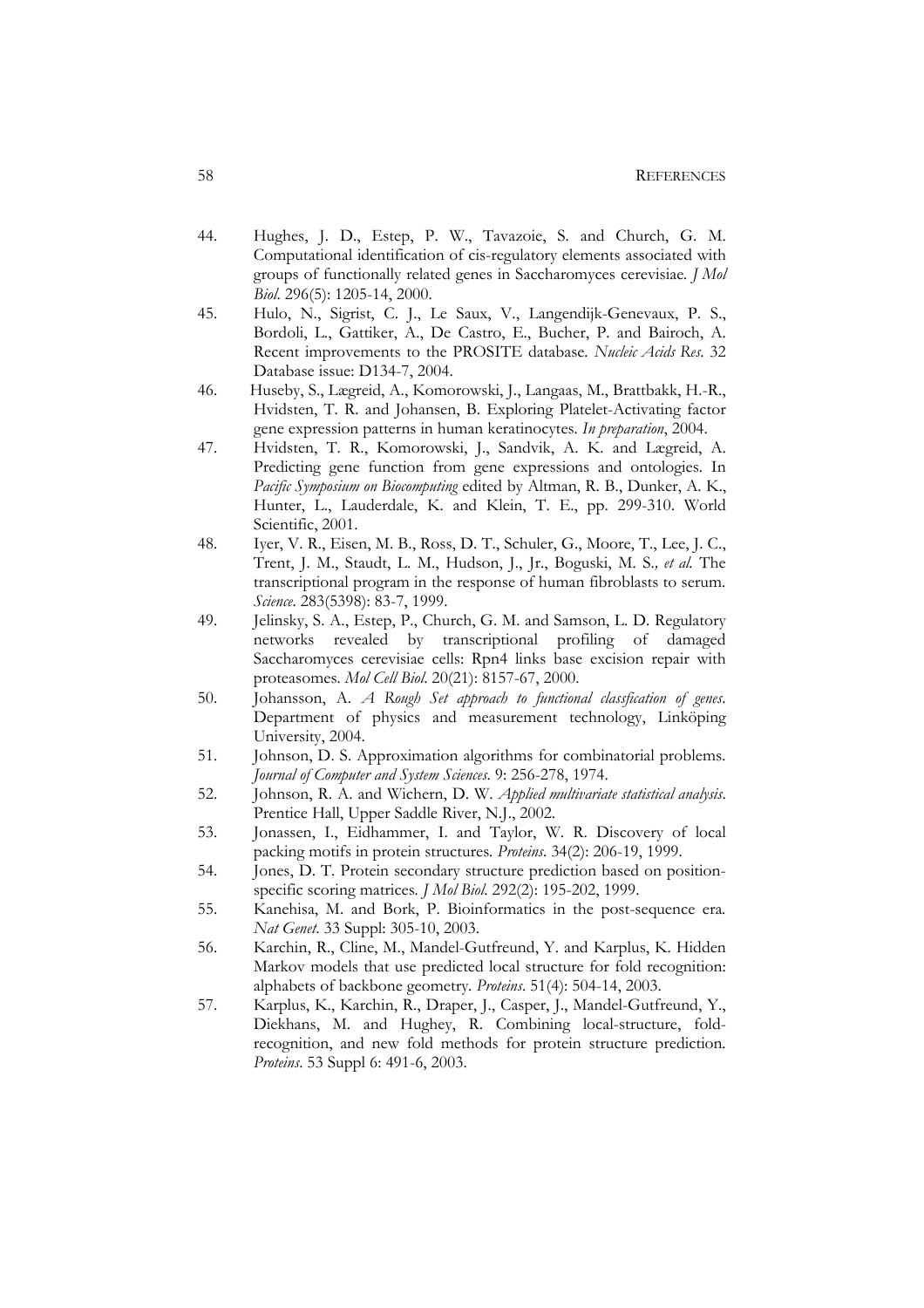- 58. Kasuya, A. and Thornton, J. M. Three-dimensional structure analysis of PROSITE patterns*. J Mol Biol*. 286(5): 1673-91, 1999.
- 59. Kinch, L. N., Wrabl, J. O., Krishna, S. S., Majumdar, I., Sadreyev, R. I., Qi, Y., Pei, J., Cheng, H. and Grishin, N. V. CASP5 assessment of fold recognition target predictions*. Proteins*. 53 Suppl 6: 395-409, 2003.
- 60. Komorowski, J., Hvidsten, T. R., Jenssen, T. K., Tjeldvoll, D., Hovig, E., Lægreid, A. and Sandvik, A. K. [New knowledge derived from measurement of gene expression with the DNA microarray method]*. Tidsskr Nor Laegeforen*. 121(10): 1229-32, 2001.
- 61. Komorowski, J., Hvidsten, T. R., Jenssen, T.-K., Tjeldvoll, D., Hovig, E., Sandvik, A. K. and Lægreid, A. Towards Knowledge Discovery from cDNA Microarray Gene Expression Data. In *Principles of Data Mining and Knowledge Discovery* edited by Zighed, D. A., Komorowski, J. and Zytkow, J., pp. 470-475, Lecture Notes in Artifical Intelligence 1910. Springer, 2000.
- 62. Komorowski, J., Pawlak, Z., Polkowski, L. and Skowron, A. Rough sets: A tutorial. In *Rough Fuzzy Hybridization: A New Trend in Decicion-Making* edited by Pal, S. K. and Skowron, A., p. 3-98. Springer, 1999.
- 63. Komorowski, J., Øhrn, A. and Skowron, A. The ROSETTA Rough Set Software System. In *Handbook of Data Mining and Knowledge Discovery* edited by Klösgen, W. and Zytkow, J., p. 554-559. Oxford University Press, 2002.
- 64. Kryshtafovych, A. and Fidelis, K. Local descriptors of protein structure. Part I. General approach and classification of local 3D regions in proteins*. In preparation*, 2004.
- 65. Kryshtafovych, A., Hvidsten, T. R., Komorowski, J. and Fidelis, K. Fold Recognition Using Sequence Fingerprints of Protein Local Substructures. In *IEEE Computer Society Bioinformatics Conference*, pp. 517-518. IEEE Computer Society, 2003.
- 66. Kulikova, T., Aldebert, P., Althorpe, N., Baker, W., Bates, K., Browne, P., van den Broek, A., Cochrane, G., Duggan, K., Eberhardt, R.*, et al.* The EMBL Nucleotide Sequence Database*. Nucleic Acids Res*. 32 Database issue: D27-30, 2004.
- 67. Lander, E. S., Linton, L. M., Birren, B., Nusbaum, C., Zody, M. C., Baldwin, J., Devon, K., Dewar, K., Doyle, M., FitzHugh, W.*, et al.* Initial sequencing and analysis of the human genome*. Nature*. 409(6822): 860-921, 2001.
- 68. Lee, T. I., Rinaldi, N. J., Robert, F., Odom, D. T., Bar-Joseph, Z., Gerber, G. K., Hannett, N. M., Harbison, C. T., Thompson, C. M., Simon, I.*, et al.* Transcriptional regulatory networks in Saccharomyces cerevisiae*. Science*. 298(5594): 799-804, 2002.
- 69. Leibowitz, N., Fligelman, Z. Y., Nussinov, R. and Wolfson, H. J. Automated multiple structure alignment and detection of a common substructural motif*. Proteins*. 43(3): 235-45, 2001.
- 70. Mewes, H. W., Frishman, D., Guldener, U., Mannhaupt, G., Mayer, K., Mokrejs, M., Morgenstern, B., Munsterkotter, M., Rudd, S. and Weil, B.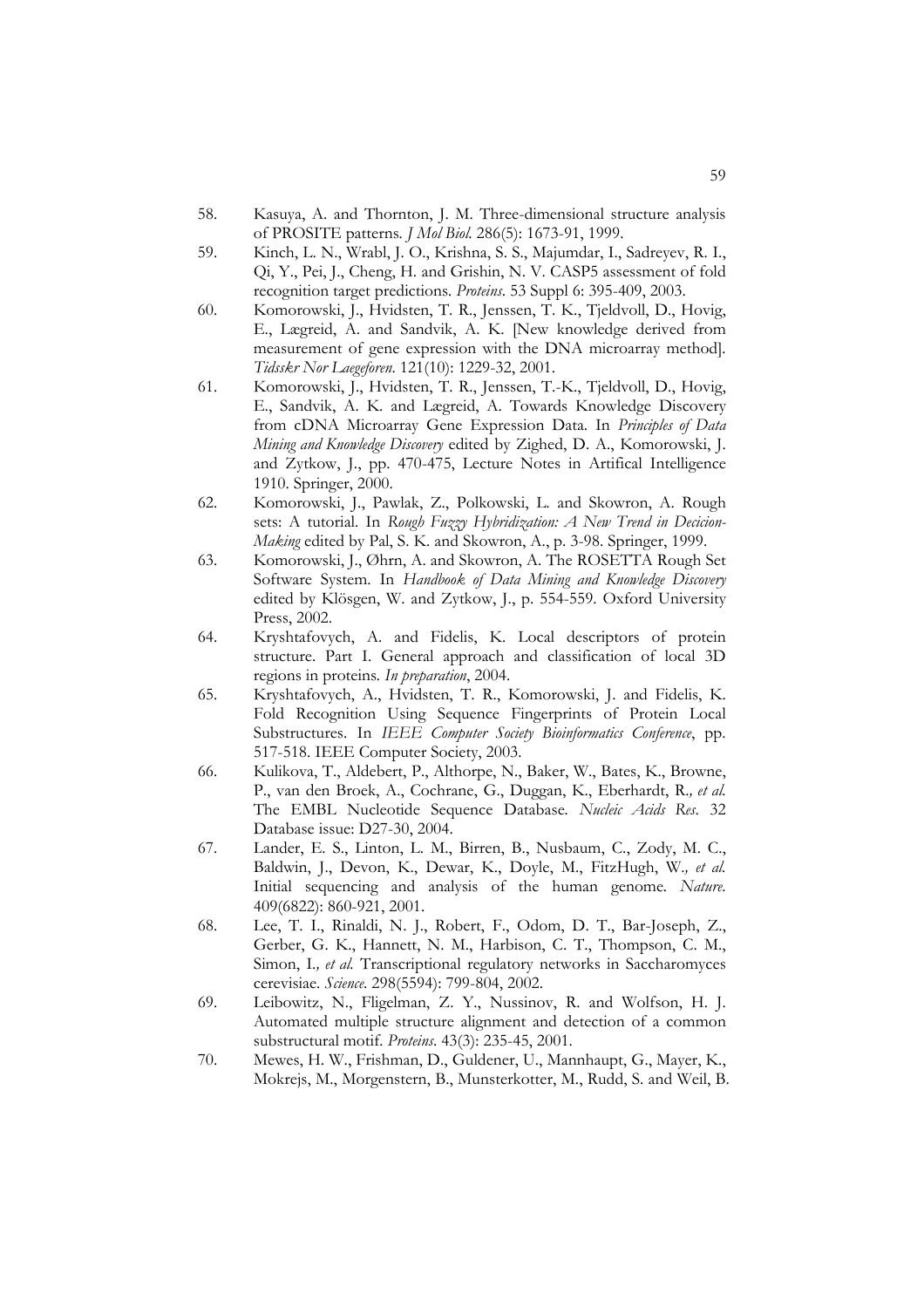MIPS: a database for genomes and protein sequences*. Nucleic Acids Res*. 30(1): 31-4, 2002.

- 71. Midelfart, H. *Knowledge Discovery from cDNA Microarrays and a priori Knowledge*. Norwegian University of Science and Technology, Trondheim, 2003.
- 72. Midelfart, H. and Komorowski, J. A rough set approach to learning in a directed acyclic graph. In *Proceedings of the 3rd International Conference on Rough Sets and Current Trends in Computing* edited by Peters, J. F., Skowron, A. and Zhon, N., pp. 144-155, Lecture Notes in Artificial Intelligence 2475. Springer, 2002.
- 73. Midelfart, H., Lægreid, A. and Komorowski, J. Classification of gene expression data in an ontology. In *Proceedings of the 2nd International Symposium on Medical Data Analysis* edited by Crespo, J., Maojo, V. and Martin, F., pp. 186-194, Lecture Notes in Computer Science 2199. Springer, 2001.
- 74. Mitchell, T. M. *Machine Learning*. McGraw-Hill, New York, 1997.
- 75. Moult, J. and Melamud, E. From fold to function*. Curr Opin Struct Biol*. 10(3): 384-9, 2000.
- 76. Murzin, A. G. Structure classification-based assessment of CASP3 predictions for the fold recognition targets*. Proteins*. Suppl 3: 88-103, 1999.
- 77. Murzin, A. G., Brenner, S. E., Hubbard, T. and Chothia, C. SCOP: a structural classification of proteins database for the investigation of sequences and structures*. J Mol Biol*. 247(4): 536-40, 1995.
- 78. Myre, S. *Development of a method for annotation in Gene Ontology and its use on gene products from microarray studies of BON- and AR42J-cells*. Norwegian University of Science and Technology, Trondheim, 2003.
- 79. Nakayama, S. and Willett, P. A sphere-based descriptor for matching protein structures*. J Mol Model (Online)*. 8(6): 199-207, 2002.
- 80. Orengo, C. A., Michie, A. D., Jones, S., Jones, D. T., Swindells, M. B. and Thornton, J. M. CATH--a hierarchic classification of protein domain structures*. Structure*. 5(8): 1093-108, 1997.
- 81. Orengo, C. A., Todd, A. E. and Thornton, J. M. From protein structure to function*. Curr Opin Struct Biol*. 9(3): 374-82, 1999.
- 82. Pawlak, Z. Rough Sets*. International Journal of Information and Computer Science*. 11(5): 341-356, 1982.
- 83. Pawlak, Z. Rough sets: theoretical aspects of reasoning about data. In *Theory and decision library. Series D, System theory, knowledge engineering, and problem solving*, pp. 229. Kluwer Academic Publishers, 1991.
- 84. Pavlidis, P., Tang, C. and Noble, W. S. Classification of genes using probabilistic models of microarray expression profiles. In *Workshop on Data Mining in Bioinformatics, 7th ACM SIGKDD International Conference on Knowledge Discovery and Data Mining*, 2001.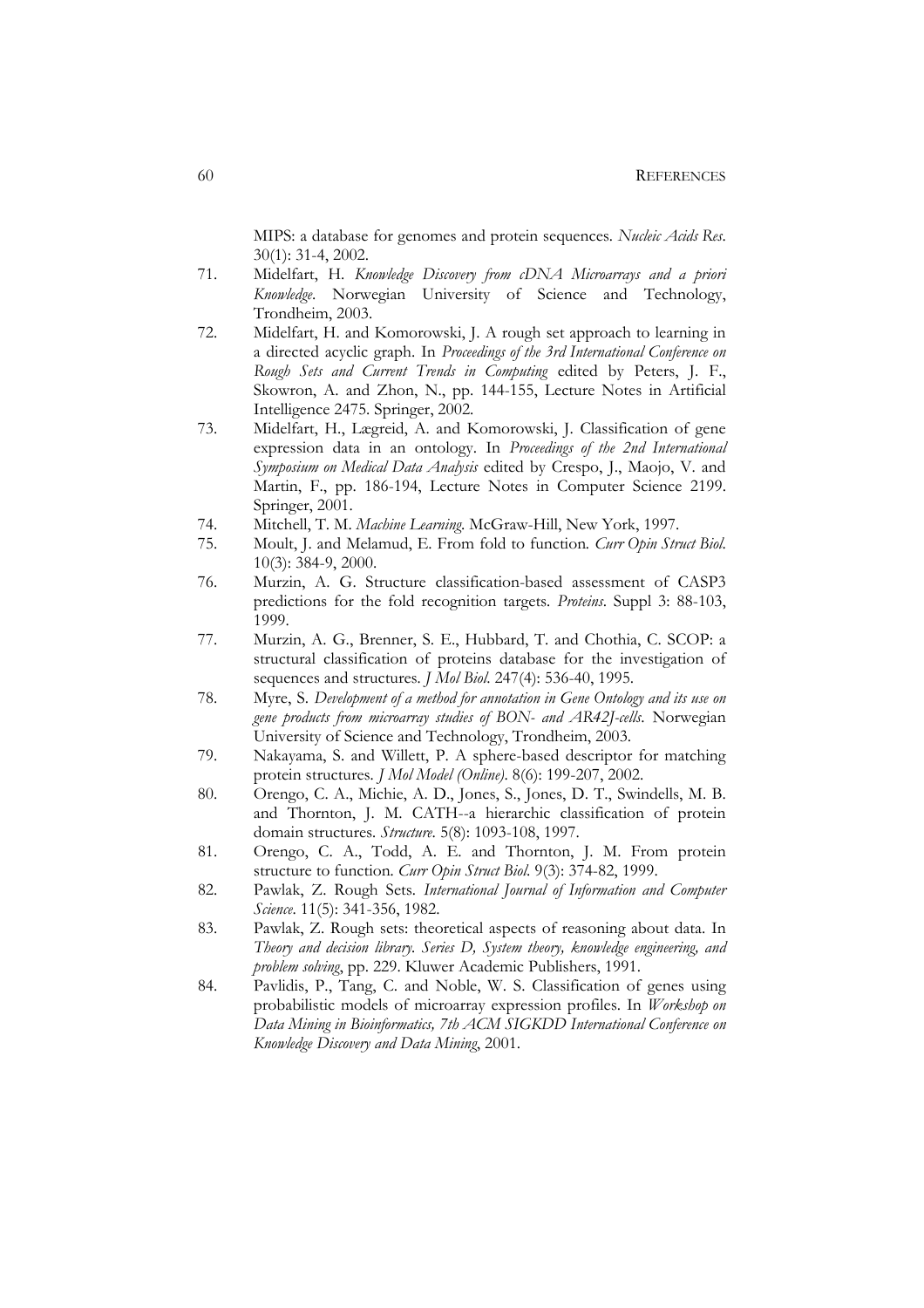- 85. Pavlidis, P., Weston, J., Cai, J. and Noble, W. S. Learning gene functional classifications from multiple data types*. J Comput Biol*. 9(2): 401-11, 2002.
- 86. Pilpel, Y., Sudarsanam, P. and Church, G. M. Identifying regulatory networks by combinatorial analysis of promoter elements*. Nat Genet*. 29(2): 153-9, 2001.
- 87. Quackenbush, J. Computational analysis of microarray data*. Nat Rev Genet*. 2(6): 418-27, 2001.
- 88. Quackenbush, J. Microarray data normalization and transformation*. Nat Genet*. 32 Suppl: 496-501, 2002.
- 89. Roberts, C. J., Nelson, B., Marton, M. J., Stoughton, R., Meyer, M. R., Bennett, H. A., He, Y. D., Dai, H., Walker, W. L., Hughes, T. R.*, et al.* Signaling and circuitry of multiple MAPK pathways revealed by a matrix of global gene expression profiles*. Science*. 287(5454): 873-80, 2000.
- 90. Russell, R. B. Detection of protein three-dimensional side-chain patterns: new examples of convergent evolution*. J Mol Biol*. 279(5): 1211-27, 1998.
- 91. Russell, S. and Norvig, P. *Artificial Intelligence*. Prentice-Hall, New Jersey, 1995.
- 92. Schapire, R. E. The strength of weak learnability*. Machine learning*. 5: 197-227, 1990.
- 93. Schena, M., Shalon, D., Davis, R. W. and Brown, P. O. Quantitative monitoring of gene expression patterns with a complementary DNA microarray*. Science*. 270(5235): 467-70, 1995.
- 94. Segal, E., Shapira, M., Regev, A., Pe'er, D., Botstein, D., Koller, D. and Friedman, N. Module networks: identifying regulatory modules and their condition-specific regulators from gene expression data*. Nat Genet*. 34(2): 166-76, 2003.
- 95. Segal, E., Yelensky, R. and Koller, D. Genome-wide discovery of transcriptional modules from DNA sequence and gene expression*. Bioinformatics*. 19 Suppl 1: I273-I282, 2003.
- 96. Shakhnovich, B. E., Dokholyan, N. V., DeLisi, C. and Shakhnovich, E. I. Functional fingerprints of folds: evidence for correlated structurefunction evolution*. J Mol Biol*. 326(1): 1-9, 2003.
- 97. Shatkay, H., Edwards, S., Wilbur, W. J. and Boguski, M. Genes, themes and microarrays: using information retrieval for large-scale gene analysis*. Proc Int Conf Intell Syst Mol Biol*. 8: 317-28, 2000.
- 98. Shatkay, H. and Feldman, R. Mining the biomedical literature in the genomic era: an overview*. J Comput Biol*. 10(6): 821-55, 2003.
- 99. Sherlock, G. Analysis of large-scale gene expression data*. Curr Opin Immunol*. 12(2): 201-5, 2000.
- 100. Shrager, J. The fiction of function*. Bioinformatics*. 19(15): 1934-6, 2003.
- 101. Simons, K. T., Kooperberg, C., Huang, E. and Baker, D. Assembly of protein tertiary structures from fragments with similar local sequences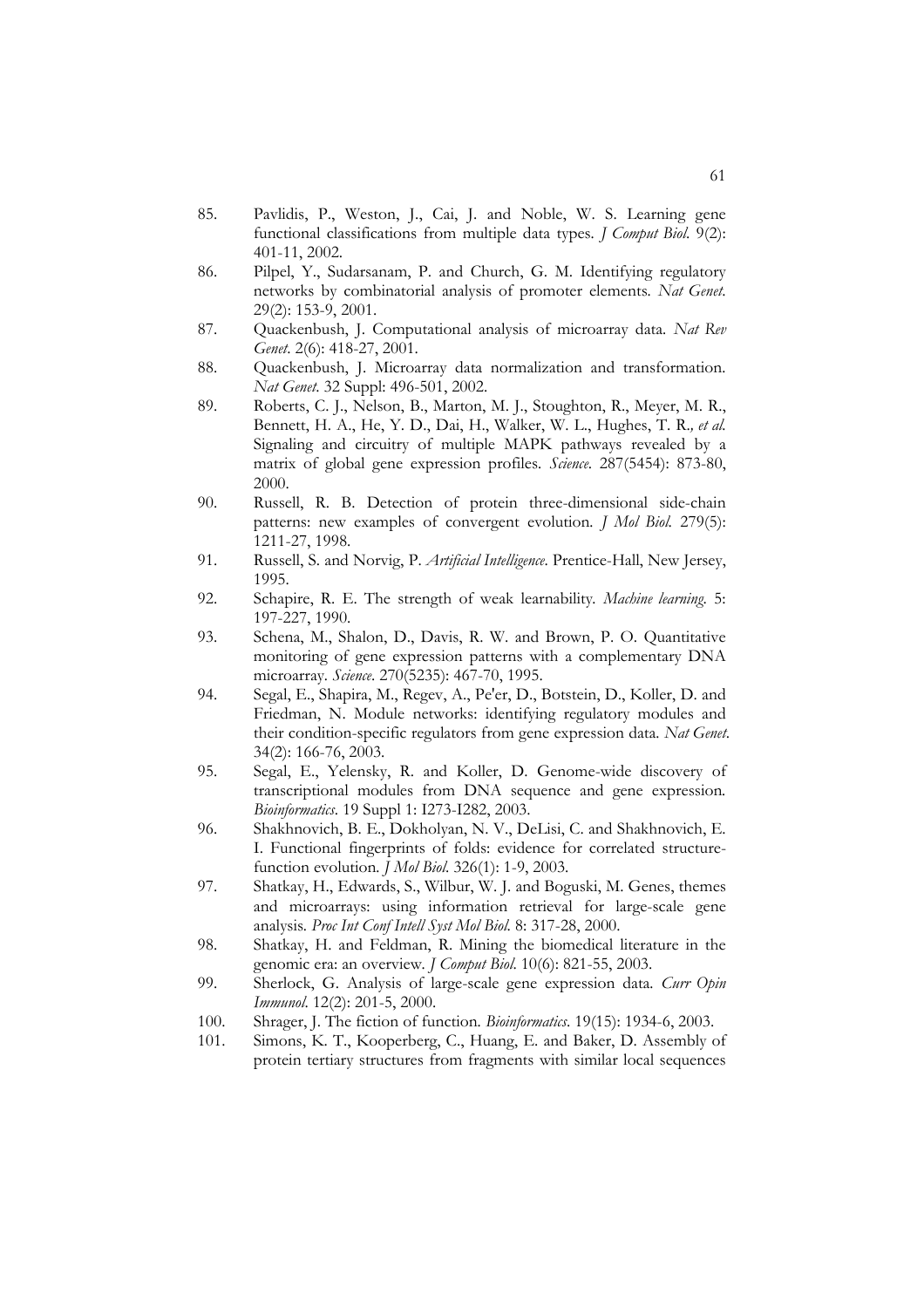using simulated annealing and Bayesian scoring functions*. J Mol Biol*. 268(1): 209-25, 1997.

- 102. Simons, K. T., Ruczinski, I., Kooperberg, C., Fox, B. A., Bystroff, C. and Baker, D. Improved recognition of native-like protein structures using a combination of sequence-dependent and sequence-independent features of proteins*. Proteins*. 34(1): 82-95, 1999.
- 103. Sippl, M. J., Lackner, P., Domingues, F. S., Prlic, A., Malik, R., Andreeva, A. and Wiederstein, M. Assessment of the CASP4 fold recognition category*. Proteins*. Suppl 5: 55-67, 2001.
- 104. Sjolander, K., Karplus, K., Brown, M., Hughey, R., Krogh, A., Mian, I. S. and Haussler, D. Dirichlet mixtures: a method for improved detection of weak but significant protein sequence homology*. Comput Appl Biosci*. 12(4): 327-45, 1996.
- 105. Skowron, A. and Nguyen, H. S. Boolean reasoning scheme with some applications in data mining. In *Third European Symposium on Principles and Practice of Knowledge Discovery in Databases* edited by Zytkow, J. M. and Rauch, J., pp. 107-115, Lecture Notes in Artificial Intelligence. Springer-Verlag, 1999.
- 106. Skowron, A. and Rauszer, C. The discernibility matrices and functions in information systems. In *Intelligent Decision Support: Handbook of Applications and Advances in Rough Sets Theory* edited by Slowinski, R., p. 331-362. Kluwer Academic Publishers, 1992.
- 107. Smyth, M. S. and Martin, J. H. x ray crystallography*. Mol Pathol*. 53(1): 8-14, 2000.
- 108. Stuart, J. M., Segal, E., Koller, D. and Kim, S. K. A gene-coexpression network for global discovery of conserved genetic modules*. Science*. 302(5643): 249-55, 2003.
- 109. Tateno, Y., Imanishi, T., Miyazaki, S., Fukami-Kobayashi, K., Saitou, N., Sugawara, H. and Gojobori, T. DNA Data Bank of Japan (DDBJ) for genome scale research in life science*. Nucleic Acids Res*. 30(1): 27-30, 2002.
- 110. Taylor, W. R. and Thornton, J. M. Recognition of super-secondary structure in proteins*. J Mol Biol*. 173(4): 487-512, 1984.
- 111. Theodoridis, S. and Koutroumbas, K. *Pattern recognition*. Academic Press, Amsterdam ; Boston, 2003.
- 112. Tramontano, A. and Morea, V. Assessment of homology-based predictions in CASP5*. Proteins*. 53 Suppl 6: 352-68, 2003.
- 113. Venclovas, C., Zemla, A., Fidelis, K. and Moult, J. Assessment of progress over the CASP experiments*. Proteins*. 53 Suppl 6: 585-95, 2003.
- 114. Wheeler, D. L., Church, D. M., Edgar, R., Federhen, S., Helmberg, W., Madden, T. L., Pontius, J. U., Schuler, G. D., Schriml, L. M., Sequeira, E.*, et al.* Database resources of the National Center for Biotechnology Information: update*. Nucleic Acids Res*. 32 Database issue: D35-40, 2004.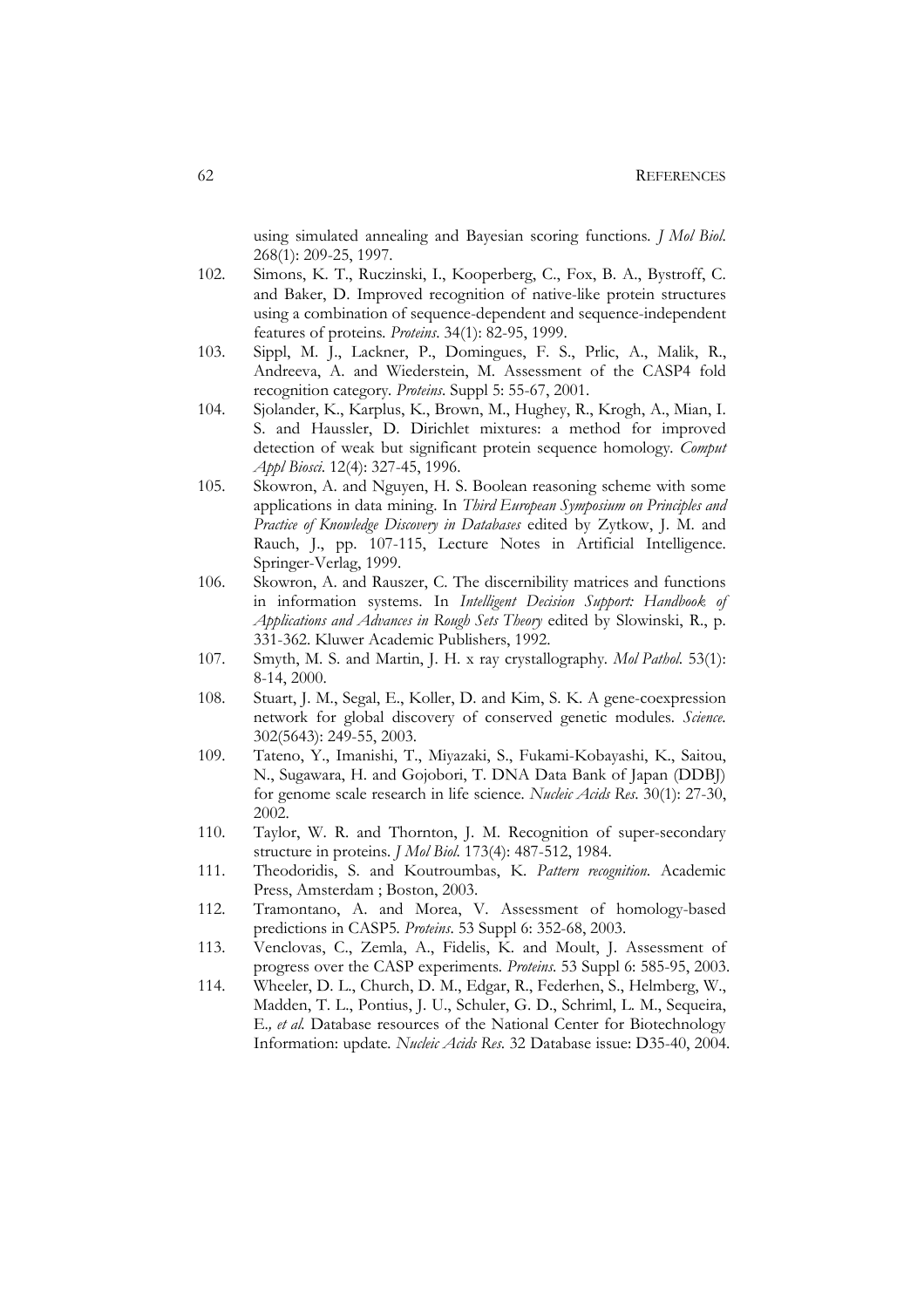- 115. Wilczynski, B., Hvidsten, T. R., Kryshtafovych, A., Komorowski, J., Tiuryn, J. and Fidelis, K. Using Local Gene Expression Similarities to Discover Regulatory Binding Site Modules*. In preparation*, 2004.
- 116. Wilczynski, B., Hvidsten, T. R., Kryshtafovych, A., Stubbs, L., Komorowski, J. and Fidelis, K. A rule-based framework for gene regulation pathways discovery. In *IEEE Computer Society Bioinformatics Conference*, pp. 435-436. IEEE Computer Society, 2003.
- 117. Vilo, J., Brazma, A., Jonassen, I., Robinson, A. and Ukkonen, E. Mining for putative regulatory elements in the yeast genome using gene expression data*. Proc Int Conf Intell Syst Mol Biol*. 8: 384-94, 2000.
- 118. Vinterbo, S. and Øhrn, A. Minimal approximate hitting sets and rule templates*. International Journal of Approximate Reasoning*. 25: 123-143, 2000.
- 119. Wu, L. F., Hughes, T. R., Davierwala, A. P., Robinson, M. D., Stoughton, R. and Altschuler, S. J. Large-scale prediction of Saccharomyces cerevisiae gene function using overlapping transcriptional clusters*. Nat Genet*. 31(3): 255-65, 2002.
- 120. Wuthrich, K. Determination of three-dimensional protein structures in solution by nuclear magnetic resonance: an overview*. Methods Enzymol*. 177: 125-31, 1989.
- 121. Yu, K. Theoretical determination of amino acid substitution groups based on qualitative physicochemical properties*. http://cmgm.stanford.edu/biochem218/Projects%202001/Yu.pdf*, 2001.
- 122. Zhang, C. and Kim, S. H. Overview of structural genomics: from structure to function*. Curr Opin Chem Biol*. 7(1): 28-32, 2003.
- 123. Ågotnes, T., Komorowski, J. and Løken, T. Taming large rule models in rough set approaches. In *Principles of Data Mining and Knowledge Discovery* edited by Zytkow, J. and Rauch, J., pp. 193-203, Lecture Notes in Artificial Intelligence 1704. Springer, 1999.
- 124. Øhrn, A. *Discernibility and Rough Sets in Medicine: Tools and Applications*. Norwegian University of Science and Technology, Trondheim, 1999.